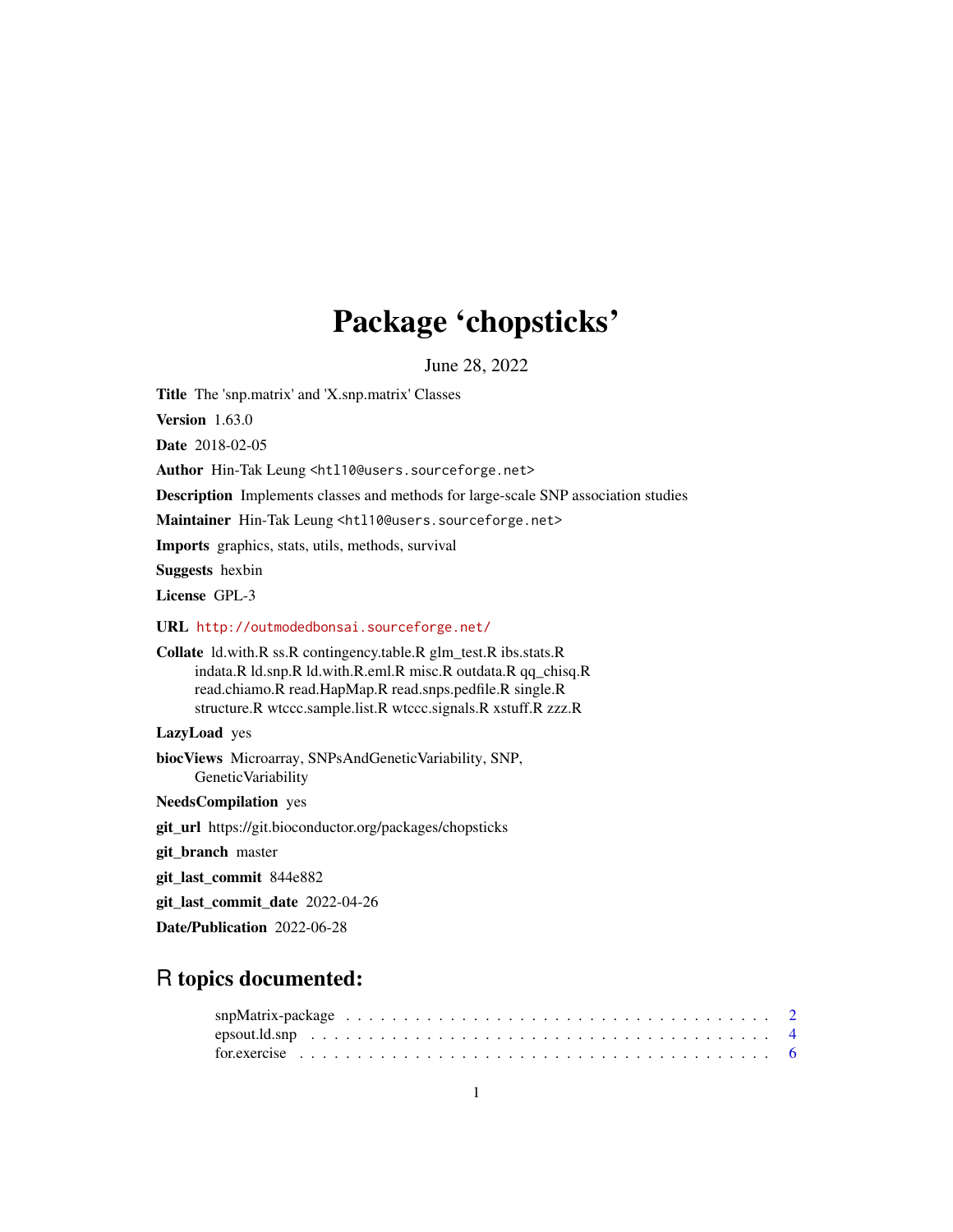<span id="page-1-0"></span>

|          | $\overline{7}$ |
|----------|----------------|
|          | 8              |
|          | 9              |
|          | 10             |
|          | 11             |
|          | 13             |
|          | 14             |
|          | 15             |
|          | 17             |
|          | 19             |
|          | 21             |
|          | 22             |
|          | 23             |
|          | 24             |
|          | 26             |
|          | 28             |
|          | 29             |
|          | 30             |
|          | 31             |
|          | 33             |
|          | 34             |
|          | 35             |
|          | 37             |
|          | 39             |
|          | 41             |
|          | 43             |
|          | 44             |
|          | 46             |
| testdata | 46             |
|          | 47             |
|          | 48             |
|          | 49             |
|          | 50             |
|          | 52             |
|          |                |
|          | 54             |
|          |                |

**Index** 

snpMatrix-package The snp.matrix and X.snp.matrix classes

# **Description**

Implements classes and some basic methods for large-scale SNP association studies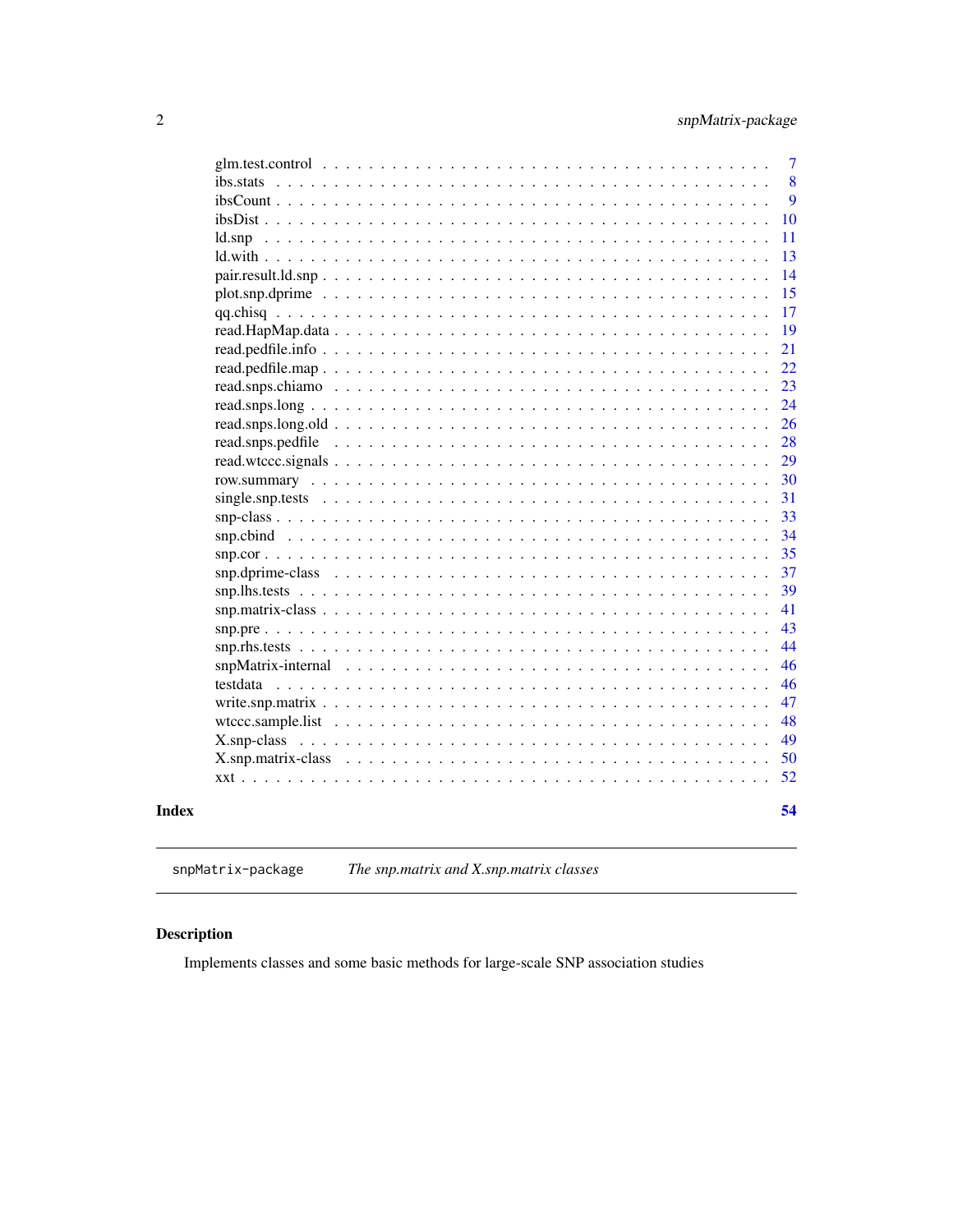# snpMatrix-package 3

# Details

| snpMatrix                                                                                                       |
|-----------------------------------------------------------------------------------------------------------------|
| 1.2.4                                                                                                           |
| 2008-03-17                                                                                                      |
| $R(>= 2.3.0)$ , survival, methods                                                                               |
| hexbin                                                                                                          |
| genetics                                                                                                        |
| GNU General Public Licence (GPLv3)                                                                              |
| http://www-gene.cimr.cam.ac.uk/clayton/software/                                                                |
| Id.with.R ss.R contingency.table.R glm\_test.R ibs.stats.R indata.R ld.snp.R ld.with.R.eml.R misc.R outdata.R q |
| LazyLoad: yes                                                                                                   |
| Microarray, SNPsAndGeneticVariability                                                                           |
| Mon Mar 17 11:46:30 2008; david                                                                                 |
| R 2.7.0; i686-pc-linux-gnu; 2008-03-17 11:47:01; unix                                                           |
|                                                                                                                 |

# Index:

| X.snp-class        | Class "X.snp"                                       |
|--------------------|-----------------------------------------------------|
| X.snp.matrix-class | Class "X.snp.matrix"                                |
| epsout.ld.snp      | Function to write an eps file directly to           |
|                    | visualize LD                                        |
| for.exercise       | Data for exercise in use of the snpMatrix           |
|                    | package                                             |
| genotype-class     | snpMatrix-internal                                  |
| glm.test.control   | Set up control object for GLM tests                 |
| ibs.stats          | function to calculate the identity-by-state         |
|                    | stats of a group of samples                         |
| ibsCount           | Count alleles identical by state                    |
| ibsDist            | Distance matrix based on identity by state          |
|                    | (IBS)                                               |
| ld.snp             | Function to calculate pairwise $D'$ , $\frac{2}{3}$ |
| ld.with            | function to calculate the LD measures of            |
|                    | specific SNPs against other SNPs                    |
| pair.result.ld.snp | Function to calculate the pairwise D', \$r^2\$,     |
|                    | LOD of a pair of specified SNPs                     |
| plot.snp.dprime    | Function to draw the pairwise D' in a eps file      |
| qq.chisq           | Quantile-quantile plot for chi-squared tests        |
| read.HapMap.data   | function to import HapMap genotype data as          |
|                    | snp.matrix                                          |
| read.pedfile.info  | function to read the accompanying info file of      |
|                    | a LINKAGE ped file                                  |
| read.snps.chiamo   | Read genotype data from the output of Chiamo        |
| read.snps.long     | Read SNP data in long format                        |
| read.snps.long.old | Read SNP input data in "long" format (old           |
|                    | version)                                            |
| read.snps.pedfile  | Read genotype data from a LINKAGE "pedfile"         |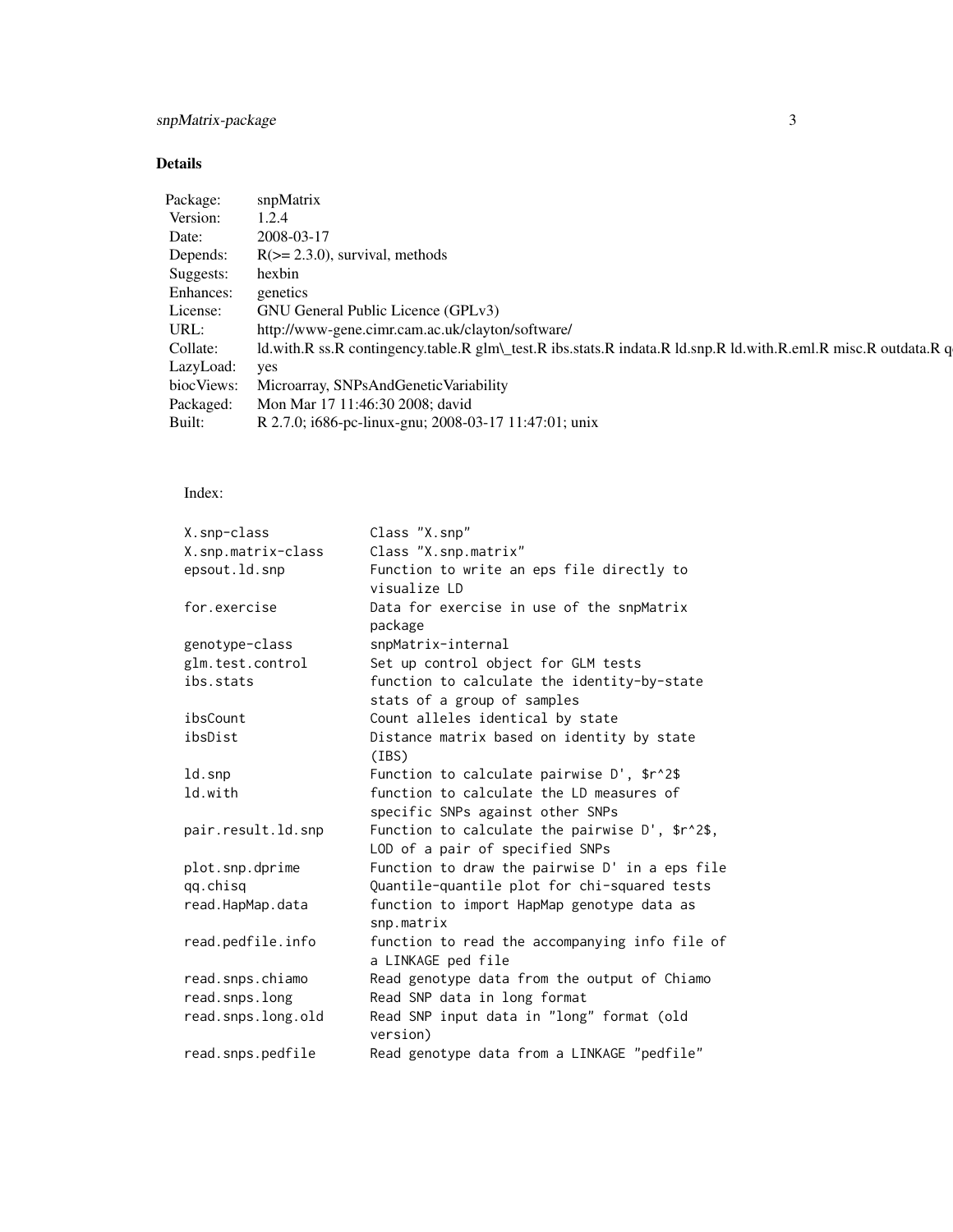<span id="page-3-0"></span>

| read.wtccc.signals | read normalized signals in the WTCCC signal<br>file format              |
|--------------------|-------------------------------------------------------------------------|
| row.summary        | Summarize rows of a snp matrix                                          |
| single.snp.tests   | 1-df and 2-df tests for genetic associations<br>with SNPs               |
| snp-class          | Class "snp"                                                             |
| snp.cbind          | Bind together two or more snp.matrix objects                            |
| snp.cor            | Correlations with columns of a snp.matrix                               |
| snp.dprime-class   | Class "snp.dprime" for Results of LD<br>calculation                     |
| snp.lhs.tests      | Score tests with SNP genotypes as dependent<br>variable                 |
| snp.matrix-class   | Class "snp.matrix"                                                      |
| snp.pre            | Pre- or post-multiply a snp.matrix object by a<br>general matrix        |
| snp.rhs.tests      | Score tests with SNP genotypes as independent<br>variable               |
| snpMatrix-package  | The snp.matrix and X.snp.matrix classes                                 |
| testdata           | Test data for the snpMatrix package                                     |
| write.snp.matrix   | Write a snp.matrix object as a text file                                |
| wtccc.sample.list  | read the sample list from the header of the<br>WTCCC signal file format |
| xxt                | X.X-transpose for a normalised snp.matrix                               |
|                    |                                                                         |

Further information is available in the following vignettes:

snpMatrix-vignette snpMatrix (source, pdf)

# Author(s)

David Clayton <david.clayton@cimr.cam.ac.uk> and Hin-Tak Leung <htl10@users.sourceforge.net> Maintainer: David Clayton <david.clayton@cimr.cam.ac.uk>

epsout.ld.snp *Function to write an eps file directly to visualize LD*

# Description

epsout.ld.snp takes an object of snp.matrix class and a given snp range and depth, draw a eps file to visualize the LD in the same color scheme as haploview's default view. It was the first prototype of this bunch of software. Also, it does not keep any pair-wise data in memory at all, and maybe more suitable where the actual pair-wise LD data is not needed.

#### Usage

```
epsout.ld.snp(snpdata, filename, start, end, depth, do.notes=FALSE)
```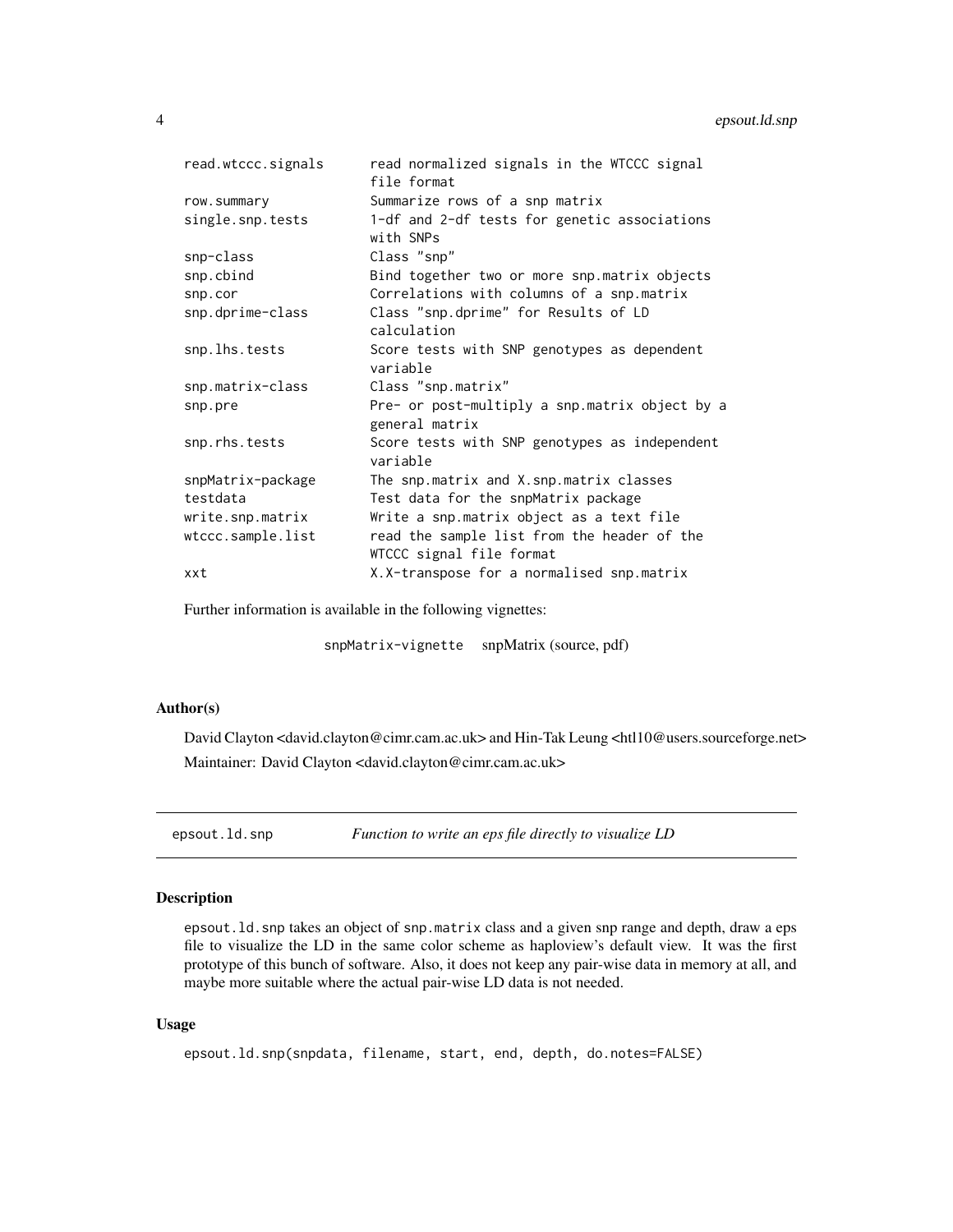# <span id="page-4-0"></span>epsout.ld.snp 5

# Arguments

| snpdata  | An object of snp. matrix class with M samples of N snps                                  |
|----------|------------------------------------------------------------------------------------------|
| filename | The file name of the output, preferably ending with "eps", but this rule not<br>enforced |
| start    | The index of the start of the range of interest. Should be between 1 and $(N-1)$         |
| end      | The index of the end of the range of interest. Should be between 2 and N.                |
| depth    | The depth or lag of pair-wise calculation. Should be between 1 and N-1                   |
| do.notes | Boolean for whether to generate pdf annotation-related code                              |

#### Details

The functinality of this routine has since been split into a two-stage processes involving [ld.snp](#page-10-1) which generates a snp. dprime object which contains the result of the pairwise LD calculation, and [plot.snp.dprime](#page-14-1) (or the plot method of a snp.dprime object) which does the drawing.

# Value

return nothing

#### Author(s)

Hin-Tak Leung <htl10@users.sourceforge.net>

# References

Clayton, D.G. and Leung, Hin-Tak (2007) An R package for analysis of whole-genome association studies. *Human Heredity* 64:45-51. GSL (GNU Scientific Library) <http://www.gnu.org/software/gsl/> The postscript language reference manual: [http://www.adobe.com/products/postscript/pdfs/](http://www.adobe.com/products/postscript/pdfs/PLRM.pdf) [PLRM.pdf](http://www.adobe.com/products/postscript/pdfs/PLRM.pdf) The pdf specification: [http://partners.adobe.com/public/developer/en/pdf/PDFReference](http://partners.adobe.com/public/developer/en/pdf/PDFReference16.pdf)16. [pdf](http://partners.adobe.com/public/developer/en/pdf/PDFReference16.pdf)

# See Also

[snp.dprime-class](#page-36-1), [ld.snp](#page-10-1), [plot.snp.dprime](#page-14-1)

#### Examples

```
#
data(testdata)
epsout.ld.snp(Autosomes, start=1, end=500, depth=50, filename="test.eps")
```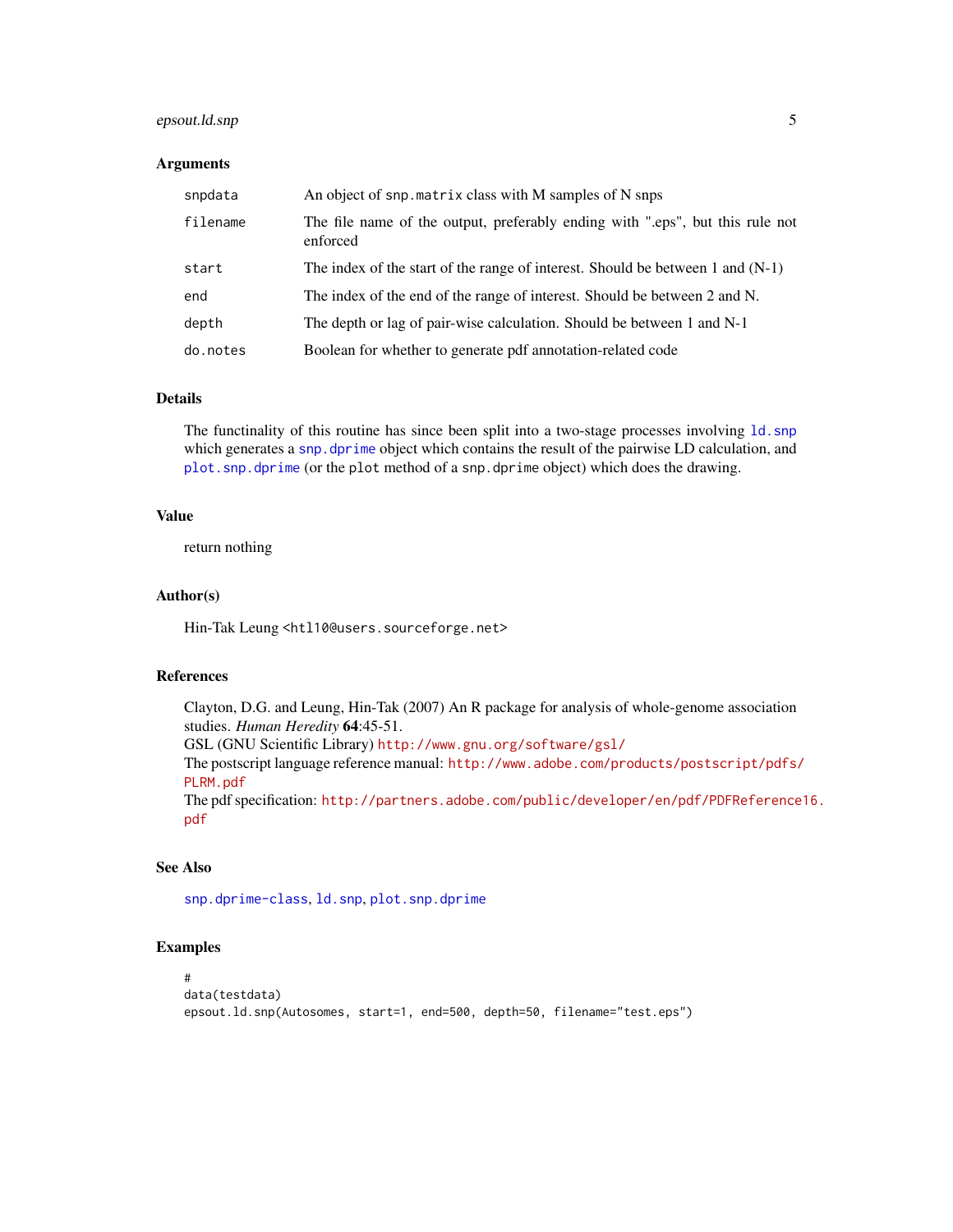<span id="page-5-0"></span>

#### **Description**

These data have been created artificially from publicly available datasets. The SNPs have been selected from those genotyped by the International HapMap Project (<http://www.hapmap.org>) to represent the typical density found on a whole genome association chip, (the Affymetrix 500K platform, [http://www.affymetrix.com/support/technical/sample\\_data/500k\\_hapmap\\_genotyp](http://www.affymetrix.com/support/technical/sample_data/500k_hapmap_genotype_data.affx)e\_ [data.affx](http://www.affymetrix.com/support/technical/sample_data/500k_hapmap_genotype_data.affx) for a moderately sized chromosome (chromosome 10). A study of 500 cases and 500 controls has been simulated allowing for recombination using beta software from Su and Marchini (<http://www.stats.ox.ac.uk/~marchini/software/gwas/hapgen.html>). Re-sampling of cases was weighted in such a way as to simulate three "causal" locus on this chromosome, with multiplicative effects of 1.3, 1.4 and 1.5 for each copy of the risk allele.

#### Usage

data(for.exercise)

# Format

There are three data objects in the dataset:

- snps.10 An object of class "snp.matrix" containing a matrix of SNP genotype calls. Rows of the matrix correspond to subjects and columns correspond to SNPs.
- snp.support A conventional R data frame containing information about the SNPs typed (the chromosome position and the nucleotides corresponding to the two alleles of the SNP).
- subject.support A conventional R dataframe containing information about the study subjects. There are two variables; cc gives case/control status (1=case), and stratum gives ethnicity.

#### Source

The data were obtained from the diabetes and inflammation laboratory (see [http://www-gene.](http://www-gene.cimr.cam.ac.uk/todd) [cimr.cam.ac.uk/todd](http://www-gene.cimr.cam.ac.uk/todd))

#### References

<http://www-gene.cimr.cam.ac.uk/clayton>

#### Examples

```
data(for.exercise)
snps.10
summary(summary(snps.10))
summary(snp.support)
summary(subject.support)
```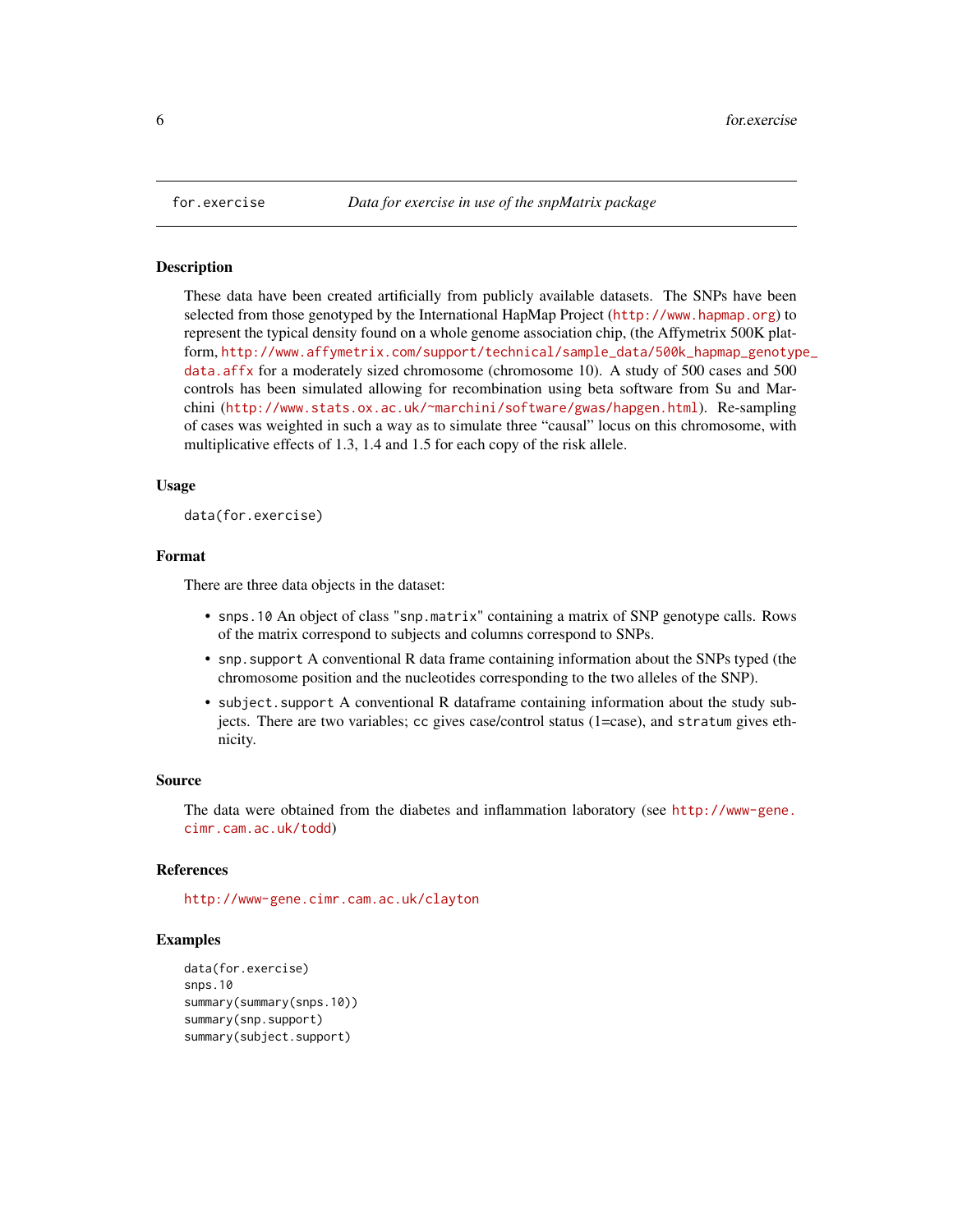<span id="page-6-1"></span><span id="page-6-0"></span>glm.test.control *Set up control object for GLM tests*

#### **Description**

To carry out a score test for a GLM, we first fit a "base" model using the standard iteratively reweighted least squares (IRLS) algorithm and then carry out a score test for addition of further terms. This function sets various control parameters for this.

#### Usage

glm.test.control(maxit, epsilon, R2Max)

#### Arguments

| maxit   | Maximum number of IRLS steps              |
|---------|-------------------------------------------|
| epsilon | Convergence threshold for IRLS algorithm  |
| R2Max   | R-squared limit for aliasing of new terms |

#### Details

Sometimes (although not always), an iterative scheme is necessary to fit the "base" generalized linear model (GLM) before carrying out a score test for effect of adding new term(s). The maxit parameter sets the maximum number of iterations to be carried out, while the epsilon parameter sets the criterion for determining convergence. After fitting the base model, the new terms are added, but terms judged to be "aliased" are omitted. The method for determining aliasing is as follows (denoting the "design" matrix for the additional terms by Z):

- 1. Step 1Regress each column of Z on the base model matrix, using the final GLM weights from the base model fit, and replace Z with the residuals from these regressions.
- 2. Step 2Consider each column of the new Z matrix in turn, regressing it on the *previous* columns (again using the weights from the base model fit). If the proportion of the weighted sum of squares "explained" by this regression exceeds R2Max, the term is dropped and not included in the test,

The aim of this procedure to avoid wasting degrees of freedom on columns so strongly aliased that there is little power to detect their effect.

#### Value

Returns the parameters as a list in the expected order

#### Author(s)

David Clayton <david.clayton@cimr.cam.ac.uk>

#### See Also

[snp.lhs.tests](#page-38-1), [snp.rhs.tests](#page-43-1)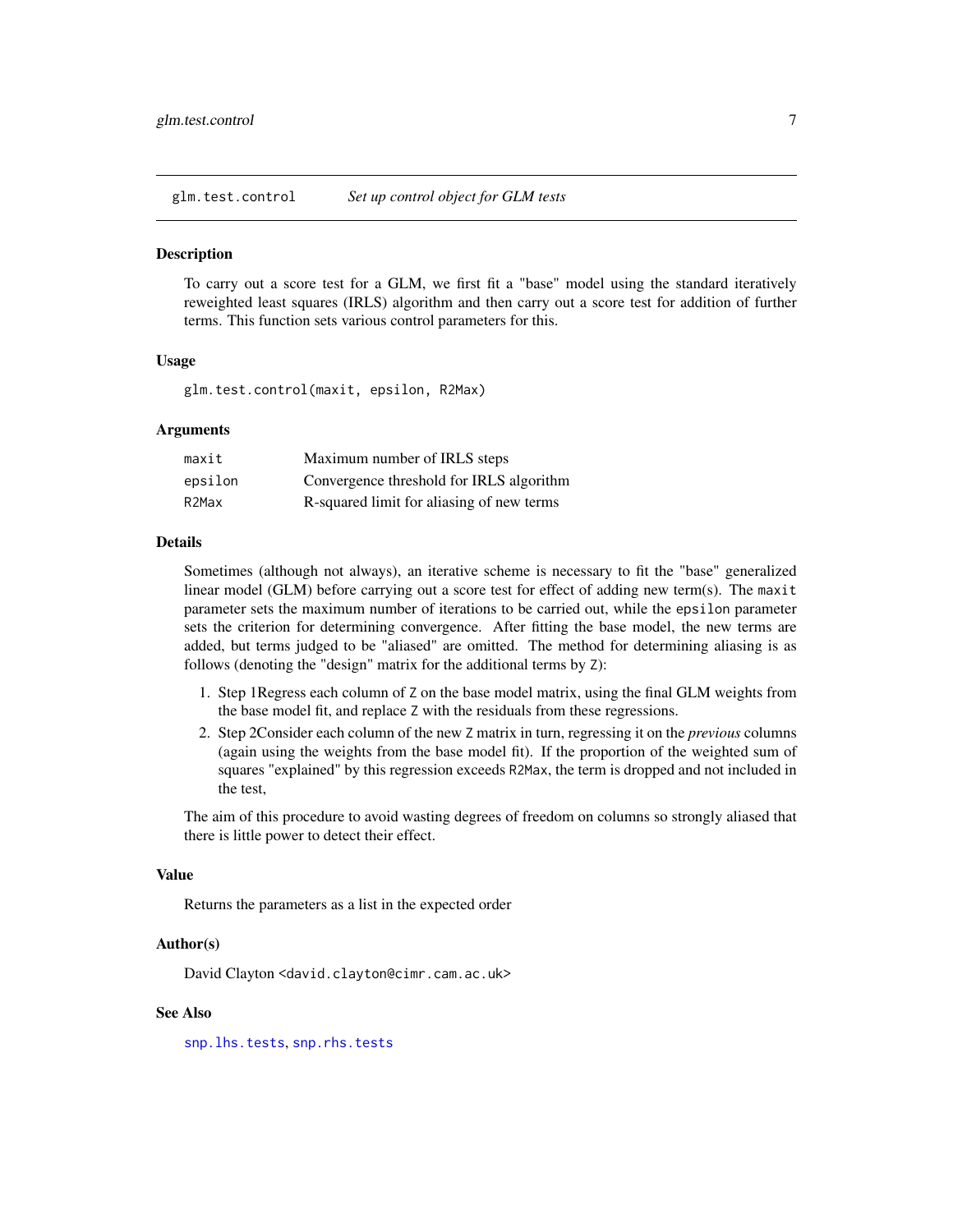#### Description

Given a [snp.matrix-class](#page-40-1) or a [X.snp.matrix-class](#page-49-1) object with \$N\$ samples, calculates some statistics about the relatedness of every pair of samples within.

#### Usage

ibs.stats(x)

#### Arguments

x a [snp.matrix-class](#page-40-1) or a [X.snp.matrix-class](#page-49-1) object containing \$N\$ samples

#### Details

No-calls are excluded from consideration here.

#### Value

A data.frame containing \$N (N-1)/2\$ rows, where the row names are the sample name pairs separated by a comma, and the columns are:

| Count    | count of identical calls, exclusing no-calls                                     |
|----------|----------------------------------------------------------------------------------|
| Fraction | fraction of identical calls comparied to actual calls being made in both samples |

#### Warning

In some applications, it may be preferable to subset a (random) selection of SNPs first - the calculation time increases as  $N(N-1) M / 2$ . Typically for  $N = 800$  samples and  $M = 3000$  SNPs, the calculation time is about 1 minute. A full GWA scan could take hours, and quite unnecessary for simple applications such as checking for duplicate or related samples.

# Note

This is mostly written to find mislabelled and/or duplicate samples.

Illumina indexes their SNPs in alphabetical order so the mitochondria SNPs comes first - for most purpose it is undesirable to use these SNPs for IBS purposes.

TODO: Worst-case S4 subsetting seems to make 2 copies of a large object, so one might want to subset before rbind(), etc; a future version of this routine may contain a built-in subsetting facility to work around that limitation.

# Author(s)

Hin-Tak Leung <htl10@users.sourceforge.net>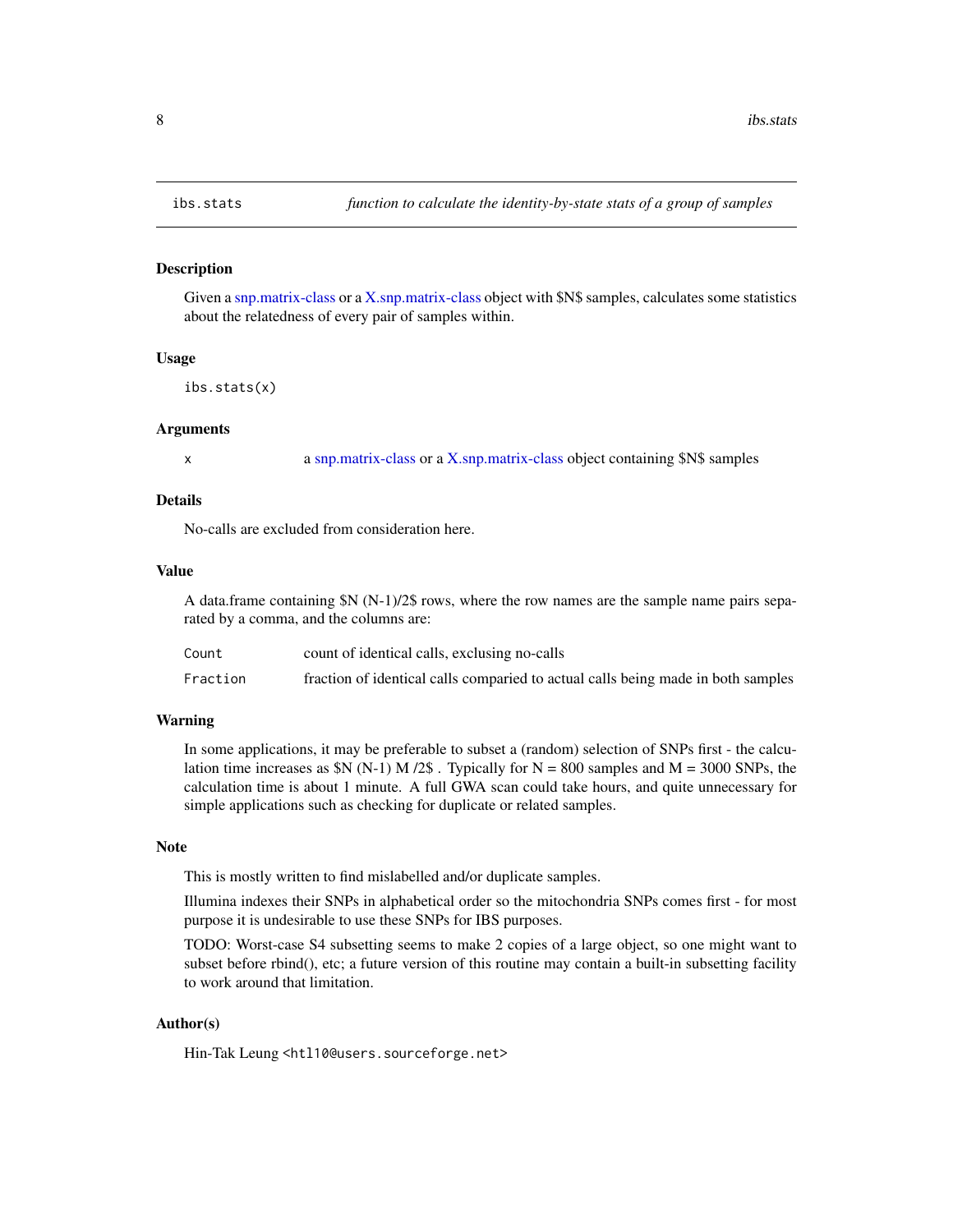#### <span id="page-8-0"></span>ibsCount 9

#### Examples

```
data(testdata)
result <- ibs.stats(Autosomes[11:20,])
summary(result)
```
#### <span id="page-8-1"></span>ibsCount *Count alleles identical by state*

#### **Description**

This function counts, for all pairs of subjects and across all SNPs, the total number of alleles which are identical by state (IBS)

#### Usage

ibsCount(snps)

#### Arguments

snps An input object of class "snp.matrix" or "X.snp.matrix"

#### Details

For each pair of subjects the function counts the total number of alleles which are IBS. For autosomal SNPs, each locus contributes 4 comparisons, since each subject carries two copies. For SNPs on the X chromosome, the number of comparisons is also 4 for female:female comparisons, but is 2 for female:male and 1 for male:male comparisons.

#### Value

If there are N rows in the input matrix, the function returns an  $N^*N$  matrix. The upper triangle contains the total number of comparisons and the lower triangle contains the number of these which are IBS. The diagonal contains the number of valid calls for each subject.

#### **Note**

In genome-wide studies, the SNP data will usually be held as a series of objects (of class "snp.matrix" or "X.snp.matrix"), one per chromosome. Note that the matrices produced by applying the ibsCount function to each object in turn can be added to yield the genome-wide result.

#### Author(s)

David Clayton <david.clayton@cimr.cam.ac.uk>

# See Also

[ibsDist](#page-9-1) which calculates a distance matrix based on proportion of alleles which are IBS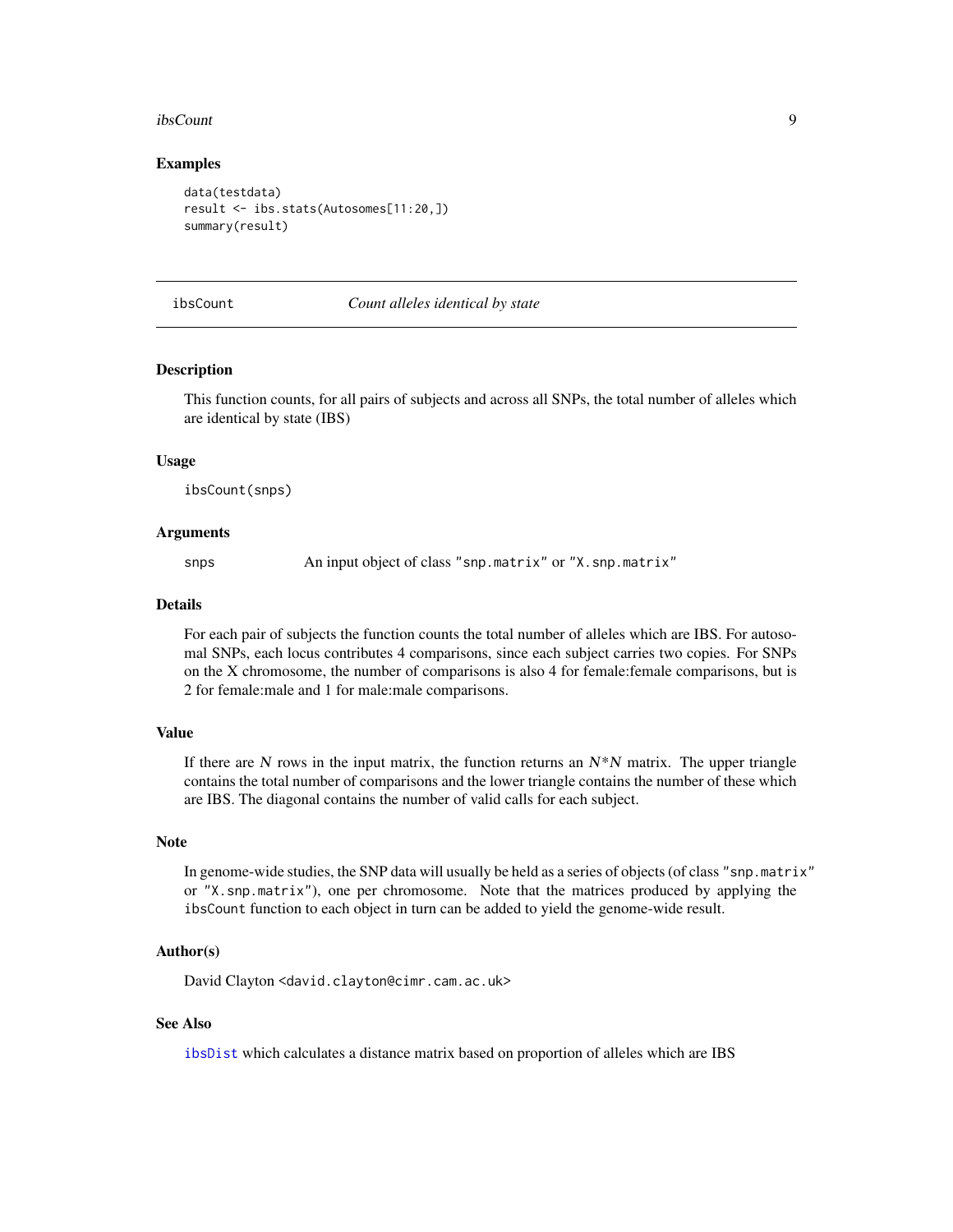<span id="page-9-0"></span>10 ibsDist

# Examples

data(testdata)

ibs.A <- ibsCount(Autosomes[,1:100]) ibs.X <- ibsCount(Xchromosome)

<span id="page-9-1"></span>ibsDist *Distance matrix based on identity by state (IBS)*

# Description

Expresses a matrix of IBS counts (see [ibsCount](#page-8-1)) as a distance matrix. The distance between two samples is returned as the proportion of allele comparisons which are *not* IBS.

# Usage

ibsDist(counts)

## Arguments

counts A matrix of IBS counts as produced by the function [ibsCount](#page-8-1)

# Value

An object of class "dist" (see [dist](#page-0-0))

#### Author(s)

David Clayton <david.clayton@cimr.cam.ac.uk>

# See Also

[ibsCount](#page-8-1), [dist](#page-0-0)

# Examples

```
data(testdata)
ibs <- ibsCount(Xchromosome)
distance <- ibsDist(ibs)
```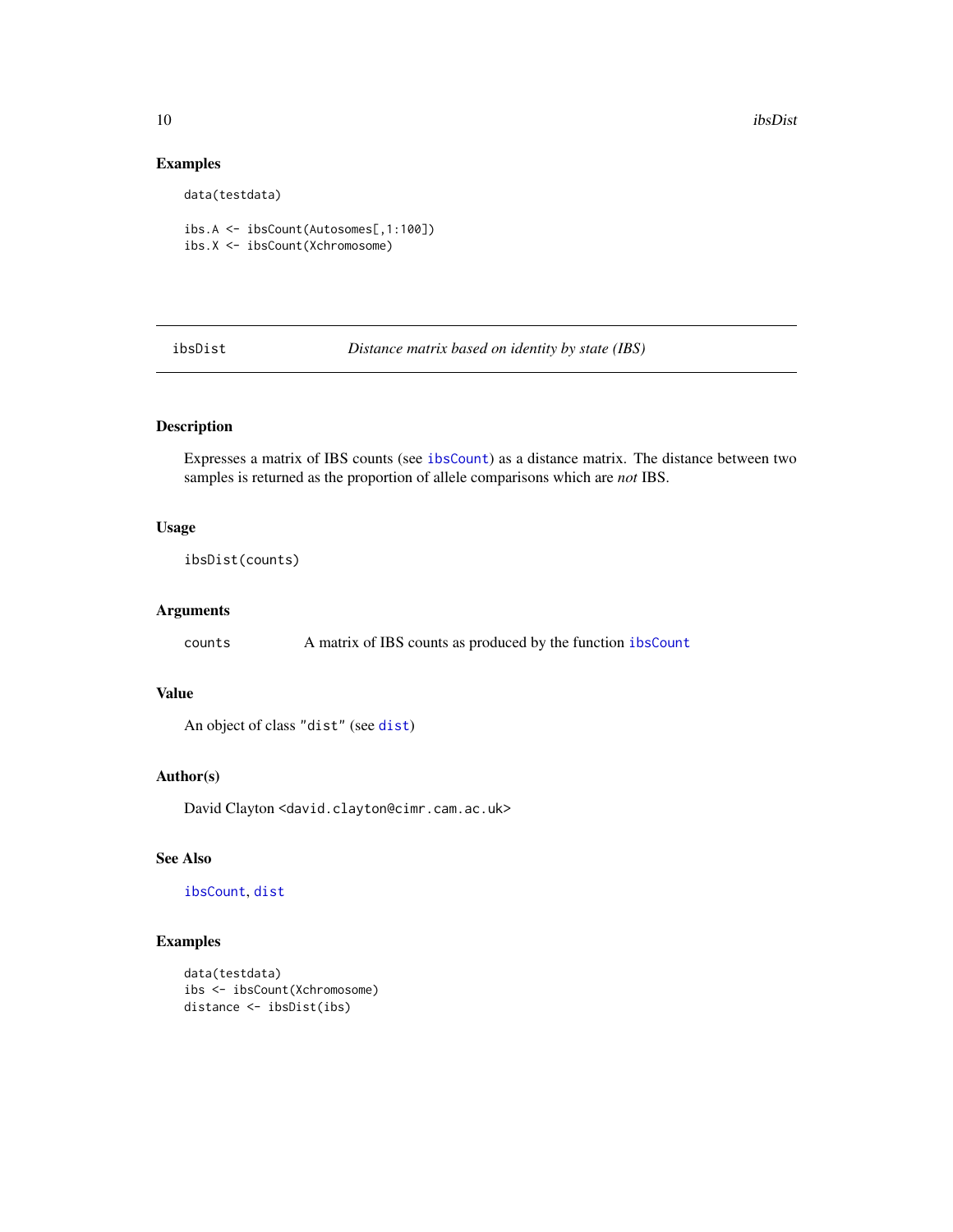<span id="page-10-1"></span><span id="page-10-0"></span>

#### **Description**

ld.snp takes an object of snp.matrix class and suitable range and depth and calculation the pairwise D',  $\frac{6}{5}r^2$ , LOD and return the result as a [snp.dprime](#page-36-1) object.

# Usage

ld.snp(snpdata, depth = 100, start = 1, end = dim(snpdata)[2], signed.r=FALSE)

#### Arguments

| snpdata  | An object of snp. matrix class with M samples of N snps                                                                                                 |
|----------|---------------------------------------------------------------------------------------------------------------------------------------------------------|
| depth    | The depth or lag of pair-wise calculation. Should be between 1 and N-1; default<br>100. Using $0$ (an invalid value) is the same as picking the maximum |
| start    | The index of the start of the range of interest. Should be between 1 and $(N-1)$ ;<br>default 1                                                         |
| end      | The index of the end of the range of interest. Should be between 2 and N. default<br>N.                                                                 |
| signed.r | Boolean for whether to returned signed \$r\$ values instead of \$r^2\$                                                                                  |

# Details

The cubic equation and quadratic equation solver code is borrowed from GSL (GNU Scientific Library).

# Value

return a [snp.dprime](#page-36-1) object, which is a list of 3 named matrices dprime, rsq2 (or r depending on the input), lod, and an attribute snp.names for the list of snps involved. (Note that if \$x\$ snps are involved, the row numbers of the 3 matrices are  $(x-1)\$ . Only one of rsq2 or r is present.

| dprime | D'           |
|--------|--------------|
| rsq2   | $Sr^2S$      |
| r      | signed \$r\$ |
| lod    | Log of Odd's |
|        |              |

All the matrices are defined such that the  $(\$n, m$)$ th entry is the pair-wise value between the  $(\$n$)$ th snp and the \$(n+m)\$th snp. Hence the lower right triangles are always filled with zeros. (See example section for the actual layout)

Invalid values are represented by an out-of-range value - currently we use -1 for D',  $\frac{k}{2}$  (both of which are between 0 and 1), and  $-2$  for  $f\$  (valid values are between  $-1$  and  $+1$ ). Iod is set to zero in most of these invalid cases. (lod can be any value so it is not indicative).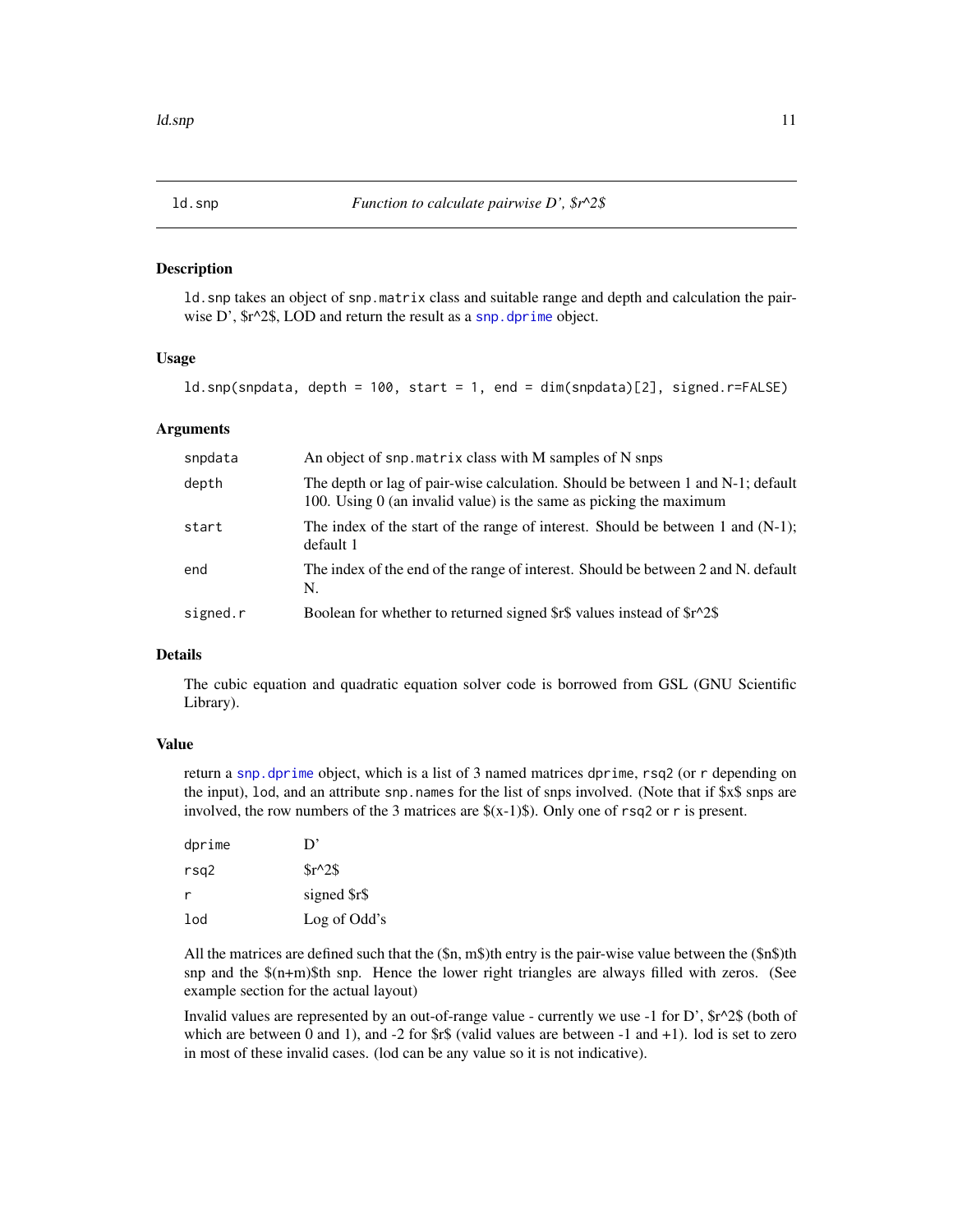#### <span id="page-11-0"></span>Note

The output [snp.dprime](#page-36-1) object is suitable for input to plot. snp.dprime for drawing.

The speed of "ld.snp" LD calculation, on a single-processor opteron 2.2GHz box:

unsigned  $\frac{\text{Im}}{2}, 13191 \text{ s}$  snps, depth  $100 = 36.4 \text{ s}$  (~ 1.3 mil pairs)

signed r, 13191 snps, depth  $100 = 40.94s$  ( $\sim 1.3$  mil pairs)

signed r, 13191 snps, depth  $1500 = 582$ s (~ 18.5 mil pairs)

For depth=1500, it uses 500MB just for the three matrices. So I actually cannot do the full depth at ~13,000; full depth should be under 50 minutes for 87 mil pairs, even in the signed-r version.

The LD code can be ran outside of R - mainly for debugging:

gcc -DWITHOUT\_R -o /tmp/hello pairwise\_linkage.c solve\_cubic.c \ solve\_quadratic.c -lm

When used in this form, it takes 9 numbers:

```
$/tmp/hello 4 0 0 0 30 0 0 0 23
case 3 <- internal code for which cases it falls in
root count 1 <- how many roots
trying 1.000000
p = 1.0000004 0 0 6.333333 0.000000 0.000000
0 30 0 0.000000 25.333333 0.000000
0 0 23 0.000000 0.000000 25.333333
57 8 38.000000 38 38
8 0 0 46 30, 38 38 76 76
0.333333 0.000000 0.000000 0.666667
d' = 1.000000, r2 = 1.000000, 10d = 22.482643
```
# Author(s)

Hin-Tak Leung <htl10@users.sourceforge.net>

#### References

Clayton, D.G. and Leung, Hin-Tak (2007) An R package for analysis of whole-genome association studies. *Human Heredity* 64:45-51. GSL (GNU Scientific Library) <http://www.gnu.org/software/gsl/>

#### See Also

[snp.dprime-class](#page-36-1), [plot.snp.dprime](#page-14-1), [ld.with](#page-12-1)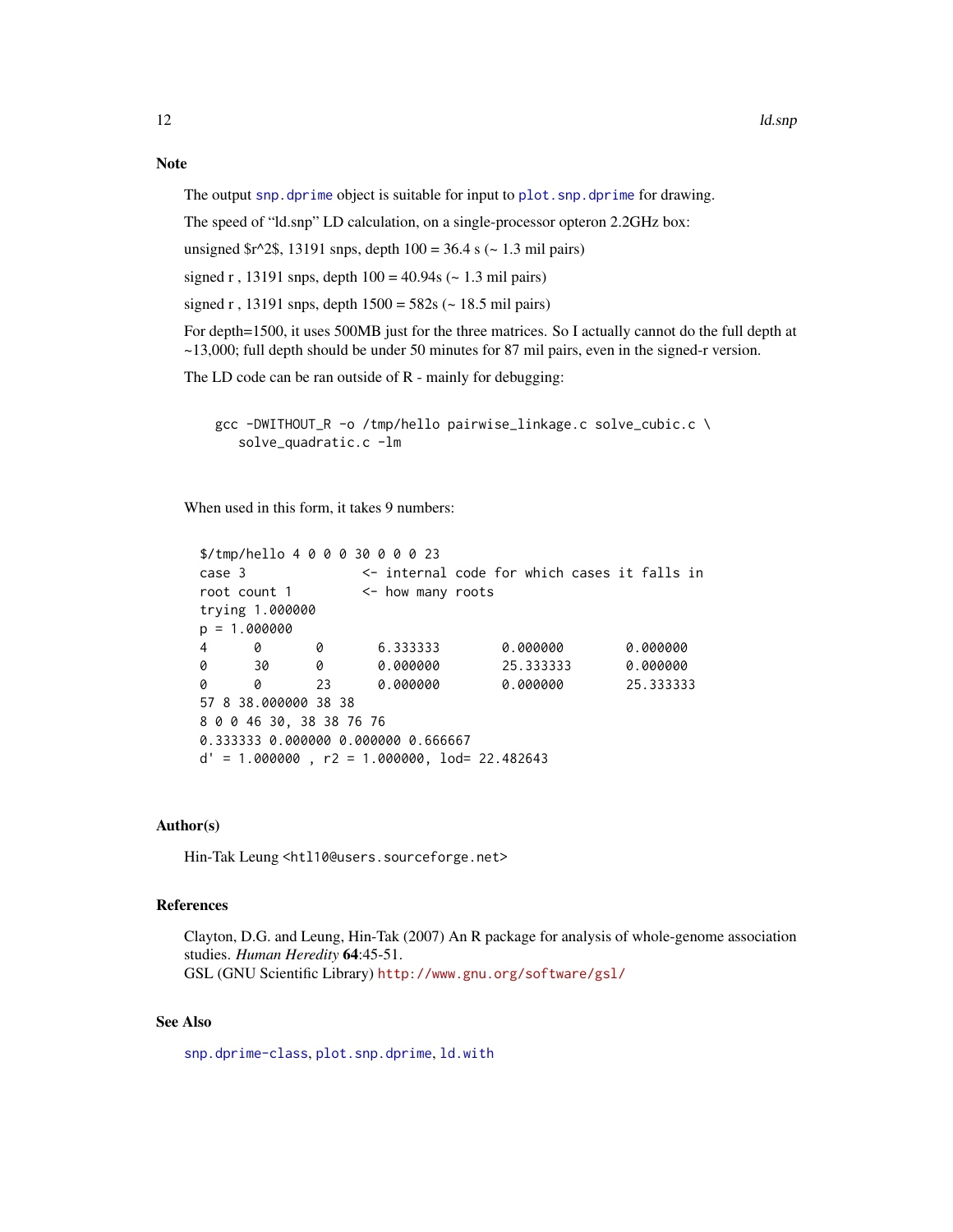#### <span id="page-12-0"></span>ld.with the contract of the contract of the contract of the contract of the contract of the contract of the contract of the contract of the contract of the contract of the contract of the contract of the contract of the co

#### Examples

```
# LD stats between 500 SNPs at a depth of 50
data(testdata)
ldinfo <- ld.snp(Autosomes, start=1, end=500, depth=50)
```
<span id="page-12-1"></span>

| ld.with | function to calculate the LD measures of specific SNPs against other |
|---------|----------------------------------------------------------------------|
|         | SNPs                                                                 |

# Description

This function calculates the LD measures (\$r^2\$, D', LOD) of specific SNPs against other SNPs.

# Usage

```
ld.with(data, snps, include.itself = as.logical(length(snps) - 1), signed.r = NULL)
```
#### Arguments

| data     | either a snp.dprime-class object or a snp.matrix-class object                                                                                                              |
|----------|----------------------------------------------------------------------------------------------------------------------------------------------------------------------------|
| snps     | A list of snps, some of which are found in data                                                                                                                            |
|          | include itself Whether to include LD measures of SNPs against itself - it is FALSE for one<br>SNP, since in that case, the result is known and trivial; but otherwise TRUE |
| signed.r | Logical, whether to output signed r or $\frac{\sqrt{2}}{8}$                                                                                                                |

#### Details

Not all combinations of the include.itself and signed.r make sense, nor fully operational.

#### Value

The returned value is somewhat similiar to a [snp.dprime](#page-36-1) object, but not the same. It is a list of 3 named matrices dprime, rsq2 (or r depending on the input), lod.

#### Warning

Because this is really two functions rolled into one, depending on the class of data, not all combinations of the include.itself and signed.r make sense, nor fully operational.

Also, the two versions have slightly different idea about invalid values, e.g. the LOD value for a SNPs against itself, or \$r^2\$ for two monomorphic snps (such as one against itself).

#### Note

The ld.with function started its life as an extractor function to take the output of [ld.snp](#page-10-1), a [snp.dprime-class](#page-36-1) object, to rearrange it in a more convenient form to focus on the LD's against specific SNPs, but then evolved to take a [snp.matrix-class](#page-40-1) object alternatively and perform the same task directly and more efficiently.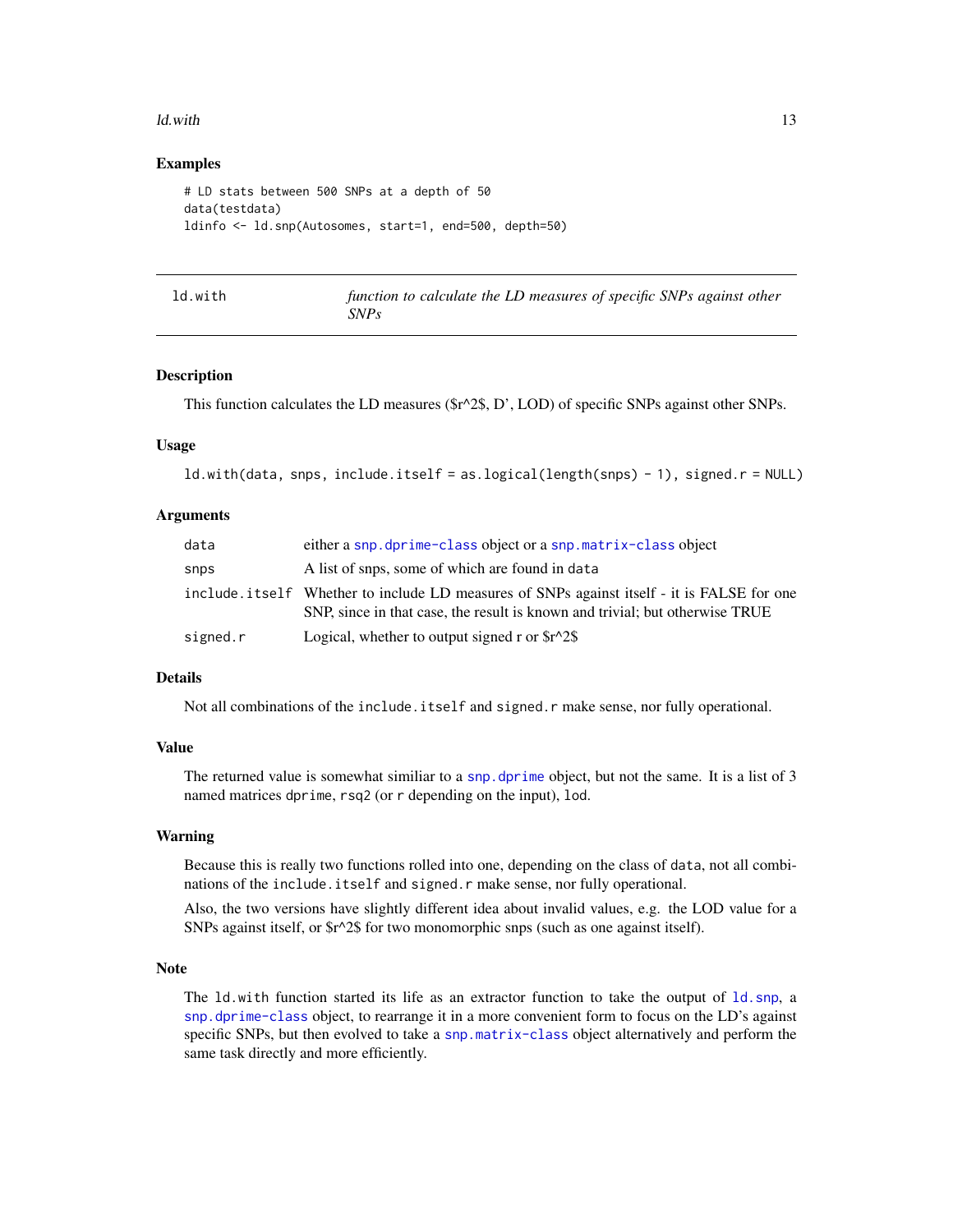### <span id="page-13-0"></span>Author(s)

Hin-Tak Leung <htl10@users.sourceforge.net>

# See Also

[ld.snp](#page-10-1), [snp.dprime-class](#page-36-1)

# Examples

```
data(testdata)
snps10 <- Autosomes[1:10,1:10]
obj.snp.dprime <- ld.snp(snps10)
# result1 and result2 should be almost identical
```

```
# except where noted in the warning section above:
result1 <- ld.with(obj.snp.dprime, colnames(snps10))
result2 <- ld.with(snps10, colnames(snps10))
```

| pair.result.ld.snp | Function to calculate the pairwise D', $\frac{6}{5}r^2\$ , LOD of a pair of speci- |
|--------------------|------------------------------------------------------------------------------------|
|                    | fied SNPs                                                                          |

# Description

pair.result.ld.snp.Rd calculates the pairwise D',  $\frac{6}{5}r^2$ , LOD of a pair of specified SNPs in a snp.matrix object. This is used mainly for debugging.

# Usage

pair.result.ld.snp(snpdata, loc.snpA, loc.snpB)

#### Arguments

| snpdata             | An object of snp. matrix class with M samples of N snps |
|---------------------|---------------------------------------------------------|
| $loc.s$ np $A$      | index of the first snp; should be between 1 and N       |
| $loc.\mathsf{supB}$ | index of the second snp; should be between 1 and N      |

# Value

Returns nothing. Results are displayed in stdout/console.

# Note

Not really recommended for daily usage; the result isn't saved anywhere and this routine is primarily for debugging the details and correctness of the calculation.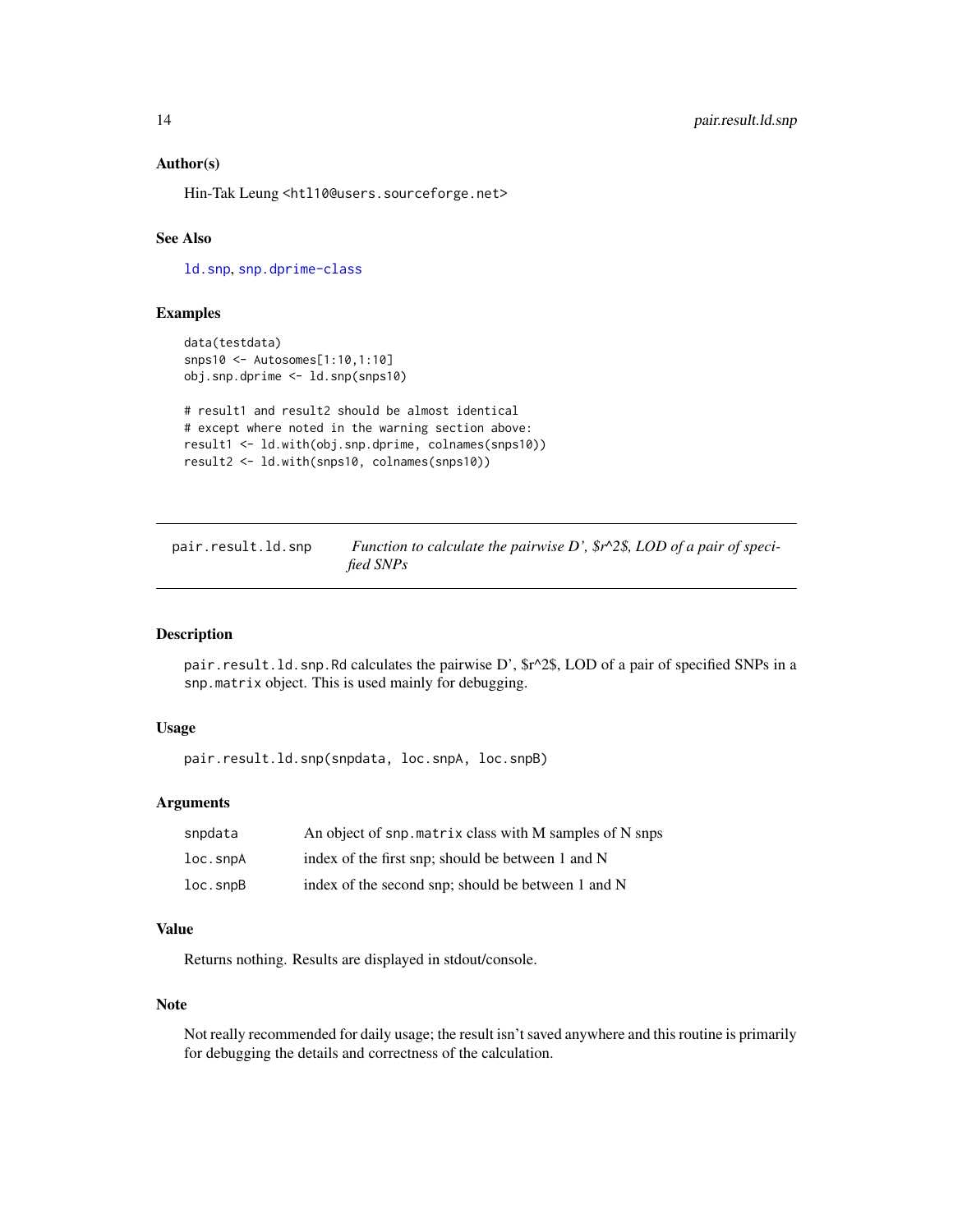# <span id="page-14-0"></span>plot.snp.dprime 15

# Author(s)

Hin-Tak Leung <htl10@users.sourceforge.net>

# References

Clayton, D.G. and Leung, Hin-Tak (2007) An R package for analysis of whole-genome association studies. *Human Heredity* 64:45-51. GSL (GNU Scientific Library) <http://www.gnu.org/software/gsl/>

# See Also

[snp.matrix-class](#page-40-1)

# Examples

```
data(testdata)
pair.result.ld.snp(Autosomes, 1, 2)
```
<span id="page-14-1"></span>plot.snp.dprime *Function to draw the pairwise D' in a eps file*

# Description

plot.snp.dprime takes a [snp.dprime](#page-36-1) object and draw an eps file to visualize the pairwise D', \$r^2\$ and LOD.

# Usage

```
## S3 method for class 'snp.dprime'
plot(x, filename, scheme = "standard", do.notes = FALSE,
metric=NULL, ...)
```
# Arguments

| X        | An object of class snp. dprime                                                                                                                           |
|----------|----------------------------------------------------------------------------------------------------------------------------------------------------------|
| filename | The output file name, preferably ending with ".eps" (not enforced)                                                                                       |
| scheme   | The colour scheme used. Valid values are "standard" for the Haploview default,<br>and "rsq" for grayscale \$r^2\$. More may come later                   |
| do.notes | Boolean for whether to generate pdf annotation-related code                                                                                              |
| metric   | An integer vector, detailing the chromosome position of the SNP, to drawa<br>scaled metric of the location of the SNP. If NULL, no metric would be drawn |
| $\cdot$  | place holder                                                                                                                                             |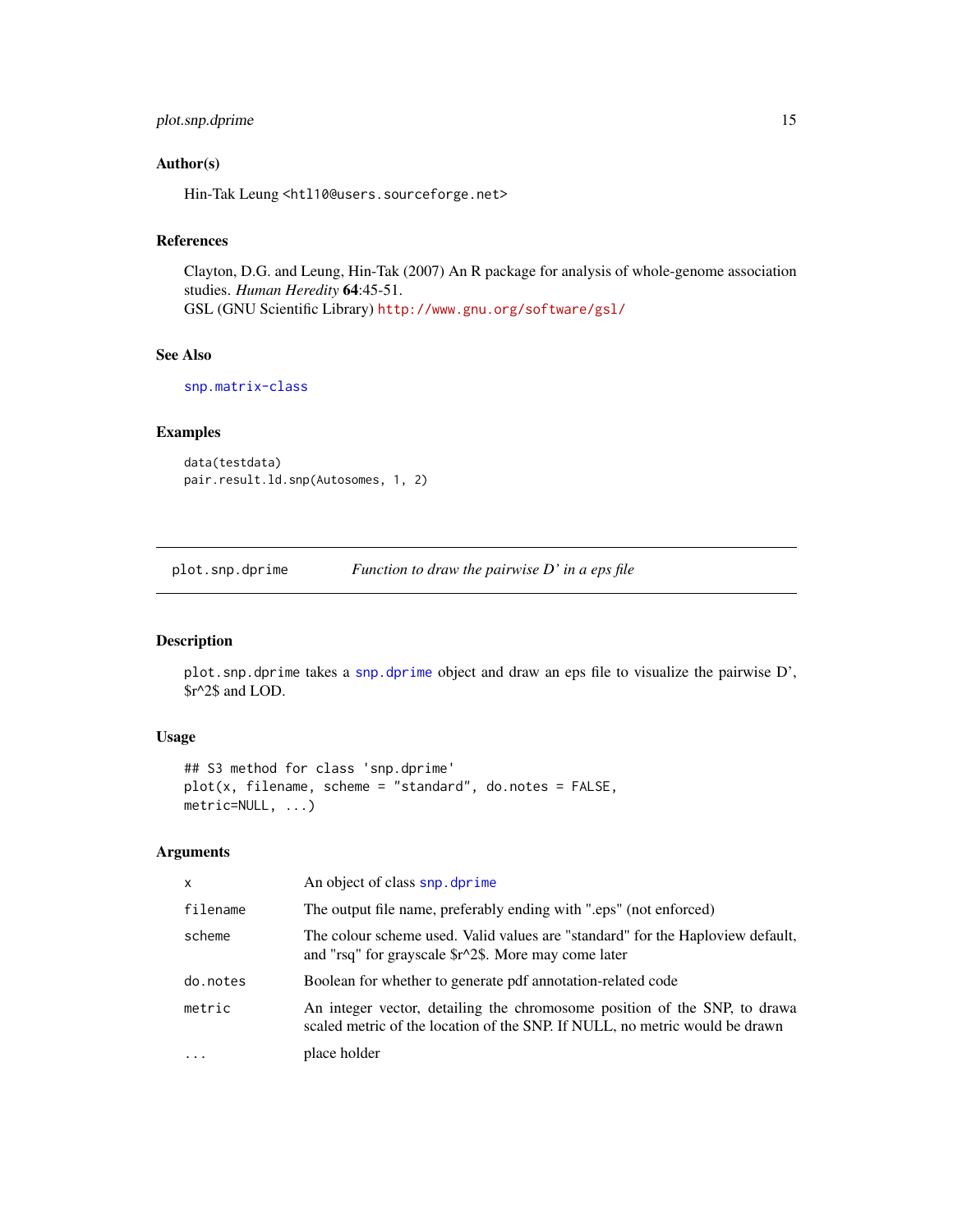# Details

Annotation is a little used pdf features where certain part of a pdf file are hot spots where one can get pop-up balloons containing extra information, which doesn't appear in print. This is written to imitate the extra information one can get from right-clicking in Haploview's GUI.

#### Value

return nothing. Write a file as a result. And if do.notes is specified, Will also suggest user to execute ps2pdf -dEPSCrop <filename> to get a suitable pdf.

# Note

Unfortunately, there are two problems with annotations: only Acrobat Reader (out of all the pdf viewers, e.g. xpdf, kpdf, evince, various ghostscript based viewers) implements the feature, and a few thousand annotations can really make Acrobat Reader crawl.

Also, Acrobat Reader has an implementation limit of 200 inches of the widest dimension of a document. This translates to 1200 snps in the current implementation of the drawing code, hence a warning is emitted that pdf written this way is not viewable by Acrobat Reader.(but viewable by xpdf, etc). A work around is possible based on LaTeX pdfpage, or eps can be included with scaling in another document, to stay inside 200 inches.

In the future, one might want to put some additional scaling code to fit the whole drawing within an A4, for example.

There is a Google Summer of code <http://code.google.com/soc/> 2006 project to improve kpdf's annotation support. [http://wiki.kde.org/tiki-index.php?page=KDE%20Google%20SoC](http://wiki.kde.org/tiki-index.php?page=KDE%20Google%20SoC%202006%20ideas#id60851)% [202006%20ideas#id60851](http://wiki.kde.org/tiki-index.php?page=KDE%20Google%20SoC%202006%20ideas#id60851) I am involved.

#### Author(s)

Hin-Tak Leung <htl10@users.sourceforge.net>

# References

Clayton, D.G. and Leung, Hin-Tak (2007) An R package for analysis of whole-genome association studies. *Human Heredity* 64:45-51.

GSL (GNU Scientific Library) <http://www.gnu.org/software/gsl/>

The postscript language reference manual: [http://www.adobe.com/products/postscript/pdfs/](http://www.adobe.com/products/postscript/pdfs/PLRM.pdf) [PLRM.pdf](http://www.adobe.com/products/postscript/pdfs/PLRM.pdf)

The pdf specification: [http://partners.adobe.com/public/developer/en/pdf/PDFReference](http://partners.adobe.com/public/developer/en/pdf/PDFReference16.pdf)16. [pdf](http://partners.adobe.com/public/developer/en/pdf/PDFReference16.pdf)

# See Also

[snp.dprime-class](#page-36-1)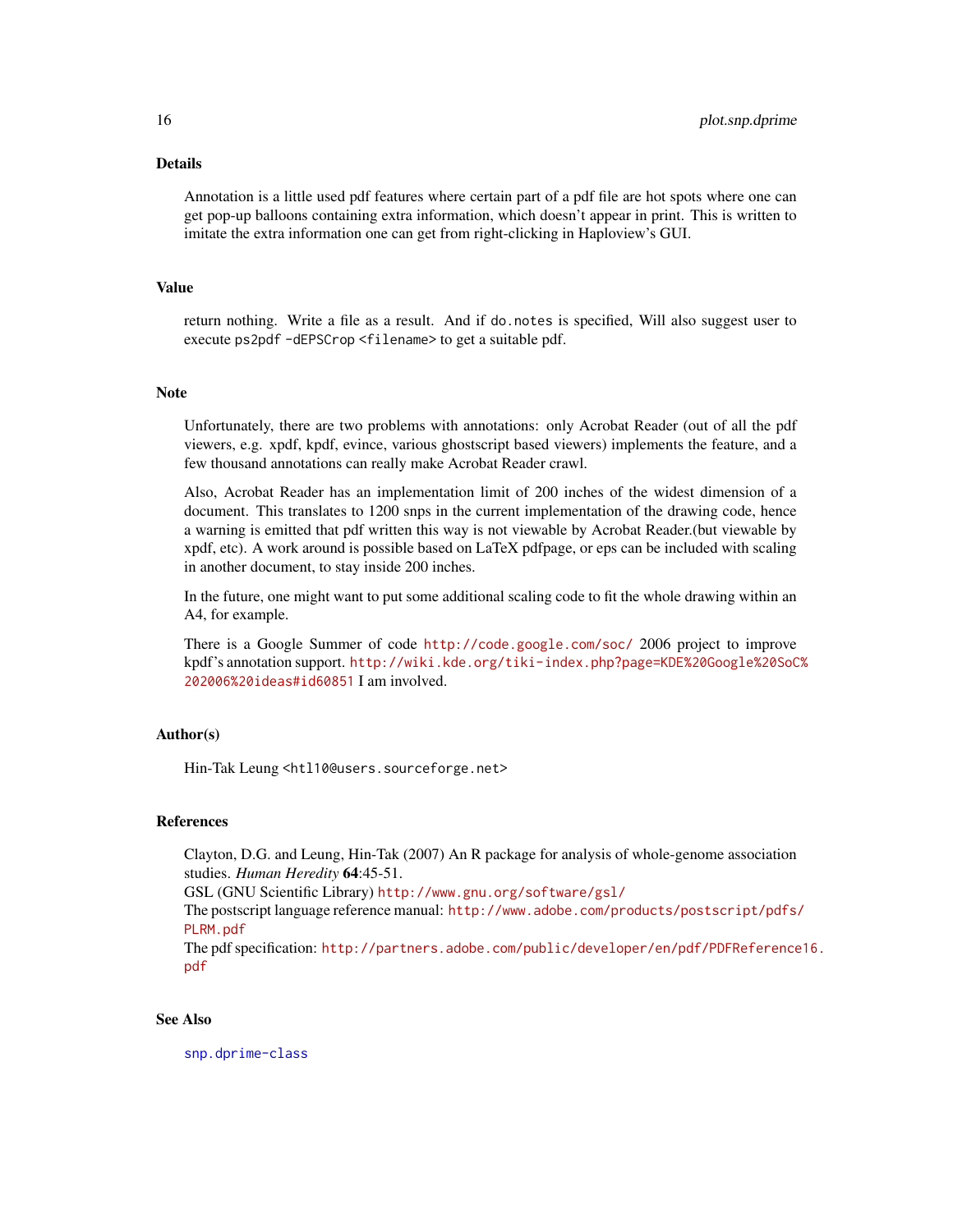#### <span id="page-16-0"></span> $qq.chisq$   $17$

# Examples

```
data(testdata)
# As for ld.snp example ...
data(testdata)
ldinfo <- ld.snp(Autosomes, start=1, end=500, depth=50)
# Now plot to an eps file
plot.snp.dprime(ldinfo, filename="test.eps")
```
qq.chisq *Quantile-quantile plot for chi-squared tests*

#### Description

This function plots ranked observed chi-squared test statistics against the corresponding expected order statistics. It also estimates an inflation (or deflation) factor, lambda, by the ratio of the trimmed means of observed and expected values. This is useful for inspecting the results of whole-genome association studies for overdispersion due to population substructure and other sources of bias or confounding.

#### Usage

```
qq.chisq(x, df=1, x.max, main="QQ plot",
   sub=paste("Expected distribution: chi-squared (",df," df)", sep=""),
   xlab="Expected", ylab="Observed",
   conc=c(0.025, 0.975), overdisp=FALSE, trim=0.5,
    slope.one=FALSE, slope.lambda=FALSE,
    thin=c(0.25,50), oor.pch=24, col.shade="gray", ...)
```
#### Arguments

| $\times$  | A vector of observed chi-squared test values                                                                 |
|-----------|--------------------------------------------------------------------------------------------------------------|
| df        | The degreees of freedom for the tests                                                                        |
| x.max     | If present, truncate the observed value $(Y)$ axis here                                                      |
| main      | The main heading                                                                                             |
| sub       | The subheading                                                                                               |
| xlab      | x-axis label (default "Expected")                                                                            |
| ylab      | y-axis label (default "Observed")                                                                            |
| conc      | Lower and upper probability bounds for concentration band for the plot. Set this<br>to NA to suppress this   |
| overdisp  | If TRUE, an overdispersion factor, lambda, will be estimated and used in calcu-<br>lating concentration band |
| trim      | Quantile point for trimmed mean calculations for estimation of lambda. Default<br>is to trim at the median   |
| slope.one | Is a line of slope one to be superimpsed?                                                                    |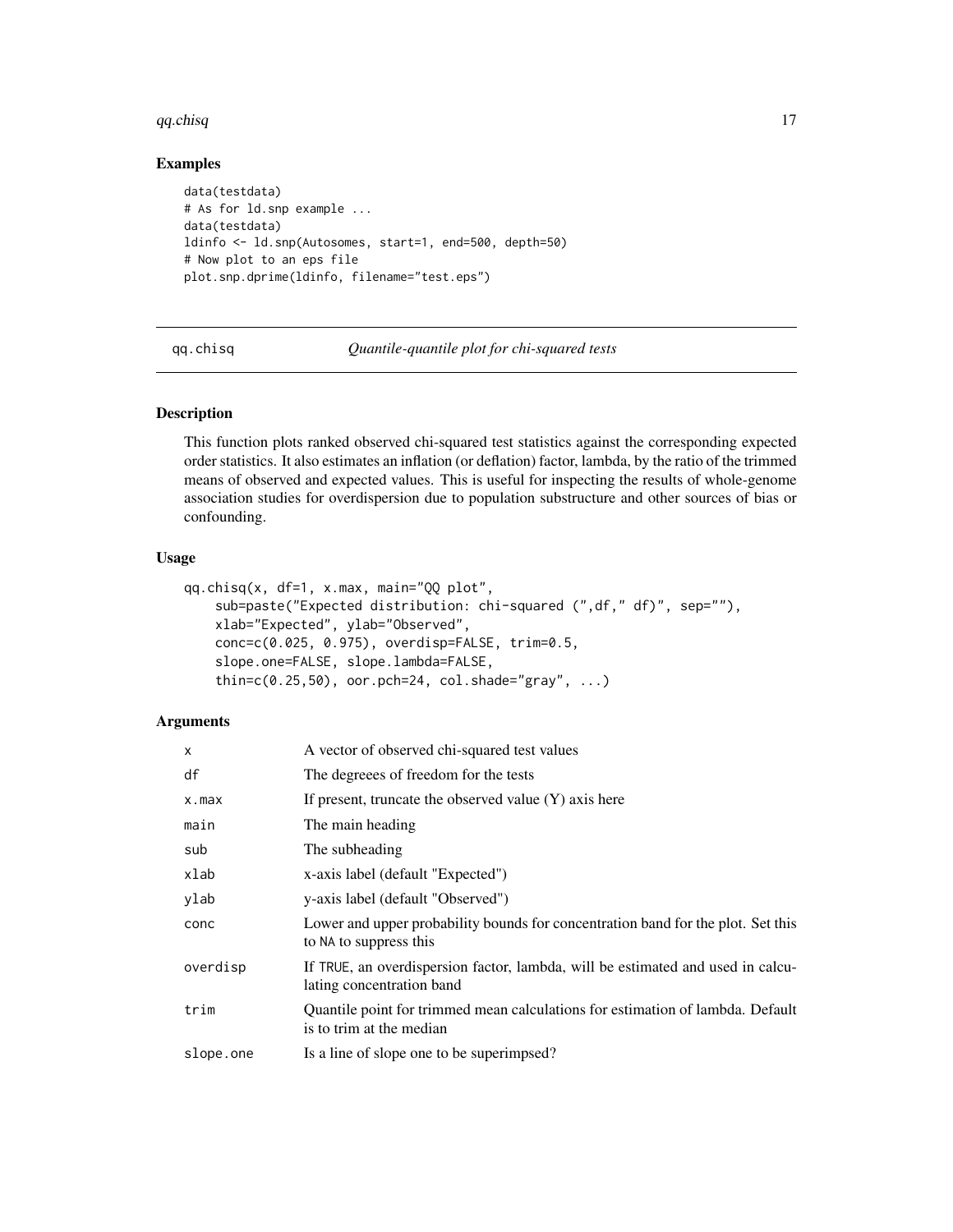<span id="page-17-0"></span>

| slope.lambda | Is a line of slope lambda to be superimposed?                                                                                                       |
|--------------|-----------------------------------------------------------------------------------------------------------------------------------------------------|
| thin         | A pair of numbers indicating how points will be thinned before plotting (see<br>Details). If NA, no thinning will be carried out                    |
| oor.pch      | Observed values greater than $x$ , max are plotted at $x$ , max. This argument sets the<br>plotting symbol to be used for out-of-range observations |
| col.shade    | The colour with which the concentration band will be filled                                                                                         |
| $\cdots$     | Further graphical parameter settings to be passed to points()                                                                                       |
|              |                                                                                                                                                     |

#### Details

To reduce plotting time and the size of plot files, the smallest observed and expected points are thinned so that only a reduced number of (approximately equally spaced) points are plotted. The precise behaviour is controlled by the parameter thin, whose value should be a pair of numbers. The first number must lie between  $0$  and  $1$  and sets the proportion of the  $X$  axis over which thinning is to be applied. The second number should be an integer and sets the maximum number of points to be plotted in this section.

The "concentration band" for the plot is shown in grey. This region is defined by upper and lower probability bounds for each order statistic. The default is to use the 2.5 Note that this is not a simultaneous confidence region; the probability that the plot will stray outside the band at some point exceeds 95

When required, he dispersion factor is estimated by the ratio of the observed trimmed mean to its expected value under the chi-squared assumption.

#### Value

The function returns the number of tests, the number of values omitted from the plot (greater than x.max), and the estimated dispersion factor, lambda.

#### **Note**

All tests must have the same number of degrees of freedom. If this is not the case, I suggest transforming to p-values and then plotting -2log(p) as chi-squared on 2 df.

#### Author(s)

David Clayton <david.clayton@cimr.cam.ac.uk>

#### References

Devlin, B. and Roeder, K. (1999) Genomic control for association studies. *Biometrics*, 55:997-1004

#### See Also

[single.snp.tests](#page-30-1), [snp.lhs.tests](#page-38-1), [snp.rhs.tests](#page-43-1)

#### Examples

## See example the single.snp.tests() function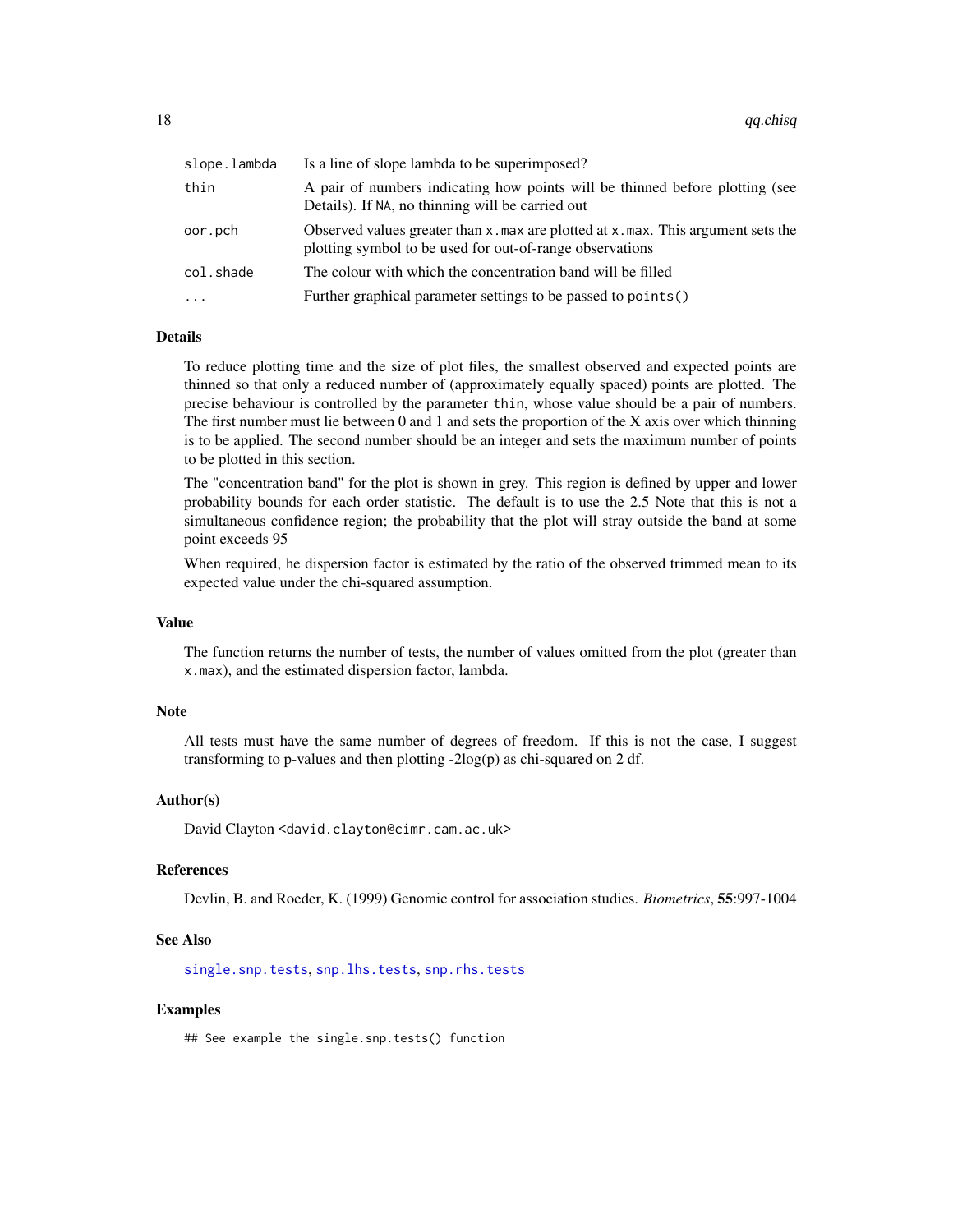<span id="page-18-1"></span><span id="page-18-0"></span>read.HapMap.data *function to import HapMap genotype data as snp.matrix*

#### **Description**

Given a URL for HapMap genotype data, read.HapMap.data, download and convert the genotype data into a snp.matrix class object, and saving snp support infomation into an associated data.frame.

#### Usage

```
read.HapMap.data(url, verbose=FALSE, save=NULL, ...)
```
#### Arguments

| url       | URL for HapMap data. Web data is to be specified with prefix "http://", ftp data<br>with prefix "ftp://", and local file as "file://"   |
|-----------|-----------------------------------------------------------------------------------------------------------------------------------------|
| verbose   | Where the dnSNPalleles annotation is ambiguous, output more details informa-<br>tion about how/why assignment is made. See Notes below. |
| save      | filename to save the download - if unspecified, a temporary file will be created<br>but removed afterwards.                             |
| $\ddotsc$ | Place-holder for further switches - currently ignored.                                                                                  |

#### Details

During the conversion, if the dbSNPAlleles entry is exactly of the form "X/Y", where X,  $Y = A$  or C or G or T, then it is used directly for assigning allele 1 and allele 2.

However, about 1 in 1000 entries are more complicated e.g. may involving deletion, e.g. "-/A/G" or "-/A/AGT/G/T". Some heuristics are used in such cases, in which the observed genotypes in the specific snp of the current batch are examined in two passes. The first time to see which bases are present, excluding "N".

If more than 2 bases are observed in the batch specified in the url, the routine aborts, but so far this possibility has not arisen in tests. If there is exactly two, then allele 1 and 2 are assigned in alphabatical order (dbSNPAlleles entries seems to be always in dictionary order, so the assignment made should agree with a shorten version of the dbSNPAlleles entry). Likewise, if only "A" or "T" is observed, then we know automatically it is the first (assigned as "A/.") or the last allele (assigned as "./T") of a hypothetical pair, without looking at the dbSNPAlleles entry. For other observed cases of 1 base, the routine goes further and look at the dnSNPAlleles entry and see if it begins with "-/X/" or ends with "/X", as a single base, and compare it with the single base observed to see if it should be allele 1 (same as the beginning, or different from the end) and allele 2 (same as the end, or different from the beginning). If no decision can be made for a particular snp entry, the routine aborts with an appropriate message. (For zero observed bases, assignment is "./.", and of course, all observed genotypes of that snp are therefore converted to the equivalent of NA.)

(This heuristics does not cover all grounds, but practically it seems to work. See Notes below.)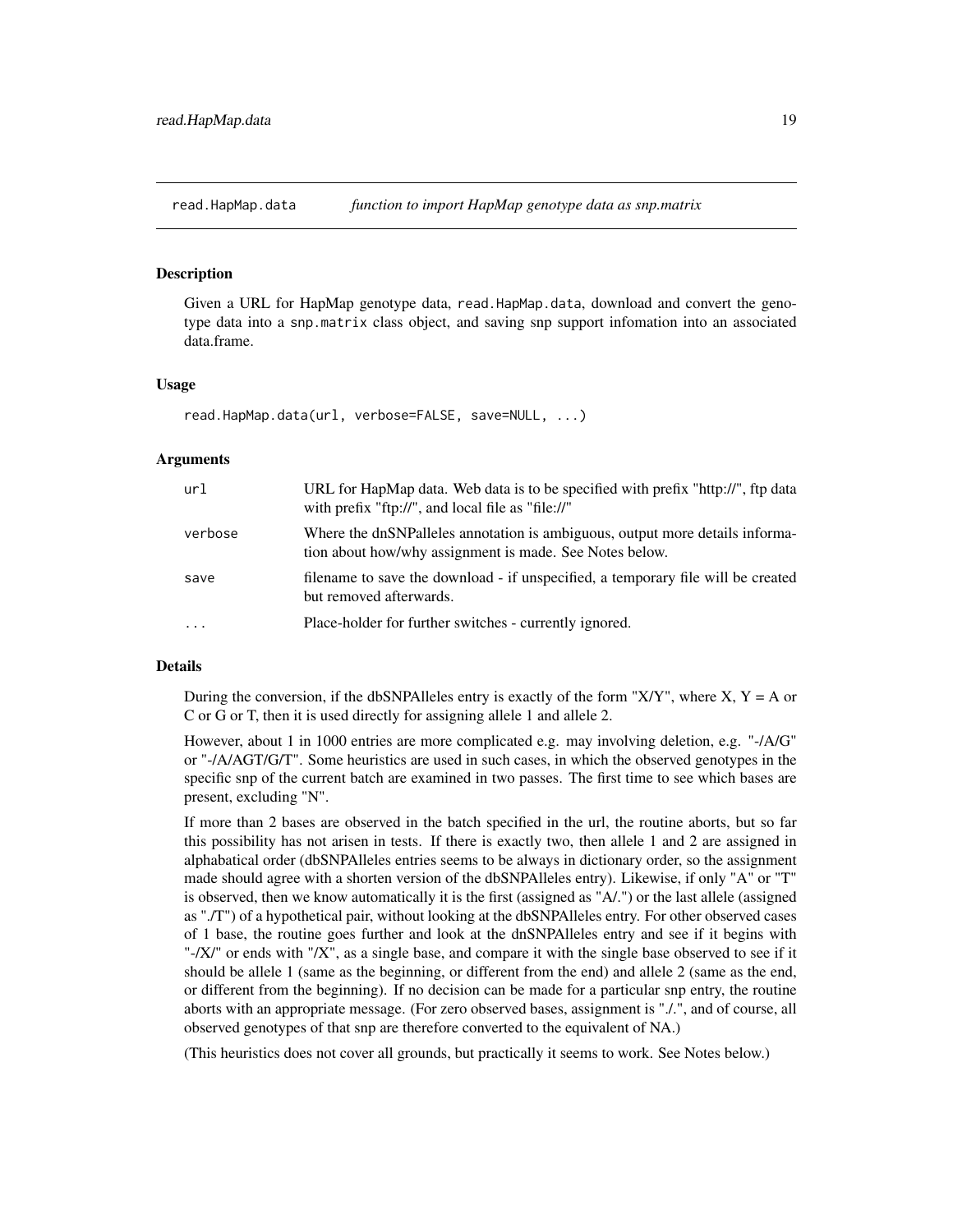Returns a list containing these two items when successful, otherwise returns NULL:

| snp.data    | A snp.matrix-class object containing the snp data                                                                                                                                                                                                    |
|-------------|------------------------------------------------------------------------------------------------------------------------------------------------------------------------------------------------------------------------------------------------------|
| snp.support | A data.frame, containing the dbSNPalleles, Chromosome, Position, Strand<br>entries from the hapmap genotype file, together with the actual Assignment<br>used for allele 1 and allele 2 during the conversion (See Details above and Note<br>below). |

#### **Note**

Using both "file://" for url and save duplicates the file. (i.e. by default, the routine make a copy of the url in any case, but tidy up afterwards if run without save).

Sometimes the assignment may not be unique e.g. dnSNPAlleles entry "A/C/T" and only "C" is observed - this can be assigned "A/C" or "C/T". (currently it does the former). One needs to be especially careful when joining two sets of snp data and it is imperative to compare the assigment supplementary data to see they are compatible. (e.g. for an "A/C/T" entry, one data set may have "C" only and thus have assignment "A/C" and have all of it assigned Allele 2 homozygotes, whereas another data set contains both "C" and "T" and thus the first set needs to be modified before joining).

A typical run, chromosome 1 for CEU, contains about ~400,000 snps and ~100 samples, and the snp.matrix object is about ~60MB (40 million bytes for snps plus overhead) and similiar for the support data (i.e.  $\sim$  2x), takes about 30 seconds, and at peak memory usage requires  $\sim$  4x. The actual download is ~20MB, which is compressed from ~200MB.

#### Author(s)

Hin-Tak Leung <htl10@users.sourceforge.net>

# References

<http://www.hapmap.org/genotypes>

#### See Also

[snp.matrix-class](#page-40-1)

# Examples

## Not run:

## \*\* Please be aware that the HapMap project generates new builds from ## \*\* time to time and the build number in the URL changes.

```
> library(snpMatrix)
> testurl <- paste0("http://www.hapmap.org/genotypes/latest/fwd_strand/",
                    "non-redundant/genotypes_chr1_CEU_r21_nr_fwd.txt.gz")
> result1 <- read.HapMap.data(testurl)
> sum1 <- summary(result1$snp.data)
```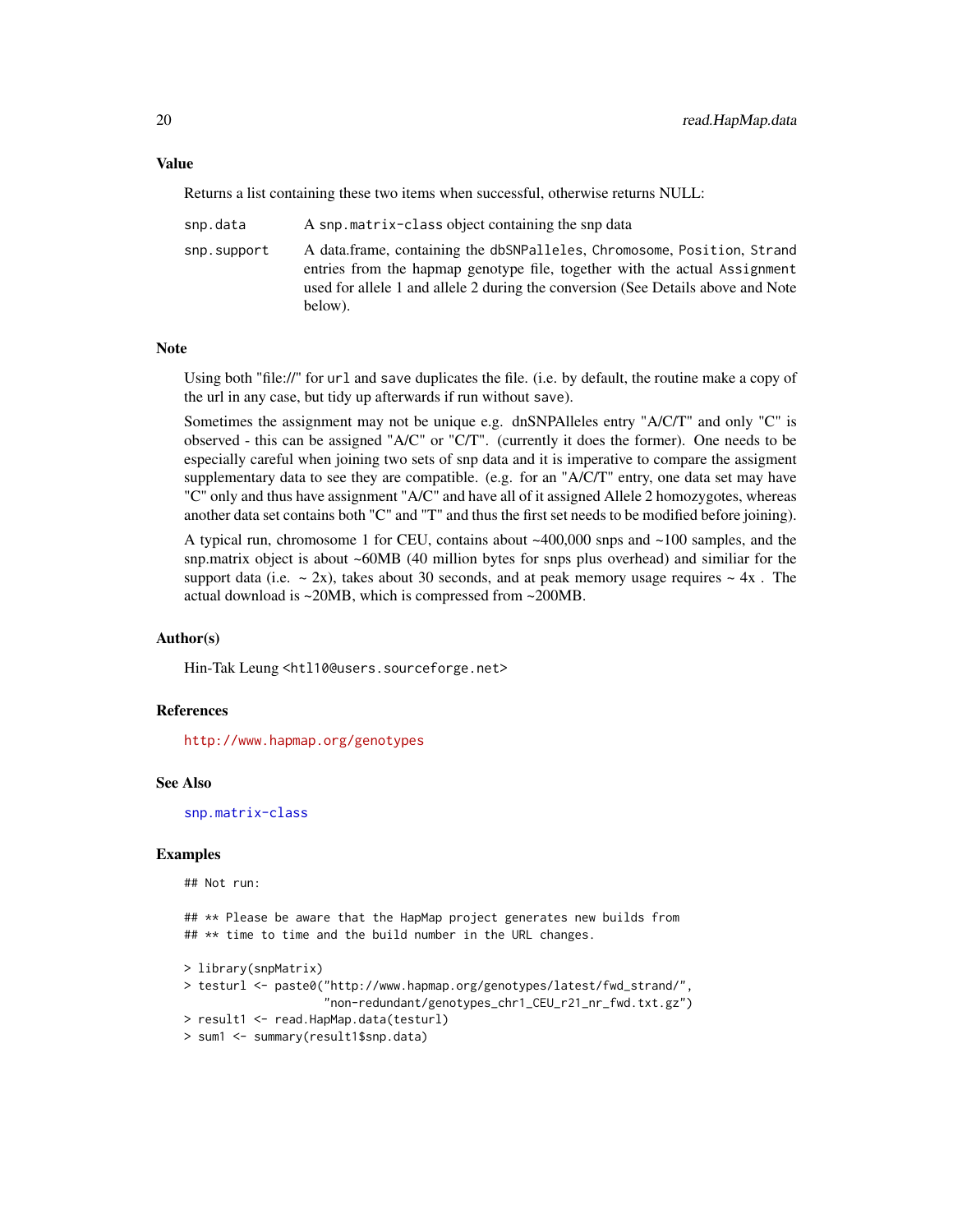```
> head(sum1[is.finite(sum1$z.HWE),], n=10)
         Calls Call.rate MAF P.AA P.AB P.BB z.HWE
rs1933024 87 0.9666667 0.005747126 0.0000000 0.01149425 0.9885057 0.05391549
rs11497407 89 0.9888889 0.005617978 0.0000000 0.01123596 0.9887640 0.05329933
rs12565286 88 0.9777778 0.056818182 0.0000000 0.11363636 0.8863636 0.56511033
rs11804171 83 0.9222222 0.030120482 0.0000000 0.06024096 0.9397590 0.28293272
rs2977656 90 1.0000000 0.005555556 0.9888889 0.01111111 0.0000000 0.05299907
rs12138618 89 0.9888889 0.050561798 0.0000000 0.10112360 0.8988764 0.50240136
rs3094315 88 0.9777778 0.136363636 0.7272727 0.27272727 0.0000000 1.48118392
rs17160906 89 0.9888889 0.106741573 0.0000000 0.21348315 0.7865169 1.12733108
rs2519016 85 0.9444444 0.047058824 0.0000000 0.09411765 0.9058824 0.45528615
rs12562034 90 1.0000000 0.088888889 0.0000000 0.17777778 0.8222222 0.92554468
## ** Please be aware that the HapMap project generates new builds from
## ** to time and the build number in the URL changes.
## This URL is broken up into two to fit the width of
## the paper. There is no need in actual usage:
> testurl2 <- paste0("http://www.hapmap.org/genotypes/latest/",
        "fwd_strand/non-redundant/genotypes_chr1_JPT_r21_nr_fwd.txt.gz")
> result2 <- read.HapMap.data(testurl2)
> head(result2$snp.support)
         dbSNPalleles Assignment Chromosome Position Strand
rs10399749 C/T C/T chr1 45162 +
rs2949420 A/T A/T chr1 45257 +
rs4030303 A/G A/G chr1 72434 +
rs4030300 A/C A/C chr1 72515 +
rs3855952 A/G A/G chr1 77689 +
rs940550 C/T C/T chr1 78032 +
## End(Not run)
```
<span id="page-20-1"></span>read.pedfile.info *function to read the accompanying info file of a LINKAGE ped file*

#### **Description**

This function read the accompanying info file of a LINKAGE ped file, for the SNP names, position and chromosome.

#### Usage

```
read.pedfile.info(file)
```
#### Arguments

file An info file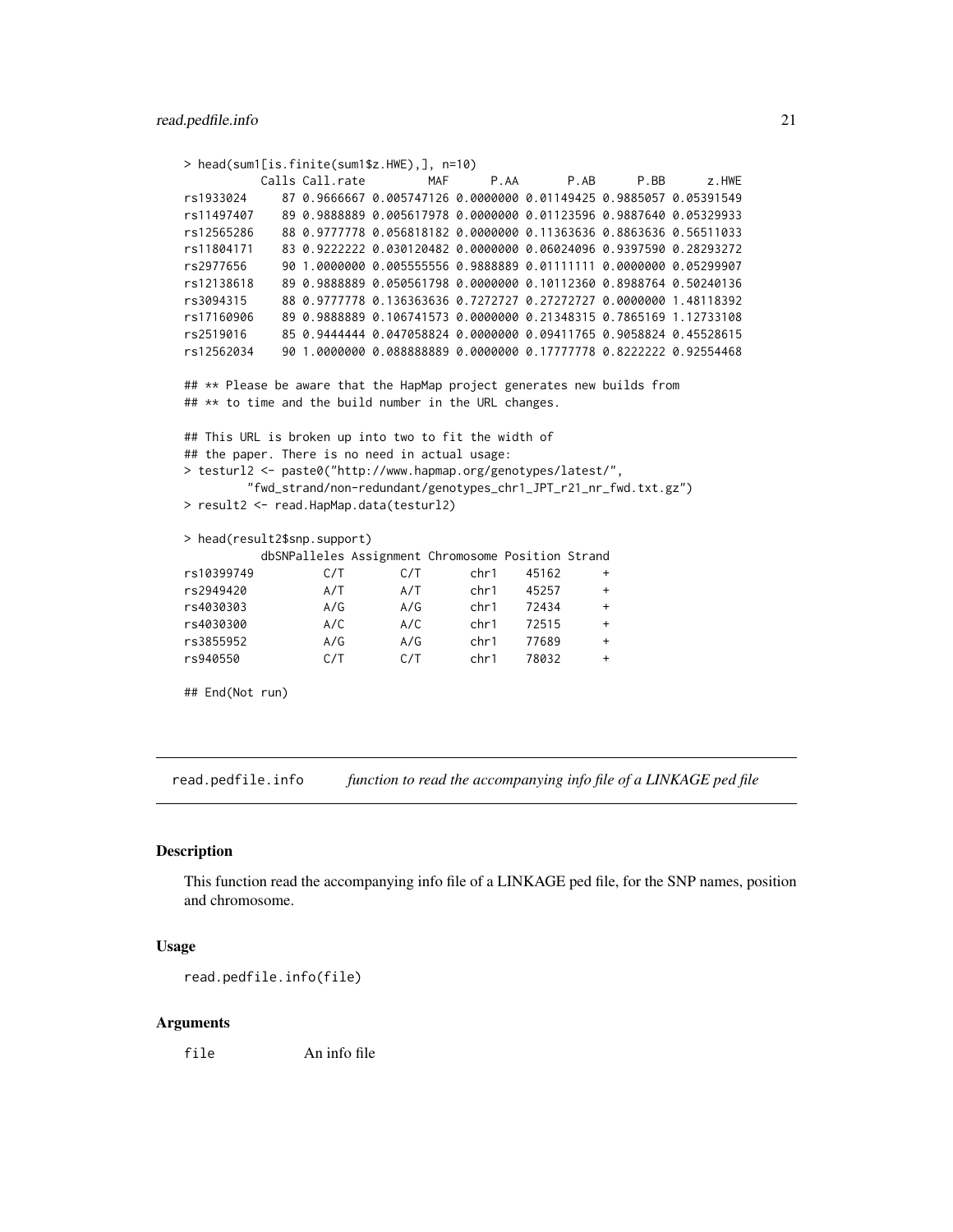#### <span id="page-21-0"></span>Details

One such info file is the one accompanying the sample ped file of Haploview.

# Value

A data frame with columns "snp.names", "position", "chromosome".

# Note

This is used internally by read. snps. pedfile to read an accompanying info file.

# Author(s)

Hin-Tak Leung <htl10@users.sourceforge.net>

# References

See the documentation and description of ped files in Haploview ([http://www.broad.mit.edu/](http://www.broad.mit.edu/mpg/haploview/) [mpg/haploview/](http://www.broad.mit.edu/mpg/haploview/))

#### See Also

[read.snps.pedfile](#page-27-1)

<span id="page-21-1"></span>read.pedfile.map *function to read the accompanying map file of a LINKAGE ped file*

# Description

This function read the accompanying map file of a LINKAGE ped file, for the SNP names, position and chromosome.

#### Usage

```
read.pedfile.map(file)
```
#### Arguments

file A Plink map file

# Details

One such map file is the one accompanying the sample ped file of Haploview.

# Value

A data frame with columns "snp.names", "position", "chromosome".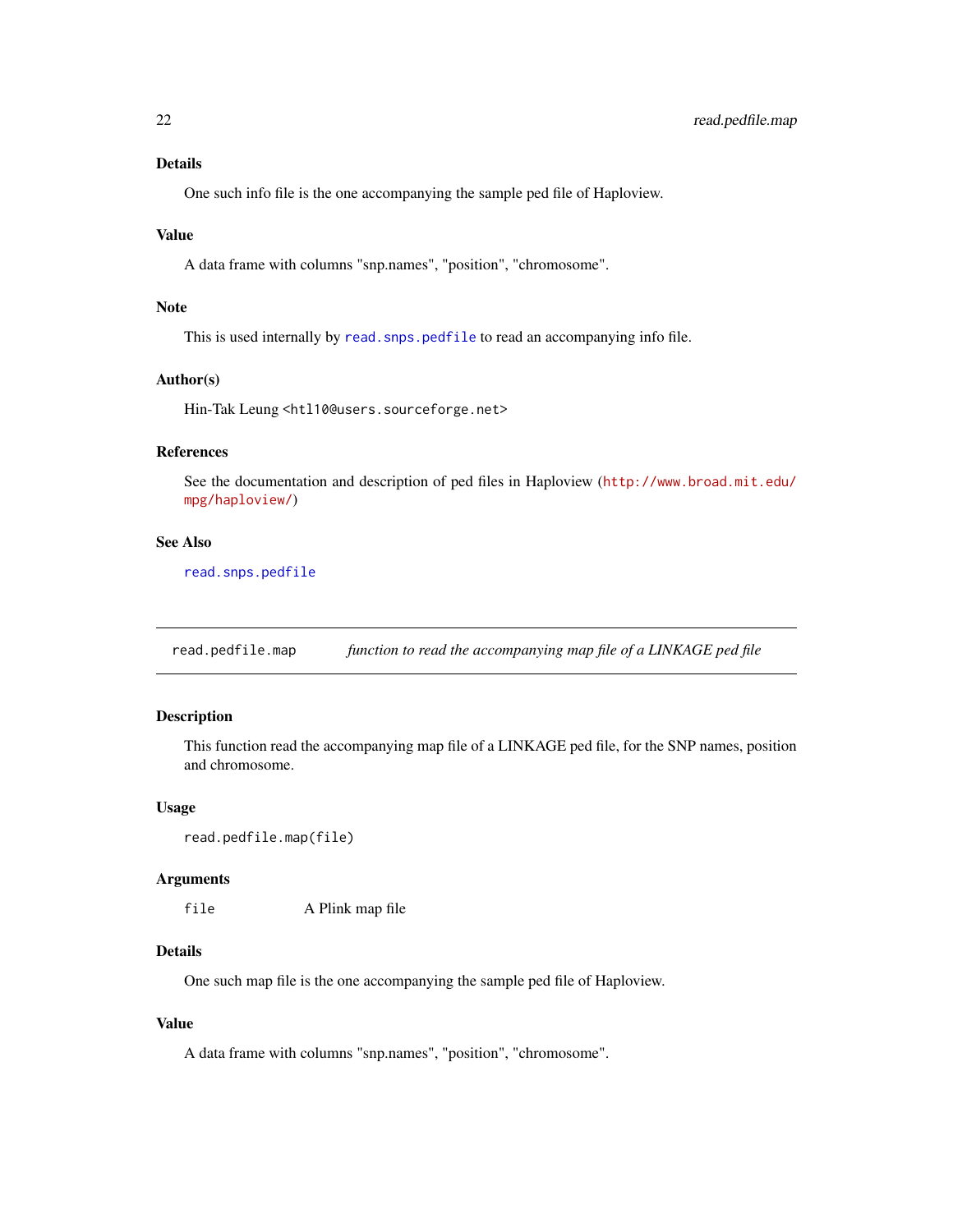# <span id="page-22-0"></span>read.snps.chiamo 23

# Note

This is used internally by read. snps. pedfile to read an accompanying map file.

#### Author(s)

Hin-Tak Leung <htl10@users.sourceforge.net>

# References

See the documentation and description of ped files in Haploview ([http://www.broad.mit.edu/](http://www.broad.mit.edu/mpg/haploview/) [mpg/haploview/](http://www.broad.mit.edu/mpg/haploview/))

# See Also

[read.snps.pedfile](#page-27-1)

<span id="page-22-1"></span>read.snps.chiamo *Read genotype data from the output of Chiamo*

# Description

This function reads data from the raw output of Chiamo

#### Usage

read.snps.chiamo(filename, sample.list, threshold)

# Arguments

| filename    | List of file names of output from Chiamo; the outcome is the concatenation     |
|-------------|--------------------------------------------------------------------------------|
|             | from runs of Chiamo, e.g. on blocks of SNPs, which is often done for practical |
|             | reasons                                                                        |
| sample.list | A character vector giving the sample list                                      |
| threshold   | Cut-off for the posterior probability for a no-call                            |

# Details

The raw output of Chiamo consists of the first 5 columns of [read.wtccc.signals](#page-28-1), followed by triplets of posterior probabilities of calling A-A, A-B, or B-B.

The sample list can typically be obtained using [wtccc.sample.list](#page-47-1), from one of the (smaller) signal files, which are the inputs to Chiamo.

# Value

The result is a list of two items:

| snp.data    | The genotype data as a snp.matrix-class object.                   |
|-------------|-------------------------------------------------------------------|
| snp.support | The information from the first 5 columns of read. wtccc. signals. |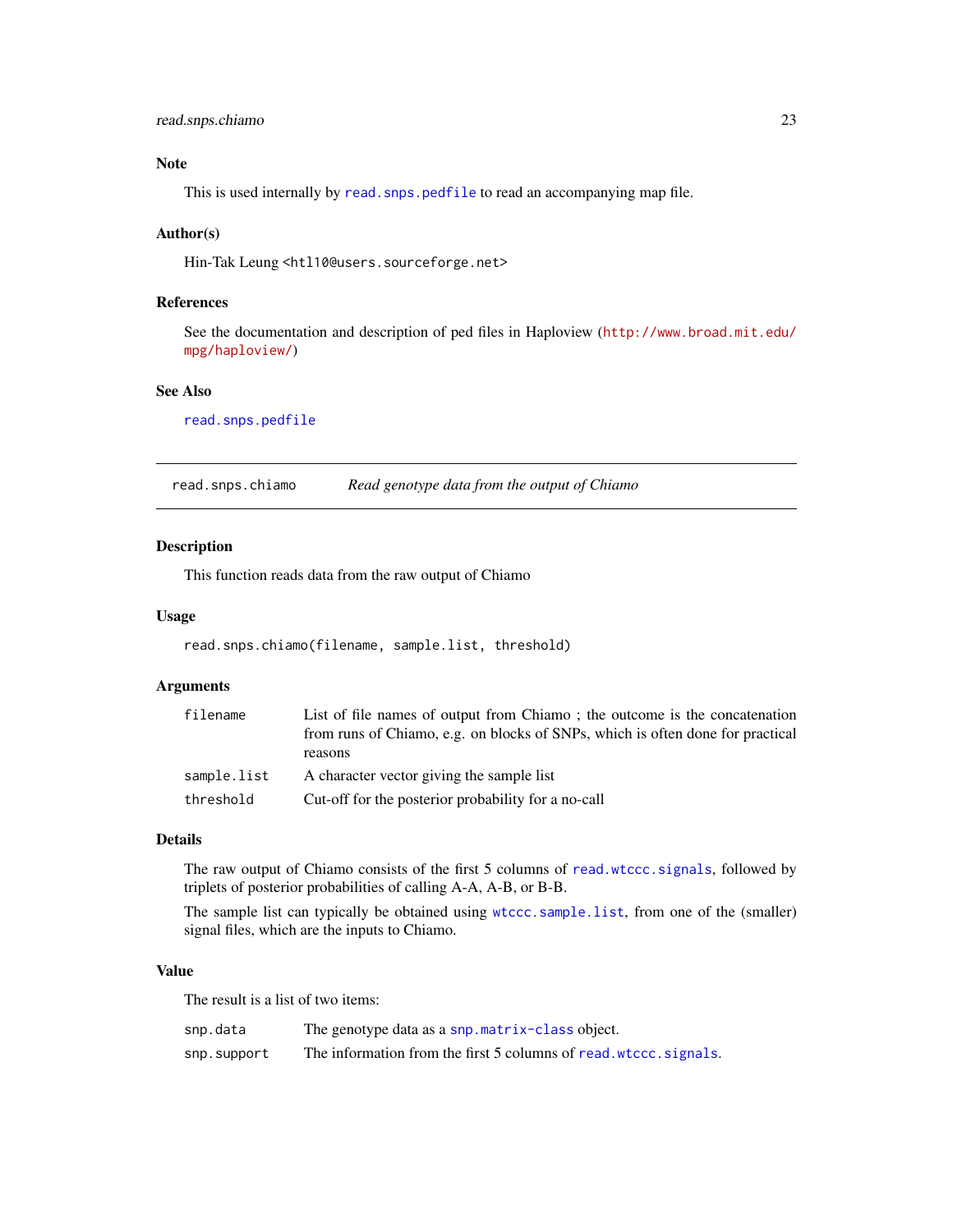#### <span id="page-23-0"></span>Author(s)

Hin-Tak Leung <htl10@users.sourceforge.net>

#### References

To obtain a copy of the Chiamo software please email Jonathan L. Marchini <marchini@stats.ox.ac.uk>.

#### See Also

[wtccc.sample.list](#page-47-1), [read.wtccc.signals](#page-28-1)

# Examples

#

<span id="page-23-1"></span>read.snps.long *Read SNP data in long format*

#### Description

Reads SNP data when organized in free format as one call per line. Other than the one call per line requirement, there is considerable flexibility. Multiple input files can be read, the input fields can be in any order on the line, and irrelevant fields can be skipped. The samples and SNPs to be read must be pre-specified, and define rows and columns of an output object of class "snp.matrix".

#### Usage

```
read.snps.long(files, sample.id = NULL, snp.id = NULL, female = NULL,
              fields = c(sample = 1, snp = 2, genotype = 3, confidence = 4),
              codes = c("0", "1", "2"), threshold = 0.9, lower = TRUE,
              sep = " ", comment = "#", skip = 0, simplify = c(FALSE, FALSE),
              verbose = FALSE, every = 1000)
```
#### Arguments

| files     | A character vector giving the names of the input files                                                                                                                                                                                                                                                                                                                                                           |
|-----------|------------------------------------------------------------------------------------------------------------------------------------------------------------------------------------------------------------------------------------------------------------------------------------------------------------------------------------------------------------------------------------------------------------------|
| sample.id | A character vector giving the identifiers of the samples to be read                                                                                                                                                                                                                                                                                                                                              |
| snp.id    | A character vector giving the names of the SNPs to be read                                                                                                                                                                                                                                                                                                                                                       |
| female    | If the SNPs are on the X chromosome and the data are to be read as such, this<br>logical vector (of the same length as sample, id should specify whether each<br>sample was from a female subject                                                                                                                                                                                                                |
| fields    | A integer vector with named elements specifying the positions of the required<br>fields in the input record. The fields are identified by the names sample and<br>snp for the sample and SNP identifier fields, confidence for a call confidence<br>score (if present) and either genotype if genotype calls occur as a single field,<br>or allele1 and allele2 if the two alleles are coded in different fields |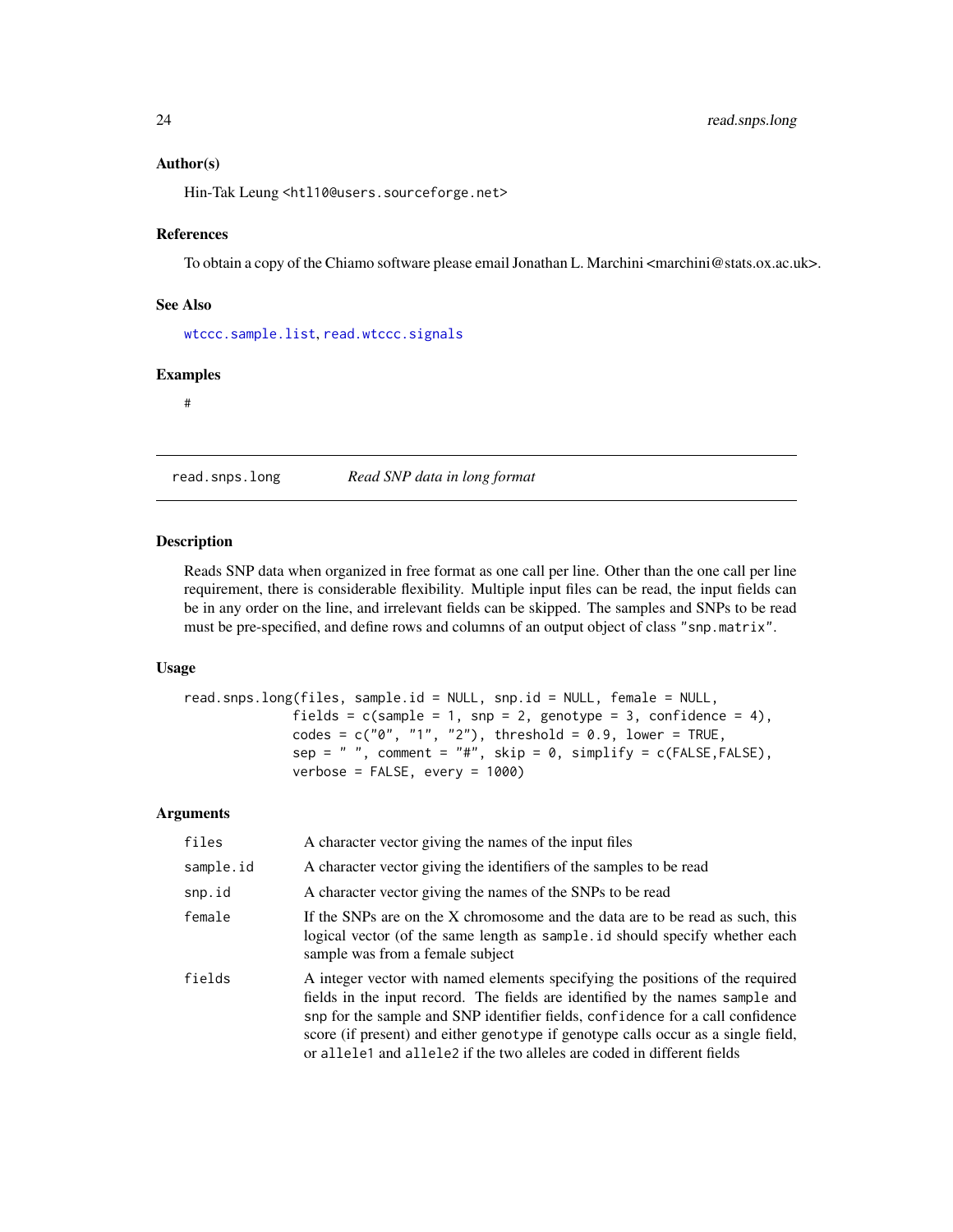<span id="page-24-0"></span>

| codes     | Either the single string "nucleotide" denoting that coding in terms of nu-<br>cleotides (A, C, G or T, case insensitive), or a character vector giving genotype or<br>allele codes (see below) |
|-----------|------------------------------------------------------------------------------------------------------------------------------------------------------------------------------------------------|
| threshold | A numerical value for the calling threshold on the confidence score                                                                                                                            |
| lower     | If TRUE, then threshold represents a lower bound. Otherwise it is an upper<br>bound                                                                                                            |
| sep       | The delimiting character separating fields in the input record                                                                                                                                 |
| comment   | A character denoting that any remaining input on a line is to be ignored                                                                                                                       |
| skip      | An integer value specifying how many lines are to be skipped at the beginning<br>of each data file                                                                                             |
| simplify  | If TRUE, sample and SNP identifying strings will be shortened by removal of any<br>common leading or trailing sequences when they are used as row and column<br>names of the output snp.matrix |
| verbose   | If TRUE, a progress report is generated as every every lines of data are read                                                                                                                  |
| every     | See verbose                                                                                                                                                                                    |

# Details

If nucleotide coding is not used, the codes argument should be a character array giving the valid codes. For genotype coding of autosomal SNPs, this should be an array of length 3 giving the codes for the three genotypes, in the order homozygous(AA), heterozygous(AB), homozygous(BB). All other codes will be treated as "no call". The default codes are "0", "1", "2". For X SNPs, males are assumed to be coded as homozygous, unless an additional two codes are supplied (representing the AY and BY genotypes). For allele coding, the codes array should be of length 2 and should specify the codes for the two alleles. Again, any other code is treated as "missing" and, for X SNPs, males should be coded either as homozygous or by omission of the second allele.

Although the function allows for reading of data for the X chromosome directly into an object of class "X.snp.matrix", it will often be preferable to read such data as a "snp.matrix" (i.e. as autosomal) and to coerce it to an object of type "X.snp.matrix" later using as(..., "X.snp.matrix") or new("X.snp.matrix", ..., female=...).

The vectors sample. id and snp. id must be in the same order as they vary on the input file(s) and this ordering must be consistent. However, there is no requirement that either SNP or sample should vary fastest; this is detected from the input. Each file may represent a separate sample or SNP, in which case the appropriate . id argument can be omitted and row or column names taken from the file names.

#### Value

An object of class "snp.matrix" or "X.snp.matrix".

#### Note

The function will read gzipped files.

This function has replaced and earlier version which was much less flexible. Because all features have not been fully tested, the older version has been retained as read. snps. long. old.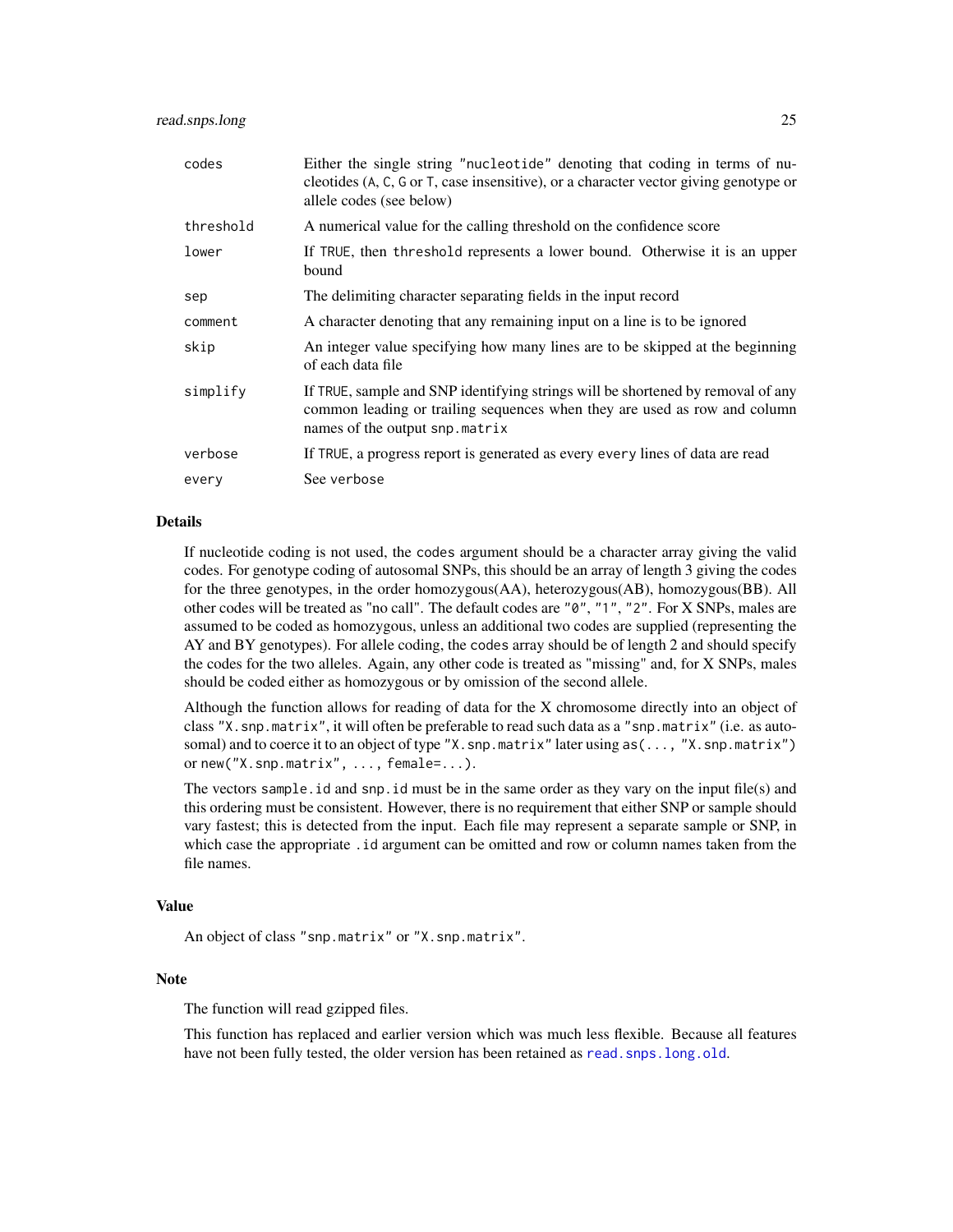# Author(s)

David Clayton <david.clayton@cimr.cam.ac.uk>

# See Also

```
read.HapMap.dataread.snps.pedfile, read.snps.chiamo,read.snps.long, snp.matrix-class,
X.snp.matrix-class
```
<span id="page-25-1"></span>read.snps.long.old *Read SNP input data in "long" format (old version)*

# Description

This function reads SNP genotype data and creates an object of class "snp.matrix" or "X.snp.matrix". Input data are assumed to be arranged as one line per SNP-call (without any headers). This function can read gzipped files.

# Usage

read.snps.long.old(file, chip.id, snp.id, codes, female,  $conf = 1$ , threshold = 0.9, drop=FALSE, sorted=FALSE, progress=interactive())

#### Arguments

| file      | Name of file containing the input data. Input files which have been compressed<br>by the gzip utility are recognized                                                                                                                                                                                                                                                    |
|-----------|-------------------------------------------------------------------------------------------------------------------------------------------------------------------------------------------------------------------------------------------------------------------------------------------------------------------------------------------------------------------------|
| chip.id   | Array of type "character" containing (unique) identifiers for the chips, sam-<br>ples, or subjects for which calls are to be read. Other samples in the input data<br>will be ignored                                                                                                                                                                                   |
| snp.id    | Array of type "character" containing (unique) identifiers of the SNPs for<br>which data will be read. Again, further SNPs in the input data will be ignored                                                                                                                                                                                                             |
| codes     | For autosomal SNPs, an array of length 3 giving the codes for the three geno-<br>types, in the order homozygous(AA), heterozygous(AB), homozygous(BB). For<br>X SNPs, an additional two codes for the male genotypes (AY and BY) must be<br>supplied. All other codes will be treated as "no call". The default codes are "0",<br>"1", "2" $\lceil$ , "0", "2" $\rceil$ |
| female    | If the data to be read refer to SNPs on the X chromosome, this argument must be<br>supplied and should indicate whether each row of data refers to a female (TRUE)<br>or to a male (FALSE). The output object will then be of class "X. snp. matrix".                                                                                                                   |
| conf      | Confidence score. See details                                                                                                                                                                                                                                                                                                                                           |
| drop      | If TRUE, any rows or columns without genotype calls will be dropped from the<br>output matrix. Otherwise the full matrix, with rows and columns defined by the<br>chip. id and snp. id arguments, will be returned                                                                                                                                                      |
| threshold | Acceptance threshold for confidence score                                                                                                                                                                                                                                                                                                                               |
| sorted    | Is input file already sorted into the correct order (see details)?                                                                                                                                                                                                                                                                                                      |
| progress  | If TRUE, progress will be reported to the standard output stream                                                                                                                                                                                                                                                                                                        |

<span id="page-25-0"></span>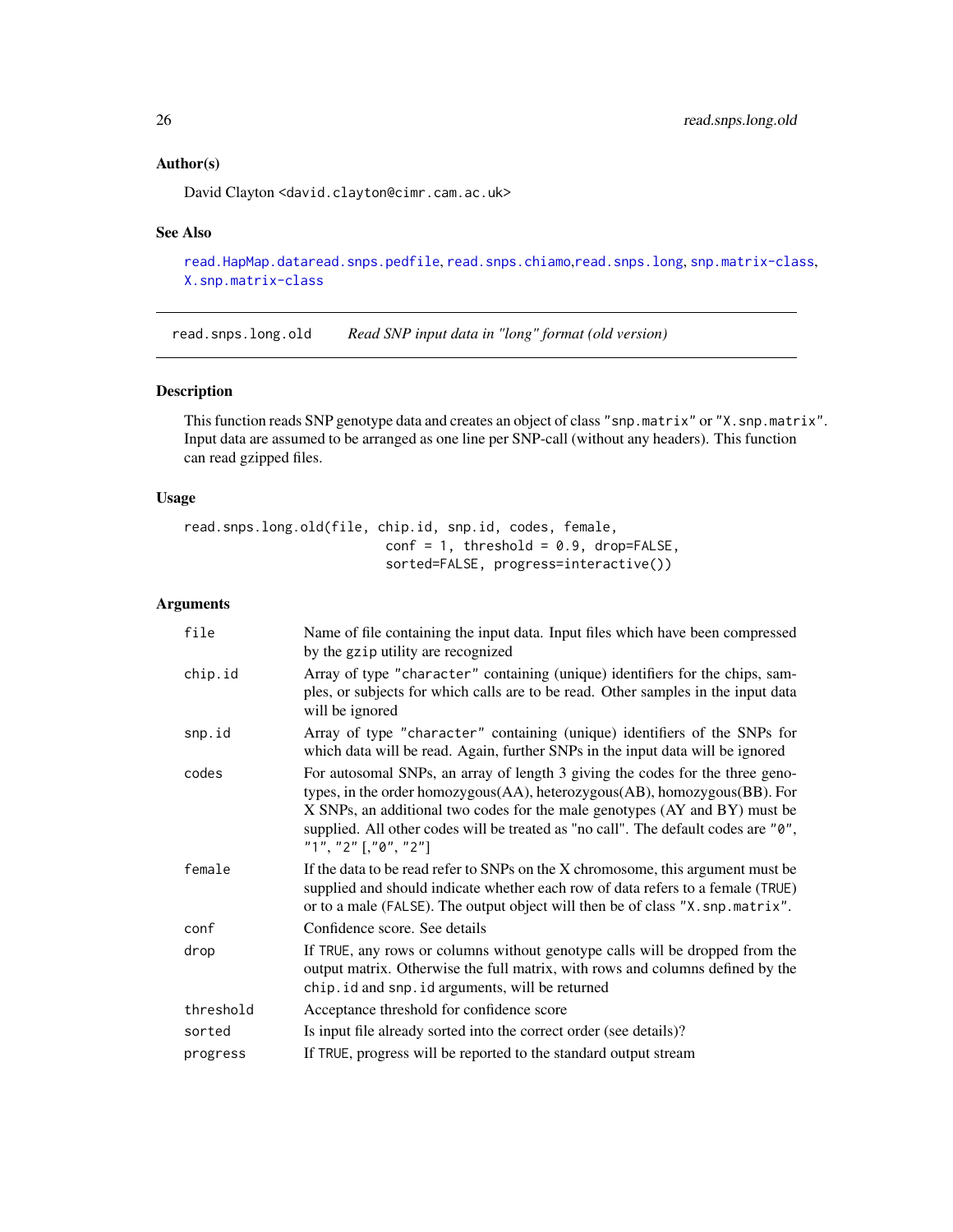#### <span id="page-26-0"></span>Details

Data are assumed to be input with one line per call, in free format:

*<chip-id> <snp-id> <code for genotype call>* [*<confidence>*] ...

Currently, any fields following the first three (or four) are ignored. If the argument sorted is TRUE, the file is assumed to be sorted with *snp-id* as primary key and *chip-id* as secondary key using the current locale. The rows and columns of the returned matrix will also be ordered in this manner. If sorted is set to FALSE, then an algorithm which avoids this assumption is used. The rows and columns of the returned matrix will then be in the same order as the input chip\_id and snp\_id vectors. Calls in which both id fields match elements in the chip.id and snp.id arguments are read in, after (optionally) checking that the level of confidence achieves a given threshold. Confidence level checking is controlled by the conf argument. conf=0 indicates that no confidence score is present and no checking is done. conf>0 indicates that calls with scores *above* threshold are accepted, while conf<0 indicates that only calls with scores *below* threshold should be accepted.

The routine is case-sensitive and it is important that the *<chip-id>* and *<snp-id>* match the cases of chip.id and snp.id exactly.

#### Value

An object of class snp.matrix.

#### **Note**

If more than one instance of any combination of chip\_id element and snp\_id element passes the confidence threshold, the called to be used is decided by the following rules:

- 1. 1Any call trumps "no-call"
- 2. 2In the event of call conflict, "no-call" is returned

Use of sorted=TRUE is usually discouraged since the alternative algorithm is safer and, usually, not appreciably slower. However, if the input file is to be read multiple times and there is a reasonably close correspondence between cells of the matrix to be returned and lines of the input file, the sorted option can be faster.

This function has been replaced by the more flexible function read. snps. long.

#### Author(s)

David Clayton <david.clayton@cimr.cam.ac.uk> and Hin-Tak Leung

# References

<http://www-gene.cimr.cam.ac.uk/clayton>

# See Also

[snp.matrix-class](#page-40-1), [X.snp.matrix-class](#page-49-1)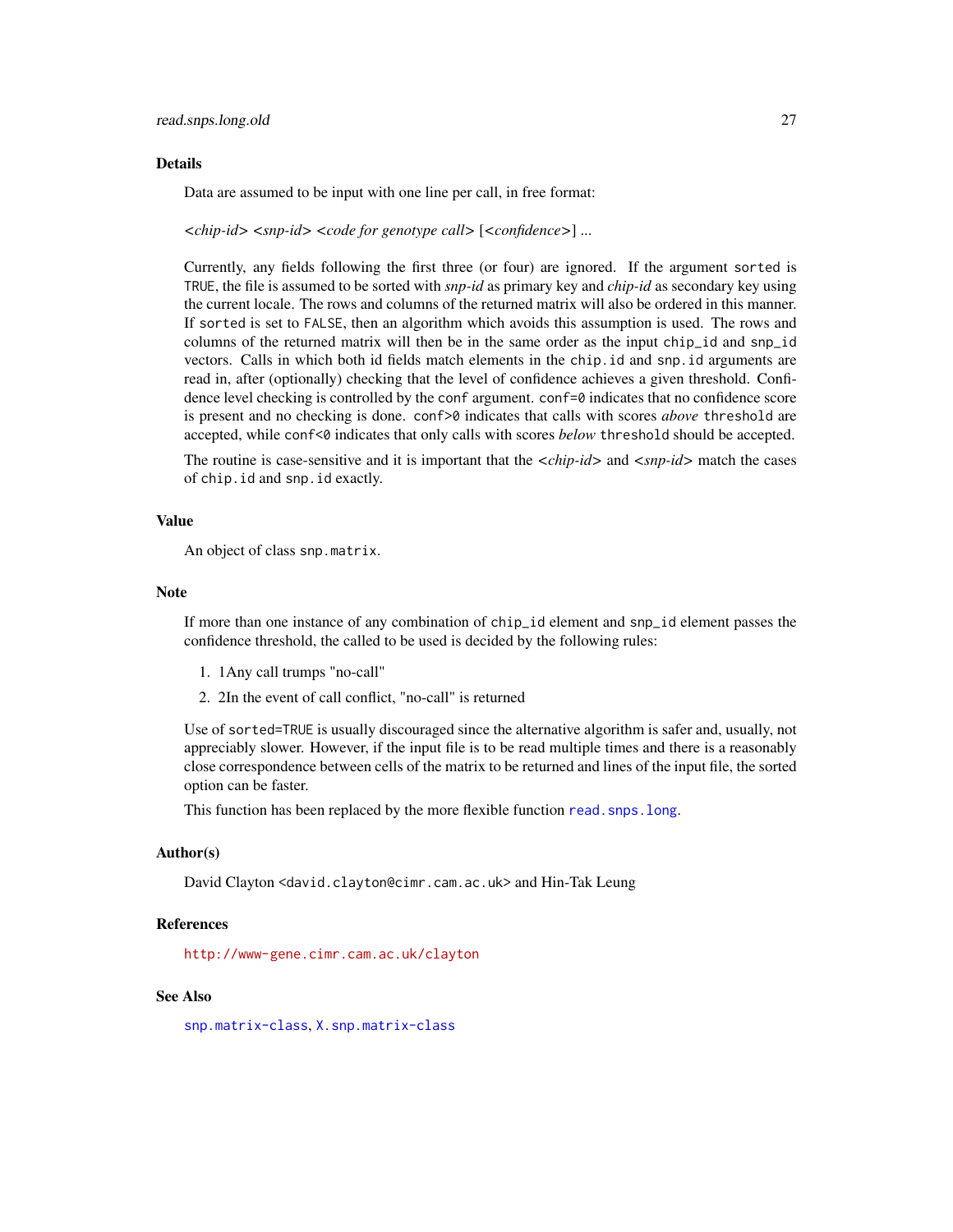<span id="page-27-1"></span><span id="page-27-0"></span>

# Description

This function reads data arranged as a LINKAGE "pedfile" with some restrictions and returns a list of three objects: a data frame containing the initial 6 fields giving pedigree structure, sex and disease status, a vector or a data frame containing snp assignment and possibly other snp infomation, and an object of class "snp.matrix" or "X.snp.matrix" containing the genotype data

#### Usage

read.snps.pedfile(file, snp.names=NULL, assign=NULL, missing=NULL, X=FALSE, sep=".", low.mem = FALSE)

#### Arguments

| file      | The file name for the input pedfile.                                                                                                                                                                                                                                              |
|-----------|-----------------------------------------------------------------------------------------------------------------------------------------------------------------------------------------------------------------------------------------------------------------------------------|
| snp.names | A character vector giving the SNP names. If an accompanying map file or an<br>info file is present, it will be read and the information used for the SNP names,<br>and also the information merged with the result. If absent, the SNPs will be<br>named numerically ("1", "2", ) |
| assign    | A list of named mappings for which letter maps to which Allele; planned for the<br>future, not currently used                                                                                                                                                                     |
| missing   | Meant to be a single character giving the code recorded for alleles of missing<br>genotypes; not used in the current code                                                                                                                                                         |
| Χ         | If TRUE the pedfile is assumed to describe loci on the X chromosome                                                                                                                                                                                                               |
| sep       | The character separating the family and member identifiers in the constructed<br>row names; not used                                                                                                                                                                              |
| low.mem   | Switch over to input with a routine which requires less memory to run, but takes<br>a little longer. This option also has the disadvantage that assignment of A/B<br>genotype is somewhat non-deterministic and depends the listed order of sam-<br>ples.                         |

# Details

Input variables are assumed to take the usual codes, with the restriction that the family (or pedigree) identifiers will be held as strings, but identifiers for members within families must be coded as integers. Genotype should be coded as pairs of single character allele codes (which can be alphameric or numeric), from either 'A', 'C', 'G', 'T' or '1', '2', '3', '4', with 'N', '-' and '0' denoting a missing; everything else is considered invalid and would invalidate the whole snp; also more than 2 alleles also cause the snp to be marked invalid.

Row names of the output objects are constructed by concatenation of the pedigree and member identifiers, "Family", "Individual" joined by ".", e.g. "Family.Adams.Individual.0".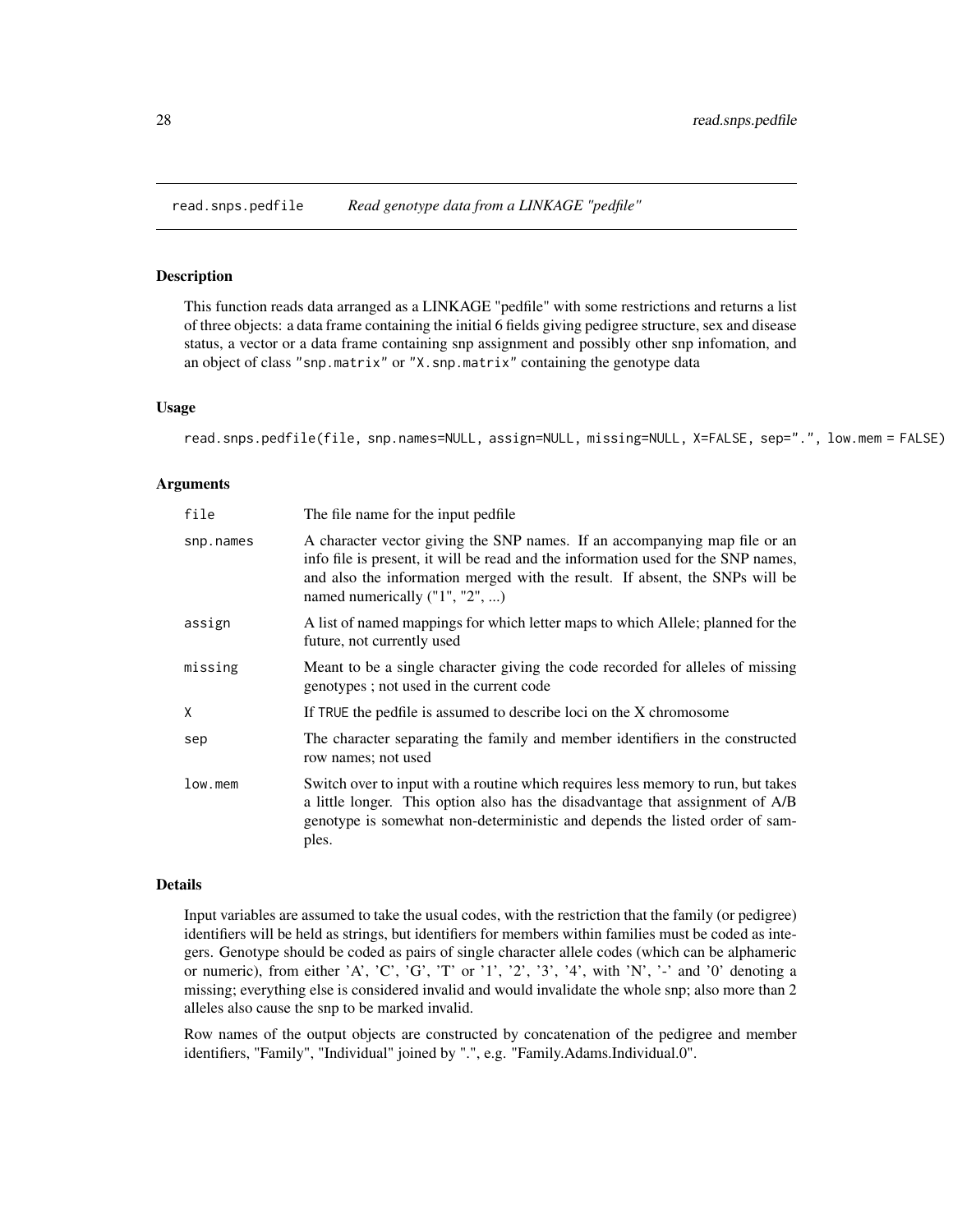# <span id="page-28-0"></span>Value

snps The output "snp.matrix" or "X.snp.matrix" subject.support

A data frame containing the first six fields of the pedfile

# Author(s)

Hin-Tak Leung

#### See Also

[snp.matrix-class](#page-40-1), [X.snp.matrix-class](#page-49-1), [read.snps.long](#page-23-1), [read.HapMap.data](#page-18-1), [read.pedfile.info](#page-20-1), [read.pedfile.map](#page-21-1)

<span id="page-28-1"></span>read.wtccc.signals *read normalized signals in the WTCCC signal file format*

#### Description

read.wtccc.signals takes a file and a list of snp ids (either Affymetrix ProbeSet IDs or rs numbers), and extract the entries into a form suitable for plotting and further analysis

#### Usage

read.wtccc.signals(file, snp.list)

#### Arguments

| file     | file contains the signals. There is no need to gunzip.                       |
|----------|------------------------------------------------------------------------------|
| snp.list | A list of snp id's. Some Affymetrix SNPs don't have rsnumbers both rsnumbers |
|          | and Affymetrix ProbeSet IDs are accepted                                     |

# Details

Do not specify both rs number and Affymetrix Probe Set ID in the input; one of them is enough.

The signal file is formatted as follows, with the first 5 columns being the Affymetrix Probe Set ID, rs number, chromosome position, AlleleA and AlleleB. The rest of the header containing the sample id appended with "\\_A" and "\\_B".

| AFFYID                                                 | RSID |  |              | pos AlleleA AlleleB 12999A2_A 12999A2_B |  |
|--------------------------------------------------------|------|--|--------------|-----------------------------------------|--|
| SNP A-4295769 rs915677 14433758 C T 0.318183 0.002809  |      |  |              |                                         |  |
| SNP A-1781681 rs9617528 14441016 A G 1.540461 0.468571 |      |  |              |                                         |  |
| SNP A-1928576 rs11705026 14490036 G                    |      |  | $\mathbf{T}$ | 0.179653 2.261650                       |  |

The routine matches the input list against the first and the 2nd column.

(some early signal files, have the first "AFFYID" missing - this routine can cope with that also)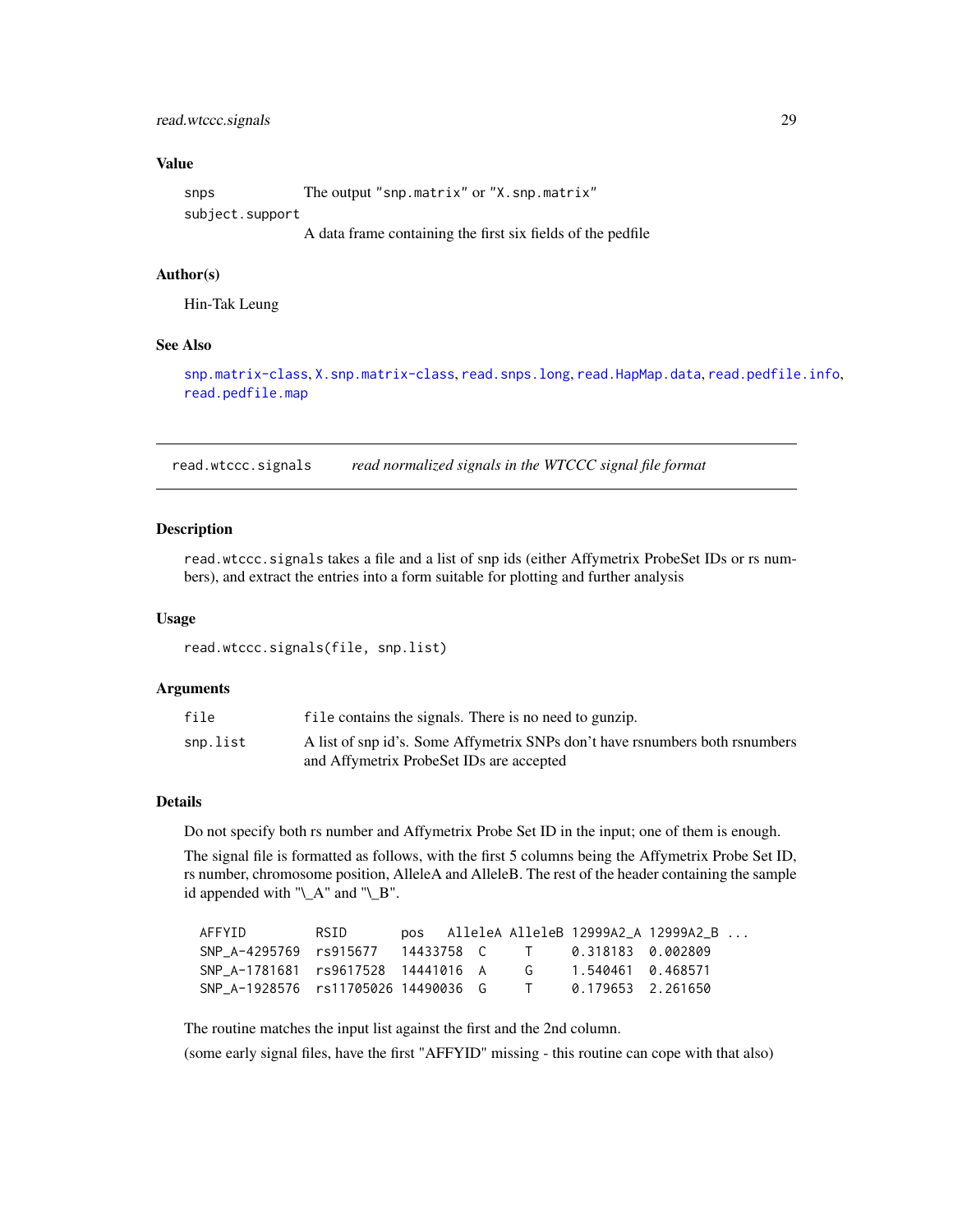# <span id="page-29-0"></span>Value

The routine returns a list of named matrices, one for each input SNP (NULL if the SNP is not found); the row names are sample IDs and columns are "A", "B" signals.

#### Note

TODO: There is a built-in limit to the input line buffer (65535) which should be sufficient for 2000 samples and 30 characters each. May want to seek backwards, re-read and dynamically expand if the buffer is too small.

# Author(s)

Hin-Tak Leung <htl10@users.sourceforge.net>

# References

<http://www.wtccc.org.uk>

# Examples

```
## Not run:
answer <-
 read.wtccc.signals("NBS_22_signals.txt.gz", c("SNP_A-4284341","rs4239845"))
> summary(answer)
             Length Class Mode
SNP_A-4284341 2970 -none- numeric
rs4239845 2970 -none- numeric
> head(a$"SNP_A-4284341")
              A B
12999A2 1.446261 0.831480
12999A3 1.500956 0.551987
12999A4 1.283652 0.722847
12999A5 1.549140 0.604957
12999A6 1.213645 0.966151
12999A8 1.439892 0.509547
>
## End(Not run)
```
row.summary *Summarize rows of a snp matrix*

#### Description

This function calculates call rates and heterozygosity for each row of a an object of class "snp.matrix"

#### Usage

row.summary(object)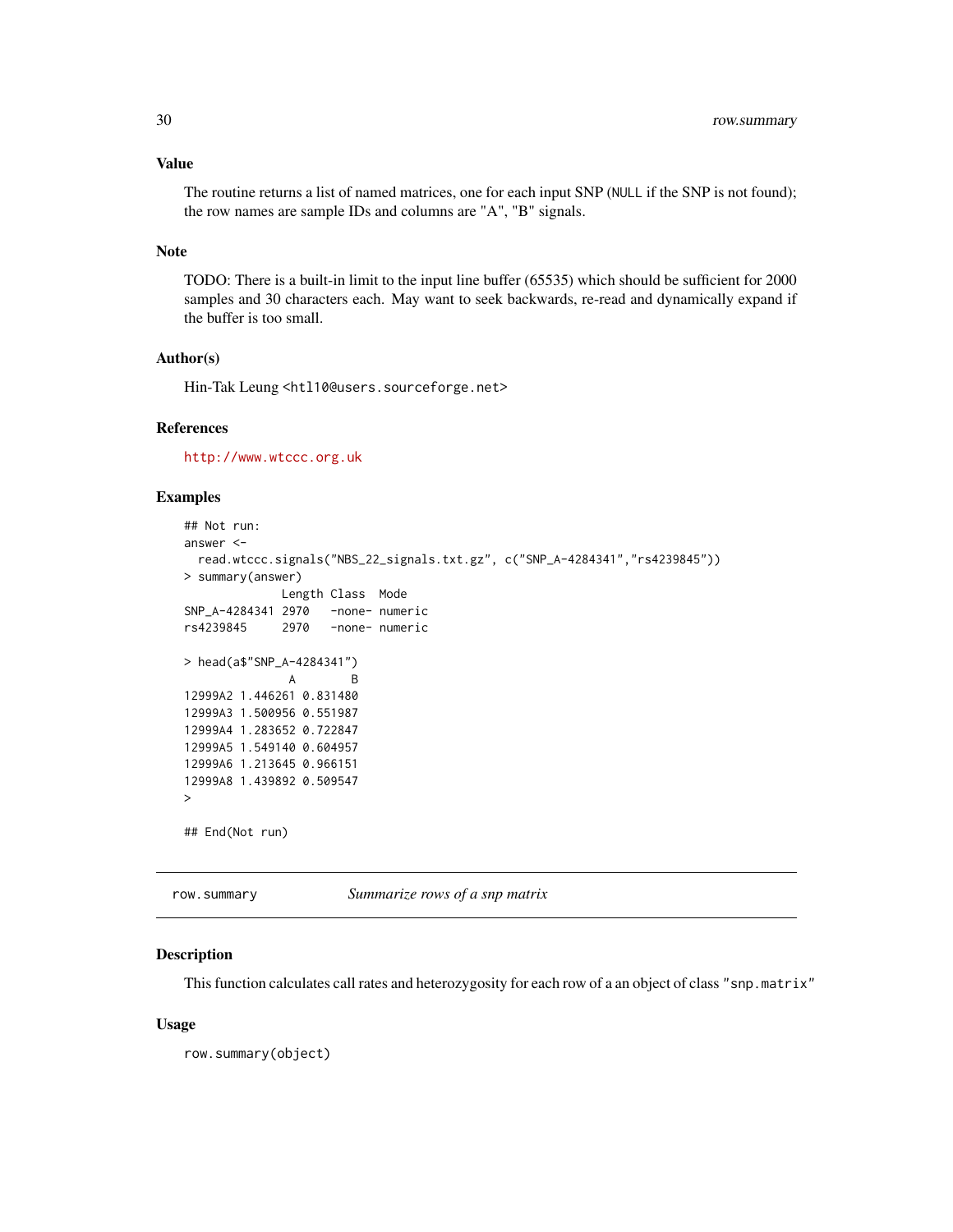#### <span id="page-30-0"></span>Arguments

|  | object |  | genotype data as a snp.matrix-class or X.snp.matrix-class object |  |  |
|--|--------|--|------------------------------------------------------------------|--|--|
|--|--------|--|------------------------------------------------------------------|--|--|

# Value

A data frame with rows corresponding to rows of the input object and with columns/elements:

| Call.rate | Proportion of SNPs called                                       |
|-----------|-----------------------------------------------------------------|
|           | Heterozygosity Proportion of called SNPs which are heterozygous |

# Note

The current version does not deal with the X chromosome differently, so that males are counted as homozygous

# Author(s)

David Clayton <david.clayton@cimr.cam.ac.uk>

# Examples

```
data(testdata)
rs <- row.summary(Autosomes)
summary(rs)
rs <- row.summary(Xchromosome)
summary(rs)
```
<span id="page-30-1"></span>single.snp.tests *1-df and 2-df tests for genetic associations with SNPs*

#### Description

This function carries out tests for association between phenotype and a series of single nucleotide polymorphisms (SNPs), within strata defined by a possibly confounding factor. SNPs are considered one at a time and both 1-df and 2-df tests are calculated. For a binary phenotype, the 1-df test is the Cochran-Armitage test (or, when stratified, the Mantel-extension test).

#### Usage

single.snp.tests(phenotype, stratum, data = sys.parent(), snp.data, subset, snp.subset)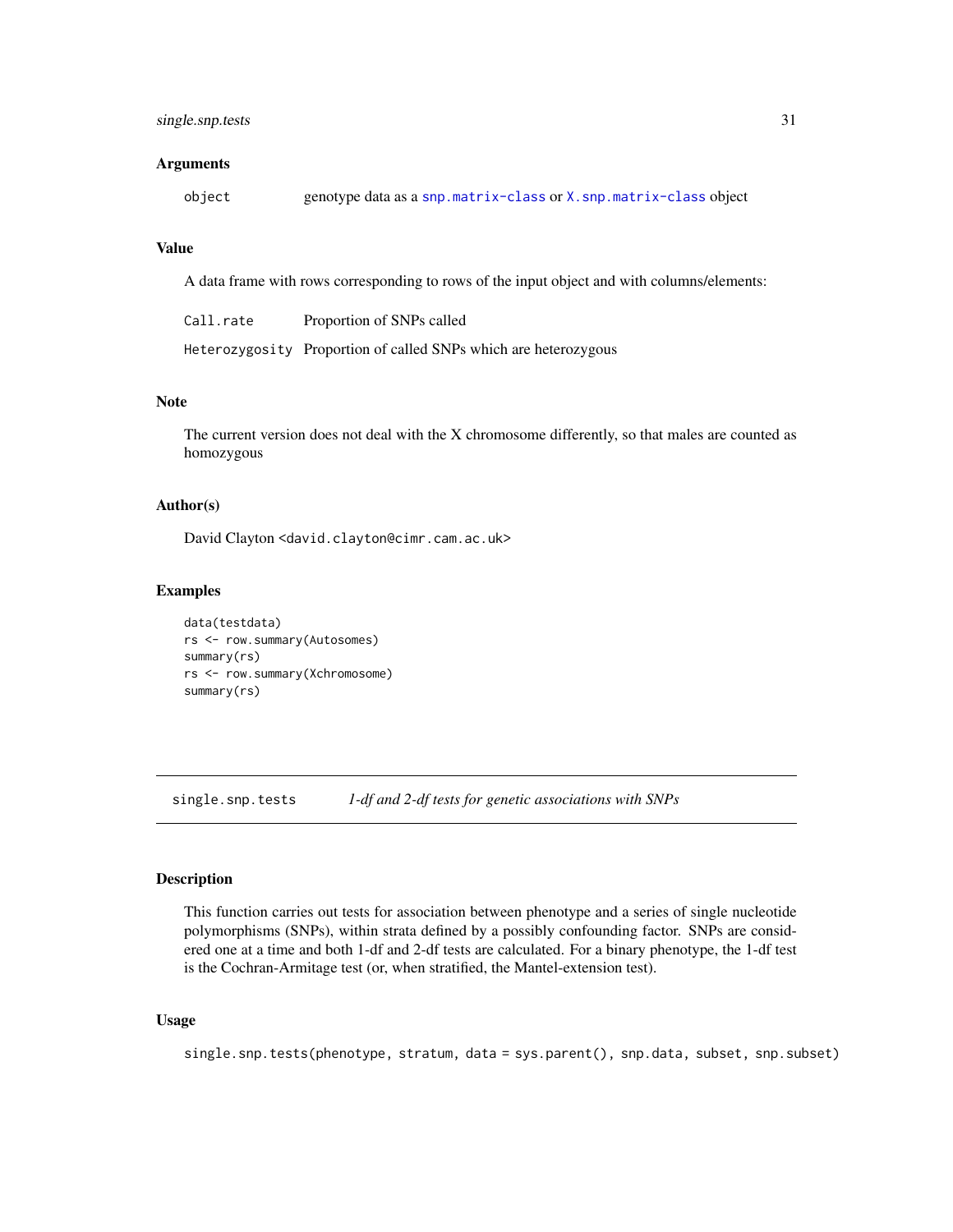#### **Arguments**

| phenotype  | A vector containing the values of the phenotype                                                                                                                                                                                                                                                                                                             |
|------------|-------------------------------------------------------------------------------------------------------------------------------------------------------------------------------------------------------------------------------------------------------------------------------------------------------------------------------------------------------------|
| stratum    | Optionally, a factor defining strata for the analysis                                                                                                                                                                                                                                                                                                       |
| data       | A data frame containing the phenotype and stratum data. The row names of<br>this are linked with the row names of the snps argument to establish corre-<br>spondence of phenotype and genotype data. If this argument is not supplied,<br>phenotype and stratum are evaluated in the calling environment and should be<br>in the same order as rows of snps |
| snp.data   | An object of class "snp. matrix" containing the SNP genotypes to be tested                                                                                                                                                                                                                                                                                  |
| subset     | A vector or expression describing the subset of subjects to be used in teh anal-<br>ysis. This is evaluated in the same environment as the phenotype and stratum<br>arguments                                                                                                                                                                               |
| snp.subset | A vector describing the subset of SNPs to be considered. Default action is to<br>test all SNPs.                                                                                                                                                                                                                                                             |

#### Details

Formally, the test statistics are score tests for generalized linear models with canonical link. That is, they are inner products between genotype indicators and the deviations of phenotypes from their stratum means. Variances (and covariances) are those of the permutation distribution obtained by randomly permuting phenotype within stratum.

The subset argument can either be a logical vector of length equal to the length of the vector of phenotypes, an integer vector specifying positions in the data frame, or a character vector containing names of the selected rows in the data frame. Similarly, the snp.subset argument can be a logical, integer, or character vector.

# Value

A dataframe, with columns

| chi2.1df | Cochran-Armitage type test for additive genetic component   |
|----------|-------------------------------------------------------------|
| chi2.2df | Chi-squared test for both additive and dominance components |
| N        | The number of valid data points used                        |

# Note

The behaviour of this function for objects of class X.snp.matrix is as described by Clayton (2008). Males are treated as homozygous females and corrected variance estimates are used.

# Author(s)

David Clayton <david.clayton@cimr.cam.ac.uk>

# References

Clayton (2008) Testing for association on the X chromosome *Biostatistics* (In press)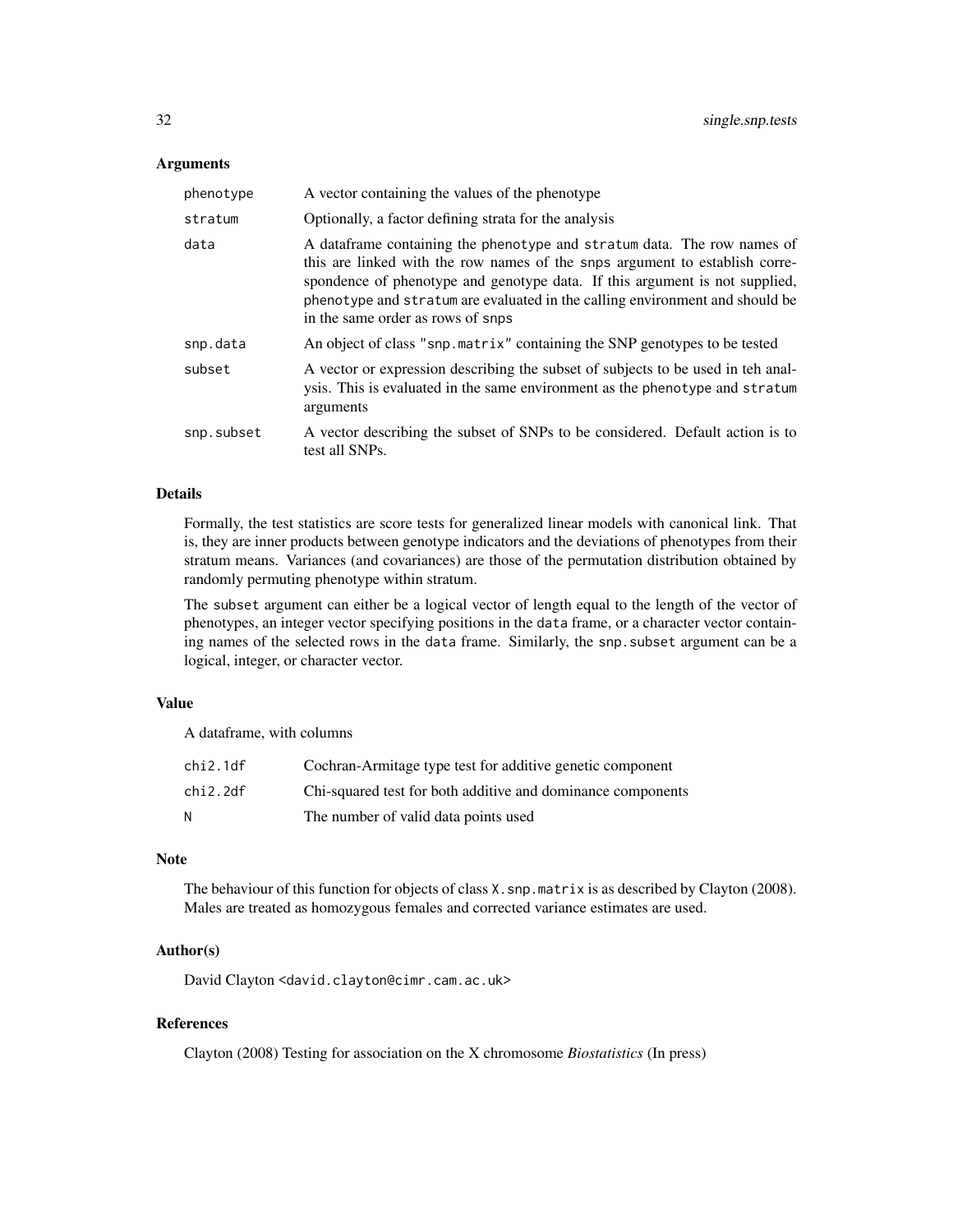#### <span id="page-32-0"></span>snp-class 33

#### See Also

[snp.lhs.tests](#page-38-1), [snp.rhs.tests](#page-43-1)

#### Examples

```
data(testdata)
results <- single.snp.tests(cc, stratum=region, data=subject.data,
                            snp.data=Autosomes, snp.subset=1:10)
summary(results)
# QQ plot - see help(qq.chisq)
qq.chisq(results$chi2.1df)
qq.chisq(results$chi2.2df)
```
<span id="page-32-1"></span>snp-class *Class "snp"*

#### **Description**

Compact representation of data concerning single nucleotide polymorphisms (SNPs)

#### Objects from the Class

Objects can be created by calls of the form new("snp", ...) or by subset selection from an object of class "snp.matrix". Holds one row or column of an object of class "snp.matrix"

#### **Slots**

.Data: The genotype data coded as 0, 1, 2, or 3

#### Methods

```
coerce signature(from = "snp", to = "character"): map to codes "A/A", "A/B", "B/B", or ""
```
coerce signature(from = "snp", to = "numeric"): map to codes  $0, 1, 2$ , or NA

coerce signature(from = "snp", to = "genotype"): maps a single SNP to an object of class "genotype". See the "genetics" package.

show signature(object = "snp"): shows character representation of the object

**is.na** signature( $x = "snp")$ : returns a logical vector of missing call indicators

#### Author(s)

David Clayton <david.clayton@cimr.cam.ac.uk>

# References

<http://www-gene.cimr.cam.ac.uk/clayton>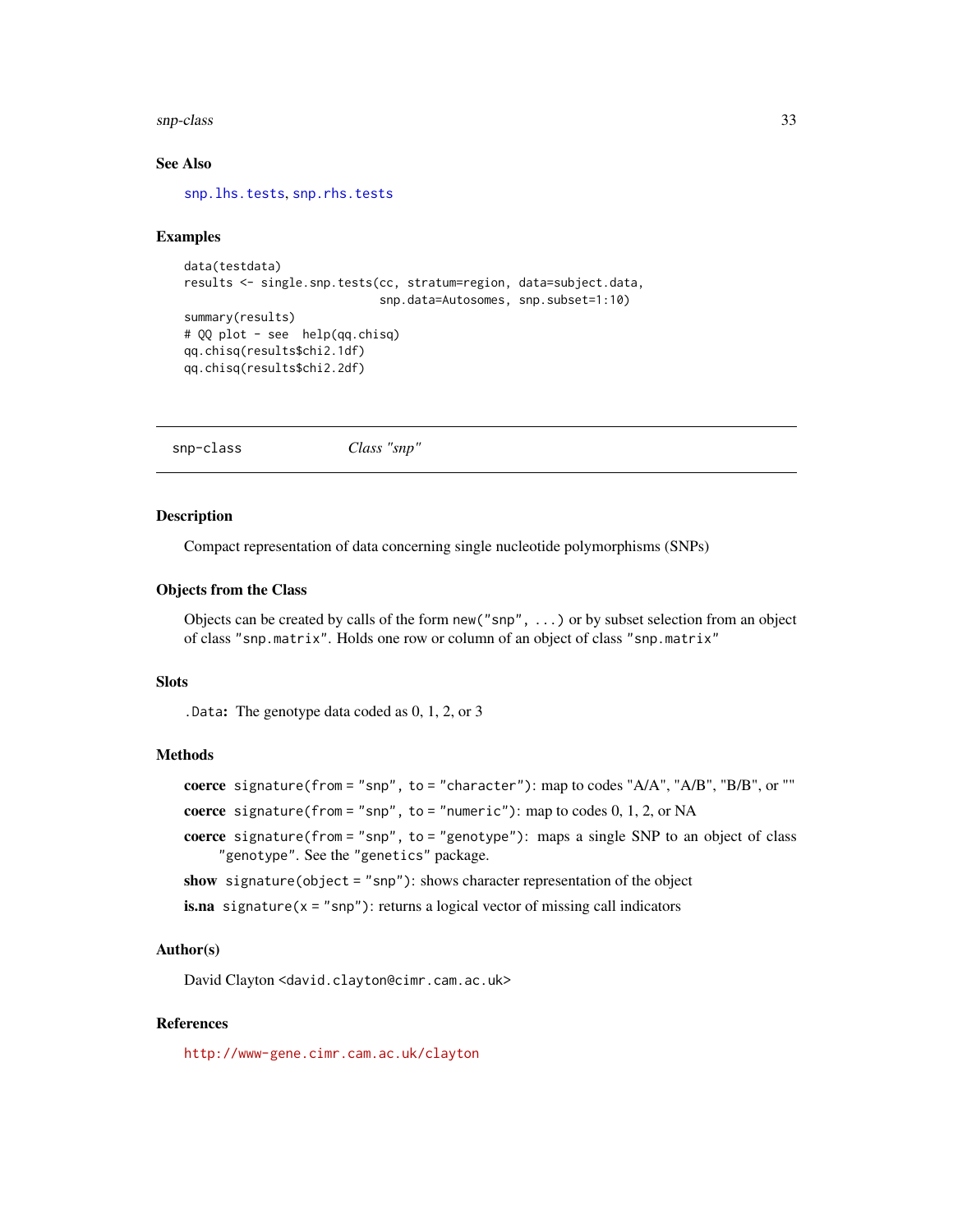#### <span id="page-33-0"></span>34 snp.cbind

#### See Also

[snp.matrix-class](#page-40-1), [X.snp.matrix-class](#page-49-1), [X.snp-class](#page-48-1)

# Examples

```
## data(testdata)
## s <- autosomes[,1]
## class(s)
## s
```
snp.cbind *Bind together two or more snp.matrix objects*

# <span id="page-33-1"></span>Description

These functions bind together two or more objects of class "snp.matrix" or "X.snp.matrix".

#### Usage

```
snp.cbind(...)
snp.rbind(...)
```
# Arguments

... Objects of class "snp.matrix" or "X.snp.matrix".

# Details

These functions reproduce the action of the standard functions [cbind](#page-33-1) and [rbind](#page-33-1). These are constrained to work by recursive calls to the generic functions [cbind2](#page-33-1) and [rbind2](#page-33-1) which take just two arguments. This is somewhat inefficient in both time and memory use when binding more than two objects, so the functions snp.cbind and snp.rbind, which take multiple arguments, are also supplied.

When matrices are bound together by column, row names must be identical, column names must not be duplicated and, for objects of class X.snp.matrix the contents of the Female slot much match. When matrices are bound by row, column names must be identical. and duplications of row names generate warnings.

#### Value

A new matrix, of the same type as the input matrices.

# Author(s)

David Clayton <david.clayton@cimr.cam.ac.uk>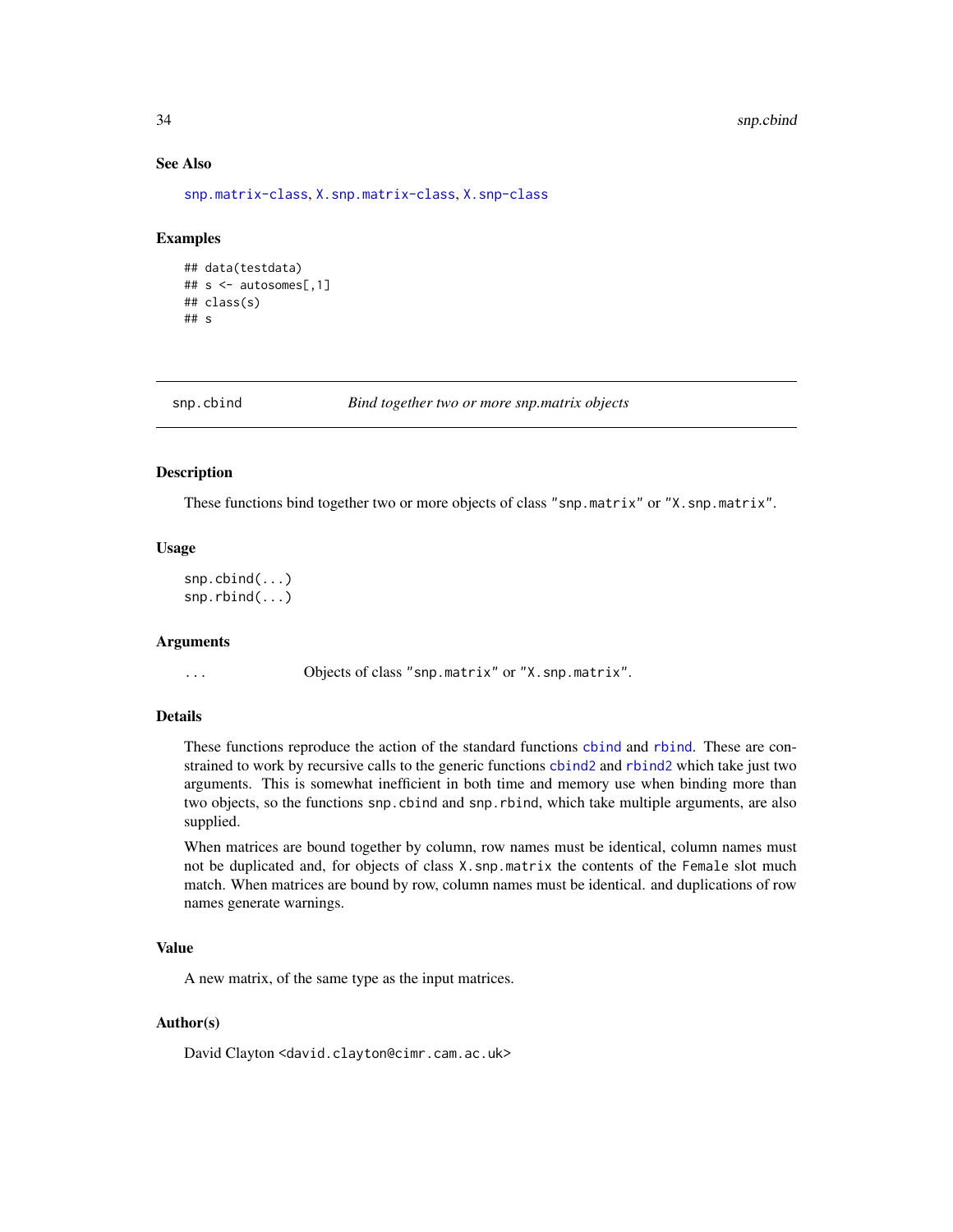#### <span id="page-34-0"></span>snp.cor 35

#### See Also

[cbind](#page-33-1), [rbind](#page-33-1)

#### Examples

```
data(testdata)
# subsetting ( Autosomes[c(1:9,11:19,21:29),] ) is quicker. this is just for illustrating
# rbind and cbind
first <- Autosomes[1:9,]
second <- Autosomes[11:19,]
third <- Autosomes[21:29,]
result1 <- rbind(first, second, third)
result2 <- snp.rbind(first, second, third)
all.equal(result1, result2)
result3 <- Autosomes[c(1:9,11:19,21:29),]
all.equal(result1, result3)
first <- Autosomes[,1:9]
second <- Autosomes[,11:19]
third <- Autosomes[,21:29]
result1 <- cbind(first, second, third)
result2 <- snp.cbind(first, second, third)
all.equal(result1, result2)
result3 <- Autosomes[,c(1:9,11:19,21:29)]
all.equal(result1, result3)
first <- Xchromosome[1:9,]
second <- Xchromosome[11:19,]
third <- Xchromosome[21:29,]
result1 <- rbind(first, second, third)
result2 <- snp.rbind(first, second, third)
all.equal(result1, result2)
result3 <- Xchromosome[c(1:9,11:19,21:29),]
all.equal(result1, result3)
first <- Xchromosome[,1:9]
second <- Xchromosome[,11:19]
third <- Xchromosome[,21:29]
result1 <- cbind(first, second, third)
result2 <- snp.cbind(first, second, third)
all.equal(result1, result2)
result3 <- Xchromosome[,c(1:9,11:19,21:29)]
all.equal(result1, result3)
```
snp.cor *Correlations with columns of a snp.matrix*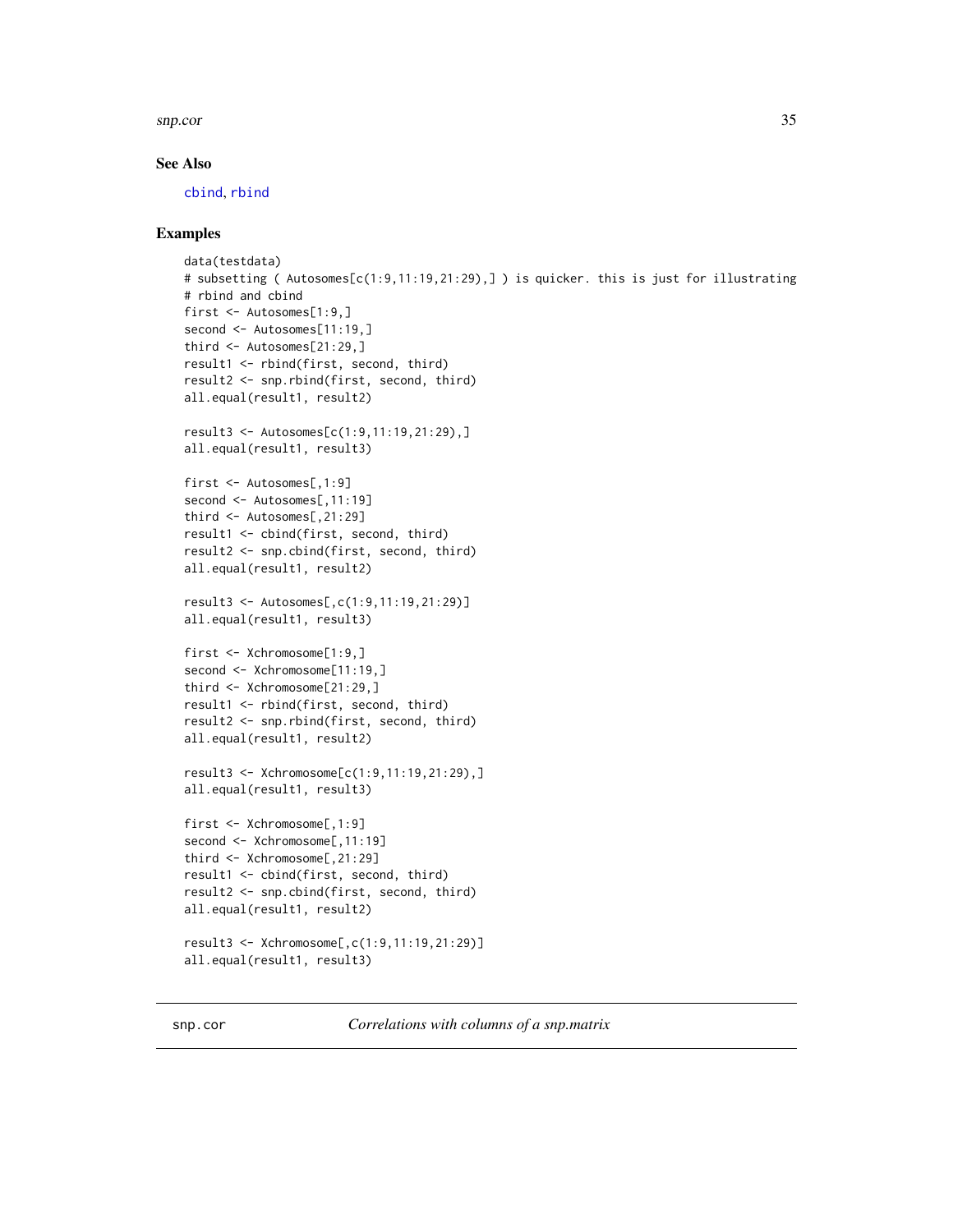#### <span id="page-35-0"></span>Description

This function calculates Pearson correlation coefficients between columns of a snp.matrix and columns of an ordinary matrix. The two matrices must have the same number of rows. All valid pairs are used in the computation of each correlation coefficient.

#### Usage

```
snp.cor(x, y)
```
# Arguments

| X | An $N$ by $M$ snp. matrix    |
|---|------------------------------|
| y | An $N$ by $P$ general matrix |

# Details

This can be used together with [xxt](#page-51-1) and [eigen](#page-0-0) to calculate standardized loadings in the principal components

#### Value

An  $M$  by  $P$  matrix of correlation coefficients

# Note

This version cannot handle X chromosomes

# Author(s)

David Clayton <david.clayton@cimr.cam.ac.uk>

# See Also

[xxt](#page-51-1)

# Examples

```
# make a snp.matrix with a small number of rows
data(testdata)
small <- Autosomes[1:100,]
# Calculate the X.X-transpose matrix
xx <- xxt(small, correct.for.missing=TRUE)
# Calculate the principal components
pc <- eigen(xx, symmetric=TRUE)$vectors
# Calculate the loadings in first 10 components,
# for eaxample to plot against chromosome position
loadings <- snp.cor(small, pc[,1:10])
```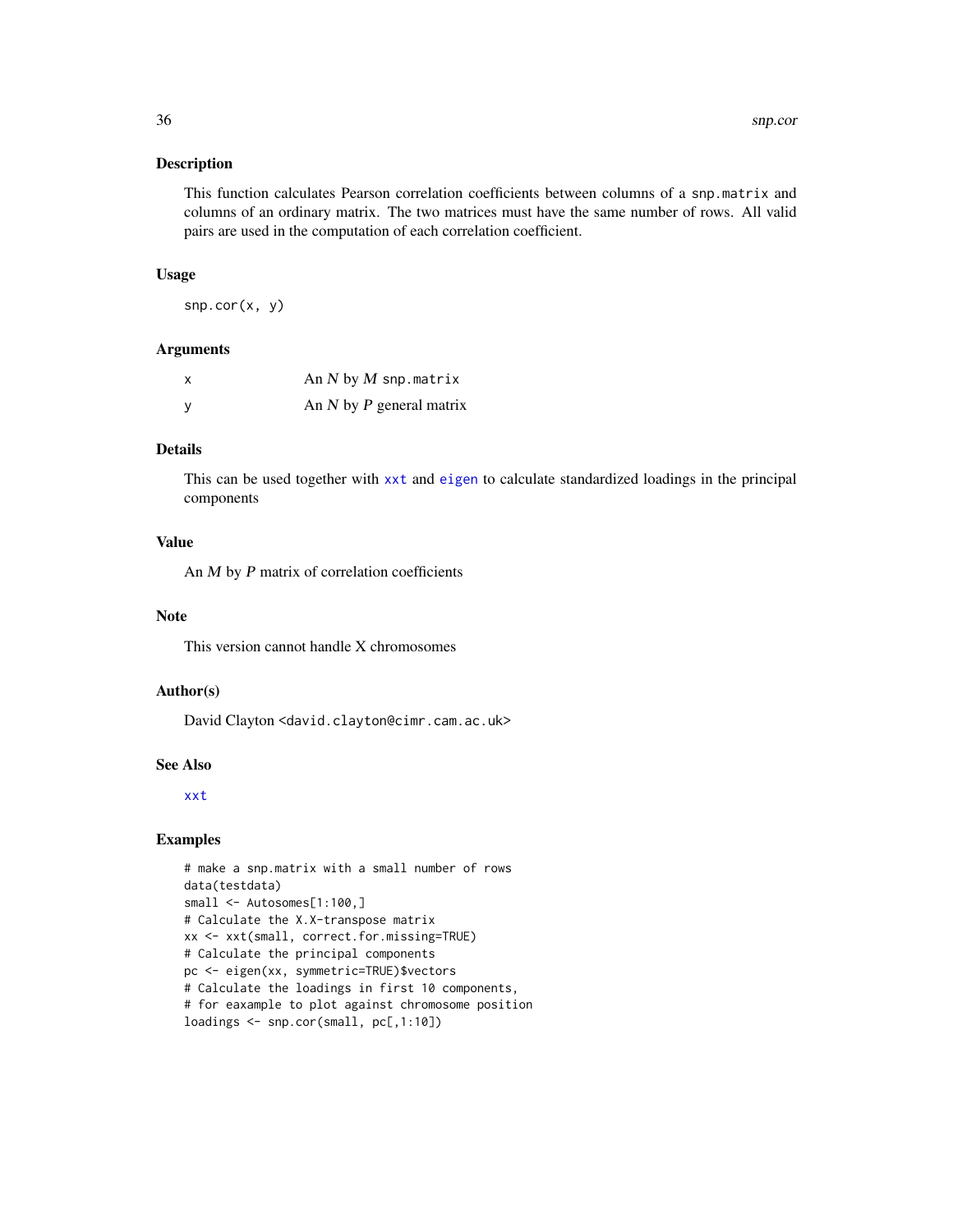<span id="page-36-1"></span><span id="page-36-0"></span>snp.dprime-class *Class "snp.dprime" for Results of LD calculation*

#### Description

The snp.dprime class encapsulates results returned by  $1d$ . snp (— routine to calculate D',  $\frac{8r^2}{8}$ and LOD of a [snp.matrix-class](#page-40-1) object, given a range and a depth) and is based on a list of three named matrices.

The lower right triangle of the snp.dprime object returned by [ld.snp](#page-10-1) always consists zeros. This is delibrate. The associated plotting routine would not normally access those elements either.

#### Value

The snp.dprime class is a list of 3 named matrices dprime, rsq2 or r, lod, and an attribute snp.names for the list of snps involved. (Note that if \$x\$ snps are involved, the row numbers of the 3 matrices are  $(x-1)$ ). Only one of r or rsq2 is present.

| dprime                        | D,                                          |
|-------------------------------|---------------------------------------------|
| rsq2                          | $Sr^2S$                                     |
| r                             | signed $\frac{s}{2}\$                       |
| lod                           | Log of Odd's                                |
| $attr(*, class)$ "snp.dprime" |                                             |
| $attr(*, snp.name)$           |                                             |
|                               | character vectors of the snp names involved |

All the matrices are defined such that the  $(\$n, m$)$ th entry is the pair-wise value between the  $(\$n$)$ th snp and the \$(n+m)\$th snp. Hence the lower right triangles are always filled with zeros.

Invalid values are represented by an out-of-range value - currently we use -1 for D',  $\frac{\text{Gr}}{2}$  (both of which are between 0 and 1), and  $-2$  for  $\frac{2}{3}$  (valid values are between  $-1$  and  $+1$ ). lod is set to zero in most of these invalid cases. (lod can be any value so it is not indicative).

# Methods

See [plot.snp.dprime](#page-14-1).

#### Note

TODO: Need a subsetting operator.

TODO: an assemble operator

#### Author(s)

Hin-Tak Leung <htl10@users.sourceforge.net>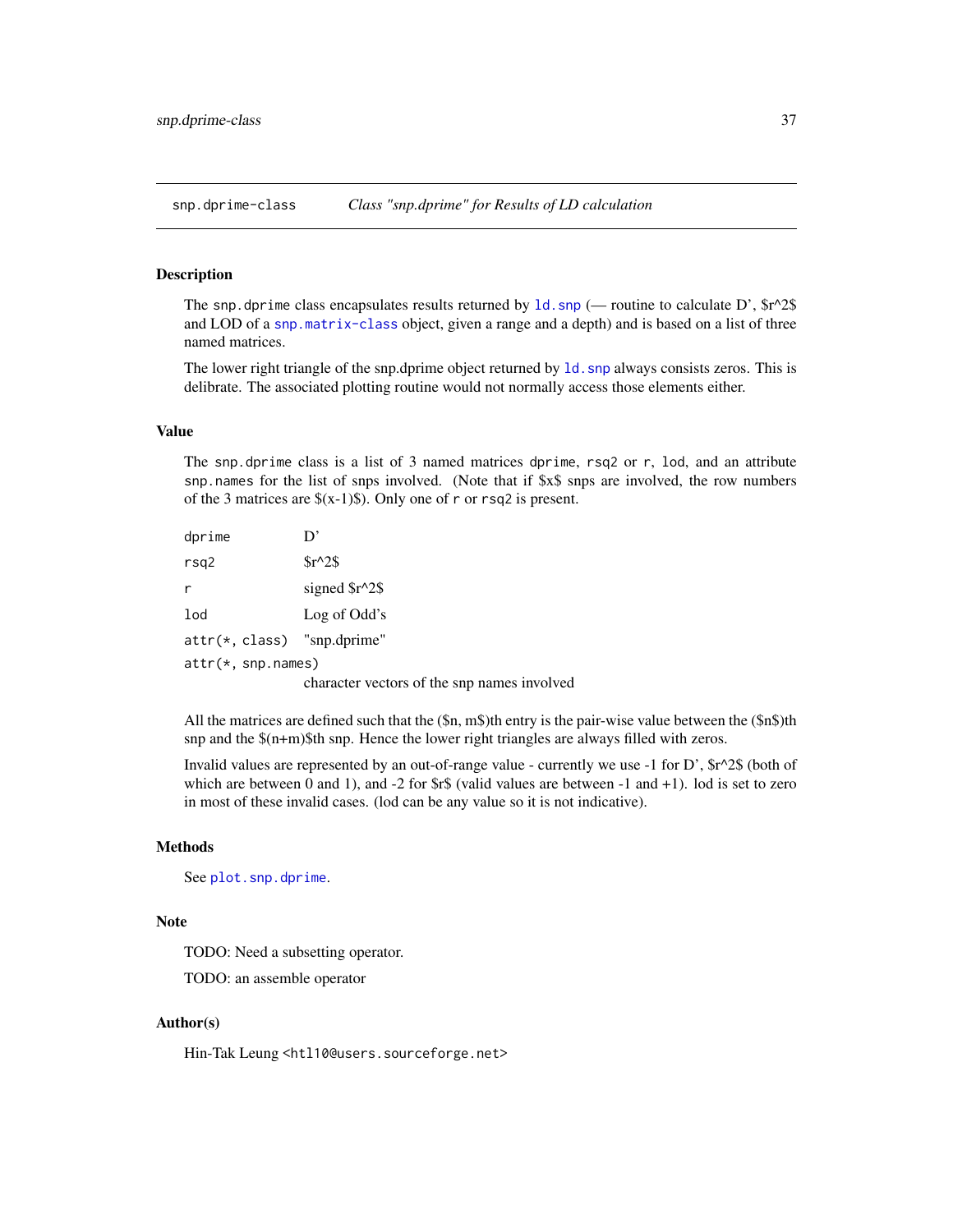#### Source

~~ reference to a publication or URL from which the data were obtained ~~

#### References

~~ possibly secondary sources and usages ~~

# Examples

```
data(testdata)
snps20.20 <- Autosomes[11:20,11:20]
obj.snp.dprime <- ld.snp(snps20.20)
class(obj.snp.dprime)
summary(obj.snp.dprime)
## Not run:
# The following isn't executable-as-is example, so these illustrations
# are commented out to stop R CMD check from complaining:
> d<- ld.snp(all, 3, 10, 15)
rows = 48, cols = 132... Done
> d
$dprime
    [,1] [,2] [,3]
[1,] 1 1 1
[2,] 1 1 1 1[3,] 1 1 1
[4,] 1 1 0[5,] 1 0 0
$rsq2
         [0,1] [0,2] [0,3][1,] 1.0000000 0.9323467 1.0000000
[2,] 0.9285714 1.0000000 0.1540670
[3,] 0.9357278 0.1854481 0.9357278
[4,] 0.1694915 1.0000000 0.0000000
[5,] 0.1694915 0.0000000 0.0000000
$lod
         [0,1] [0,2] [0,3][1,] 16.793677 11.909686 16.407120
[2,] 10.625650 15.117962 2.042668
[3,] 12.589586 2.144780 12.589586
[4,] 2.706318 16.781859 0.000000
[5,] 2.706318 0.000000 0.000000
attr(,"class")
[1] "snp.dprime"
attr(,"snp.names")
[1] "dil118" "dil119" "dil5904" "dil121" "dil5905" "dil5906"
```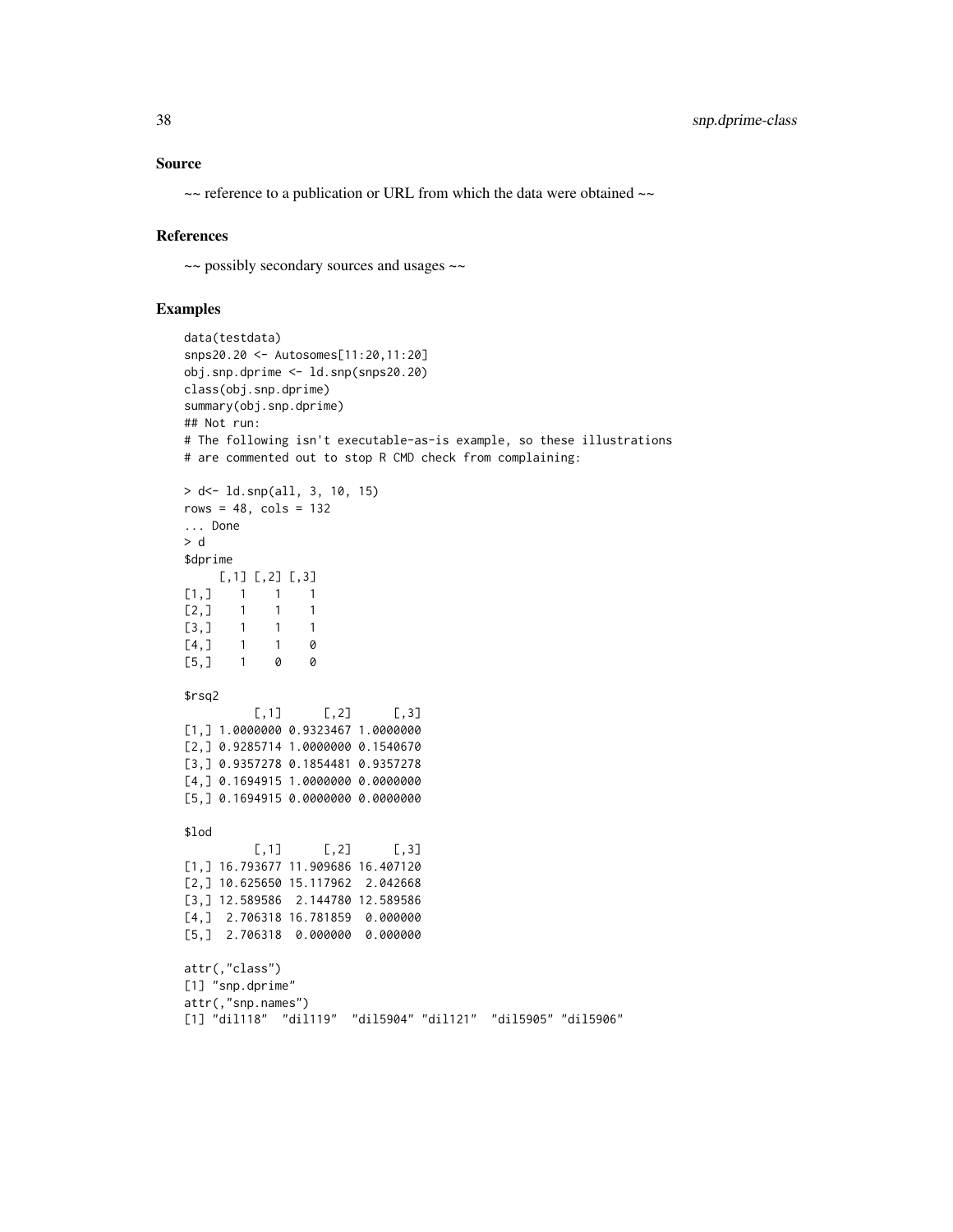# <span id="page-38-0"></span>snp.lhs.tests 39

## End(Not run)

<span id="page-38-1"></span>snp.lhs.tests *Score tests with SNP genotypes as dependent variable*

# Description

Under the assumption of Hardy-Weinberg equilibrium, a SNP genotype is a binomial variate with two trials for an autosomal SNP or with one or two trials (depending on sex) for a SNP on the X chromosome. With each SNP in an input "snp.matrix" as dependent variable, this function first fits a "base" logistic regression model and then carries out a score test for the addition of further term(s). The Hardy-Weinberg assumption can be relaxed by use of a "robust" option.

# Usage

```
snp.lhs.tests(snp.data, base.formula, add.formula, subset, snp.subset,
              data = sys.parent(), robust = FALSE,
              control=glm.test.control(maxit=20, epsilon=1.e-4, R2Max=0.98))
```
#### Arguments

| snp.data     | The SNP data, as an object of class "snp.matrix" or "X.snp.matrix"                                                                                                        |
|--------------|---------------------------------------------------------------------------------------------------------------------------------------------------------------------------|
| base.formula | A formula object describing the base model, with dependent variable omitted                                                                                               |
| add.formula  | A formula object describing the additional terms to be tested, also with depen-<br>dent variable omitted                                                                  |
| subset       | An array describing the subset of observations to be considered                                                                                                           |
| snp.subset   | An array describing the subset of SNPs to be considered. Default action is to<br>test all SNPs.                                                                           |
| data         | The data frame in which base. formula, add. formula and subset are to be<br>evaluated                                                                                     |
| robust       | If TRUE, a test which does not assume Hardy-Weinberg equilibrium will be used                                                                                             |
| control      | An object giving parameters for the IRLS algorithm fitting of the base model and<br>for the acceptable aliasing amongst new terms to be tested. See, codeglm.test.control |

#### Details

The tests used are asymptotic chi-squared tests based on the vector of first and second derivatives of the log-likelihood with respect to the parameters of the additional model. The "robust" form is a generalized score test in the sense discussed by Boos(1992). If a data argument is supplied, the snp.data and data objects are aligned by rowname. Otherwise all variables in the model formulae are assumed to be stored in the same order as the columns of the snp.data object.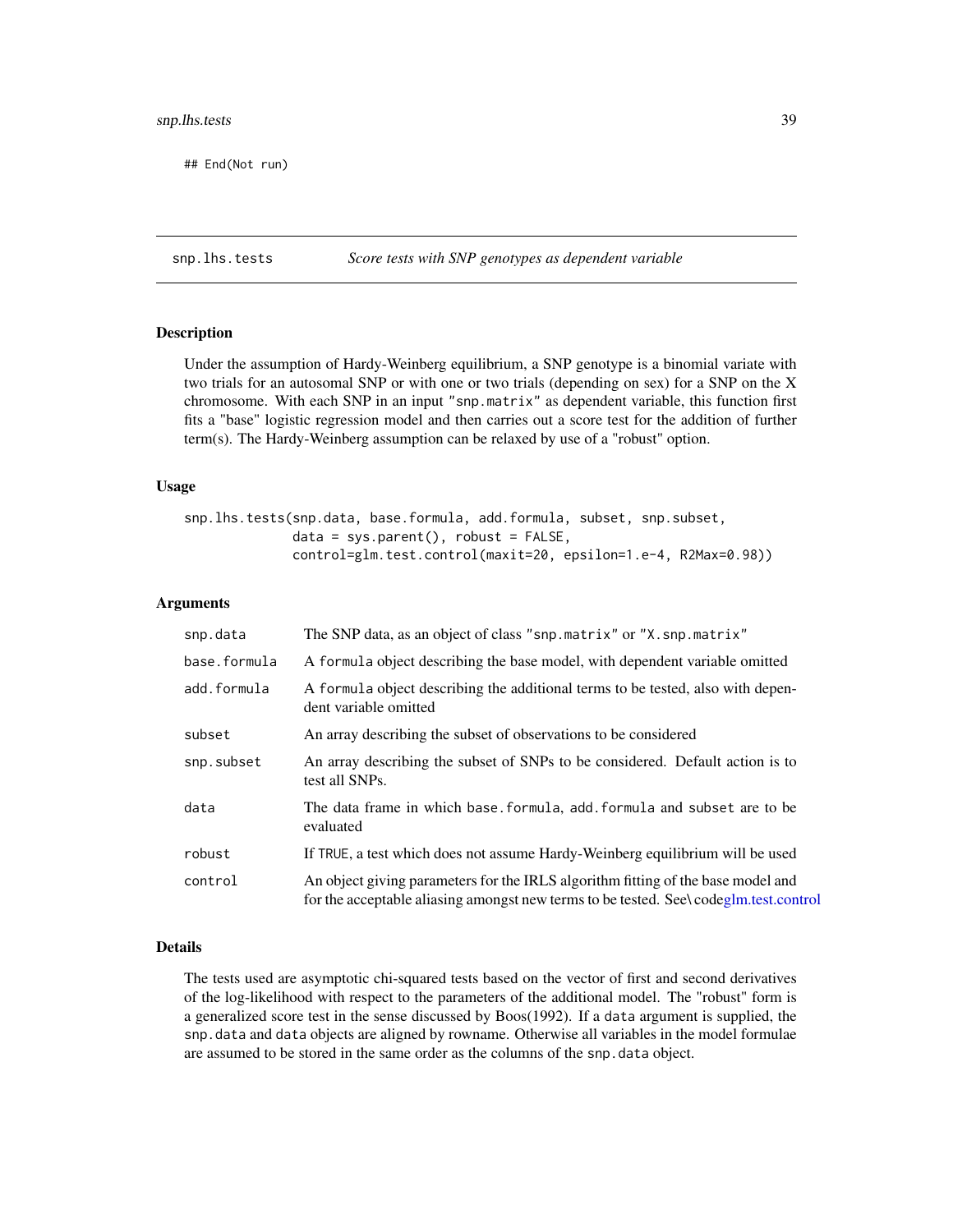#### <span id="page-39-0"></span>Value

A data frame containing, for each SNP,

| Chi.squared | The value of the chi-squared test statistic                                                                                           |
|-------------|---------------------------------------------------------------------------------------------------------------------------------------|
| Df          | The corresponding degrees of freedom                                                                                                  |
| Df.residual | The residual degrees of freedom for the base model; <i>i.e.</i> the number of observa-<br>tions minus the number of parameters fitted |

For the logistic model, the base model can, in some circumstances, lead to perfect prediction of some observations (*i.e.* fitted probabilities of 0 or 1). These observations are ignored in subsequent calculations; in particular they are not counted in the residual degrees of freedom.

# Note

A factor (or several factors) may be included as arguments to the function  $strata(...)$  in the base.formula. This fits all interactions of the factors so included, but leads to faster computation than fitting these in the normal way. Additionally, a cluster( $\ldots$ ) call may be included in the base model formula. This identifies clusters of potentially correlated observations (e.g. for members of the same family); in this case, an appropriate robust estimate of the variance of the score test is used.

# Author(s)

David Clayton <david.clayton@cimr.cam.ac.uk>

# References

Boos, Dennis D. (1992) On generalized score tests. *The American Statistician*, 46:327-333.

#### See Also

[glm.test.control](#page-6-1),[snp.rhs.tests](#page-43-1) [single.snp.tests](#page-30-1), [snp.matrix-class](#page-40-1), [X.snp.matrix-class](#page-49-1)

# Examples

```
data(testdata)
library(survival)
slt1 <- snp.lhs.tests(Autosomes[,1:10], ~cc, ~region, data=subject.data)
print(slt1)
slt2 <- snp.lhs.tests(Autosomes[,1:10], ~strata(region), ~cc,
                      data=subject.data)
print(slt2)
```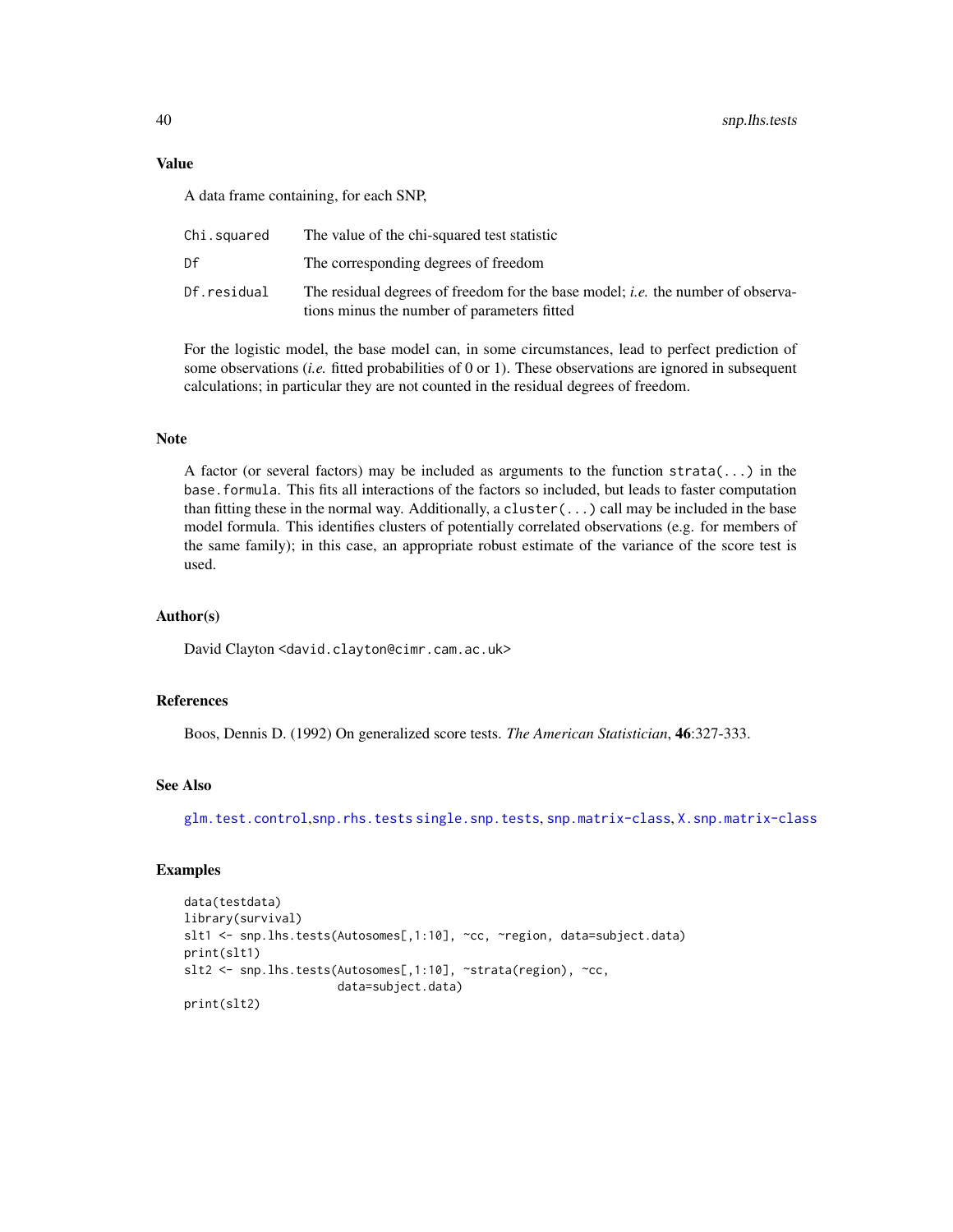#### <span id="page-40-1"></span><span id="page-40-0"></span>Description

This class defines objects holding large arrays of single nucleotide polymorphism (SNP) genotypes generated using array technologies.

# Objects from the Class

Objects can be created by calls of the form new ("snp.matrix",  $x$ ) where x is a matrix with storage mode "raw". Chips (usually corresponding to samples or subjects) define rows of the matrix while polymorphisms (loci) define columns. Rows and columns will usually have names which can be used to link the data to further data concerning samples and SNPs

#### **Slots**

.Data: Object of class "matrix" and storage mode raw Internally, missing data are coded 00 and SNP genotypes are coded 01, 02 or 03.

# Extends

Class "matrix", from data part. Class "structure", by class "matrix". Class "array", by class "matrix". Class "vector", by class "matrix", with explicit coerce. Class "vector", by class "matrix", with explicit coerce.

# Methods

- [ ] signature(x = "snp.matrix"): subset operations. Currently rather slow owing to excessive copying.
- cbind2 signature( $x =$ "snp.matrix",  $y =$ "snp.matrix"): S4 generic function to provide cbind() for two or more matrices together by column. Row names must match and column names must not coincide. If the matrices are of the derived class [X.snp.matrix-class](#page-49-1), the Female slot values must also agree
- **coerce** signature(from = "snp.matrix", to = "numeric"): map to codes  $0, 1, 2$ , or NA
- coerce signature(from = "snp.matrix", to = "character"): map to codes "A/A", "A/B", "B/B", ""
- coerce signature(from = "matrix", to = "snp.matrix"): maps numeric matrix (coded  $0, 1, 2$ or NA) to a snp.matrix
- coerce signature(from = "snp.matrix", to = "X.snp.matrix"): maps a snp.matrix to an X.snp.matrix. Sex is inferred from the genotype data since males should not be heterozygous at any locus. After inferring sex, heterozygous calls for males are set to NA
- **is.na** signature( $x =$ "snp.matrix"): returns a logical matrix indicating whether each element is NA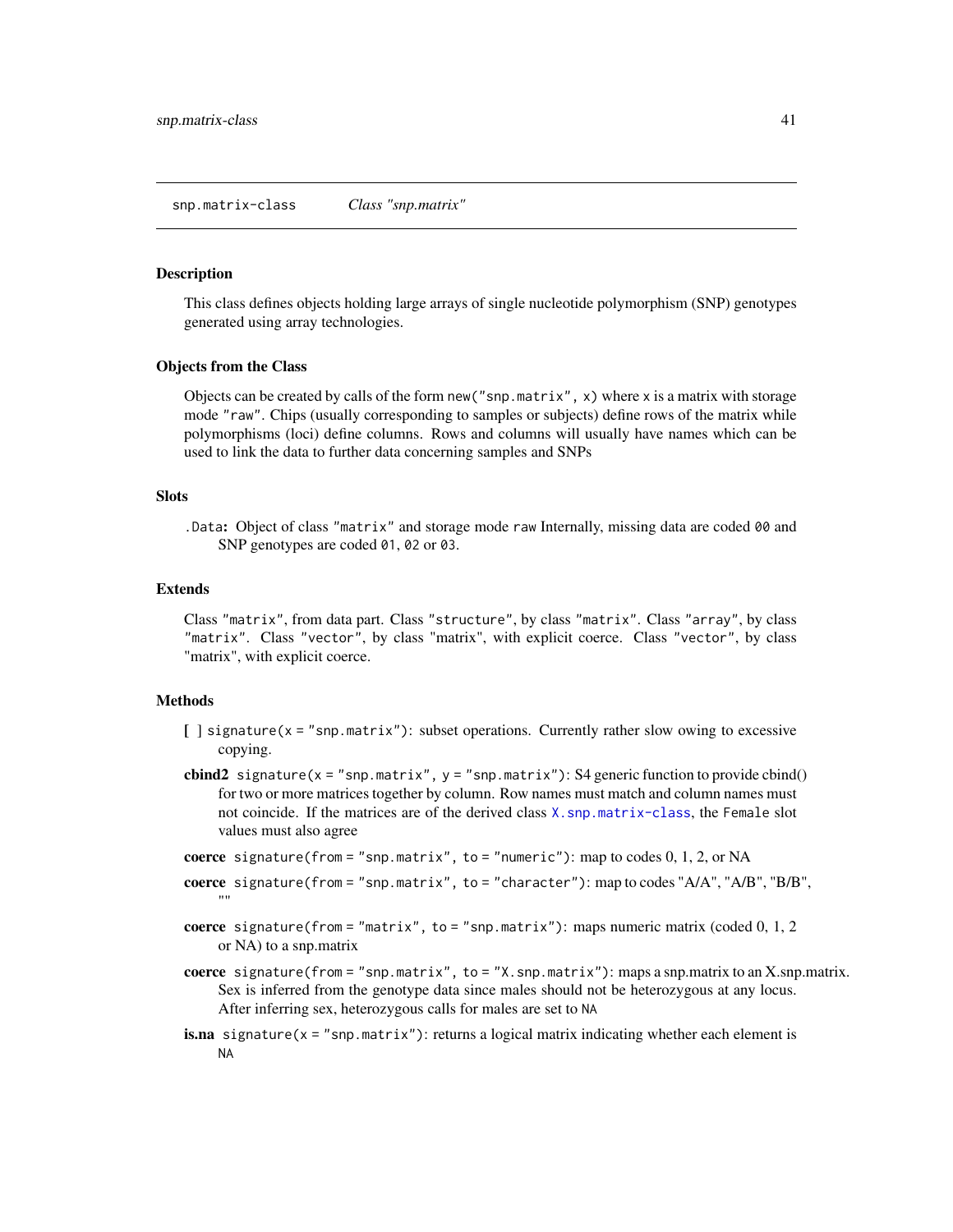- rbind2 signature( $x =$ "snp.matrix",  $y =$ "snp.matrix"): S4 generic function to provide rbind() for two or more matrices by row. Column names must match and duplicated row names prompt warnings
- show signature(object = "snp.matrix"): shows the size of the matrix (since most objects will be too large to show in full)
- summary signature(object = "snp.matrix"): calculate call rates, allele frequencies, genotype frequencies, and z-tests for Hardy-Weinberg equilibrium. Results are returned as a dataframe with column names Calls, Call.rate, MAF, P.AA, P.AB, P.BB, and z.HWE
- **is.na** signature( $x = "snp.matrix")$ : returns a logical matrix of missing call indicators

```
show signature(object = "snp.matrix"): ...
```

```
summary signature(object = "snp.matrix"): ...
```
#### Note

This class requires at least version 2.3 of R

# Author(s)

David Clayton <david.clayton@cimr.cam.ac.uk>

#### References

<http://www-gene.cimr.cam.ac.uk/clayton>

#### See Also

[snp-class](#page-32-1), [X.snp-class](#page-48-1), [X.snp.matrix-class](#page-49-1)

# Examples

```
data(testdata)
summary(summary(Autosomes))
```

```
# Just making it up - 3-10 will be made into NA during conversion
snps.class<-new("snp.matrix", matrix(1:10))
snps.class
if(!isS4(snps.class)) stop("constructor is not working")
```

```
pretend.X <- as(Autosomes, 'X.snp.matrix')
if(!isS4(pretend.X)) stop("coersion to derived class is not S4")
if(class(pretend.X) != 'X.snp.matrix') stop("coersion to derived class is not working")
```

```
pretend.A <- as(Xchromosome, 'snp.matrix')
if(!isS4(pretend.A)) stop("coersion to base class is not S4")
if(class(pretend.A) != 'snp.matrix') stop("coersion to base class is not working")
```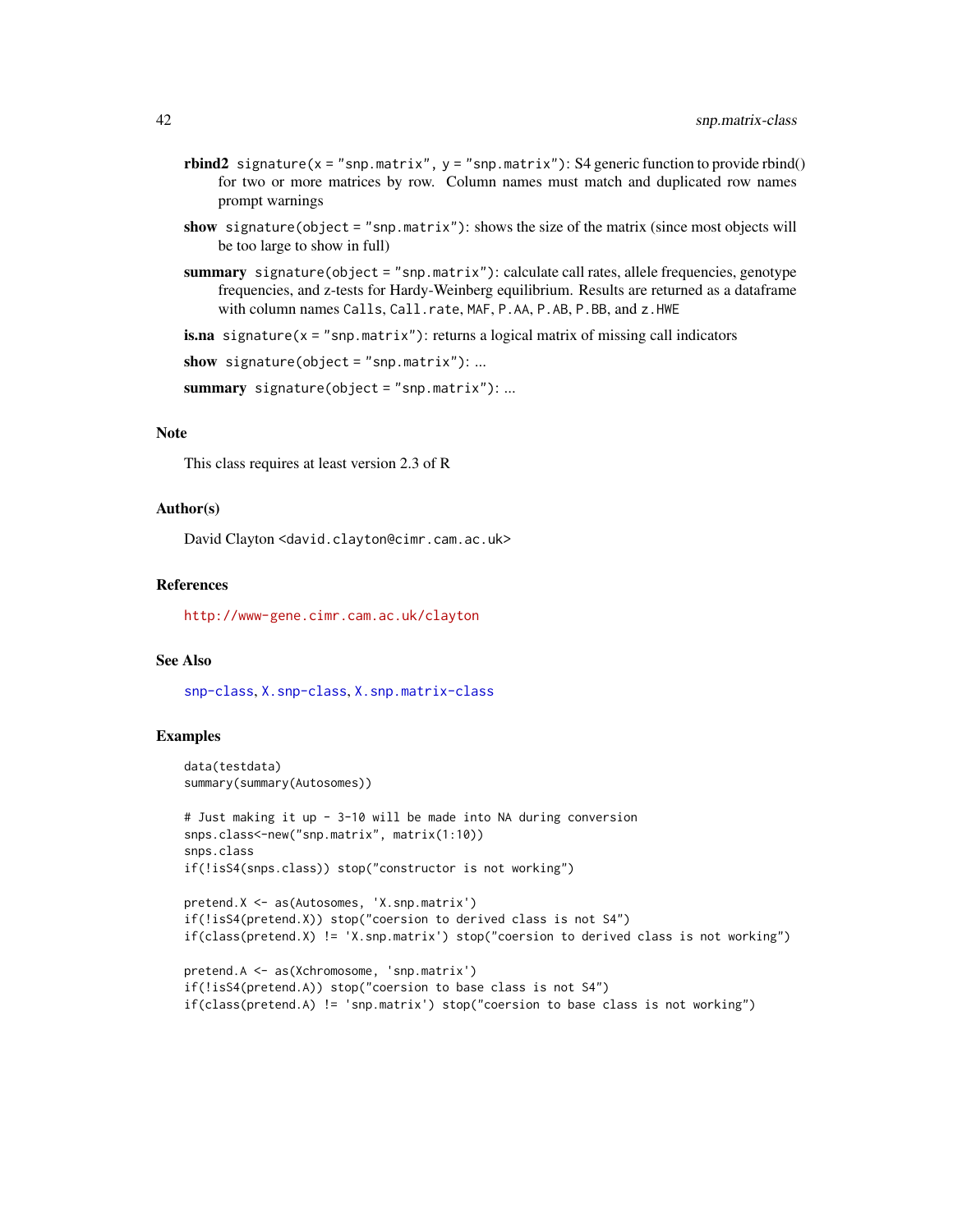<span id="page-42-0"></span>

# Description

These functions first standardize the input snp.matrix in the same way as does the function [xxt](#page-51-1). The standardized matrix is then either pre-multiplied (snp.pre) or post-multiplied (snp.post) by a general matrix. Allele frequencies for standardizing the input snp.matrix may be supplied but, otherwise, are calculated from the input snp.matrix

#### Usage

snp.pre(snps, mat, frequency=NULL) snp.post(snps, mat, frequency=NULL)

#### Arguments

| snps      | An object of class "snp.matrix" or "X.snp.matrix"                                                                                                                                                                                |
|-----------|----------------------------------------------------------------------------------------------------------------------------------------------------------------------------------------------------------------------------------|
| mat       | A general (numeric) matrix                                                                                                                                                                                                       |
| frequency | A numeric vector giving the allele (relative) frequencies to be used for stan-<br>dardizing the columns of snps. If NULL, allele frequencies will be calculated<br>internally. Frequencies should refer to the second (B) allele |

# Details

The two matrices must be conformant, as with standard matrix multiplication. The main use envisaged for these functions is the calculation of factor loadings in principal component analyses of large scale SNP data, and the application of these loadings to other datasets. The use of externally supplied allele frequencies for standardizing the input snp.matrix is required when applying loadings calculated from one dataset to a different dataset

# Value

The resulting matrix product

#### Author(s)

David Clayton <david.clayton@cimr.cam.ac.uk>

#### See Also

[xxt](#page-51-1)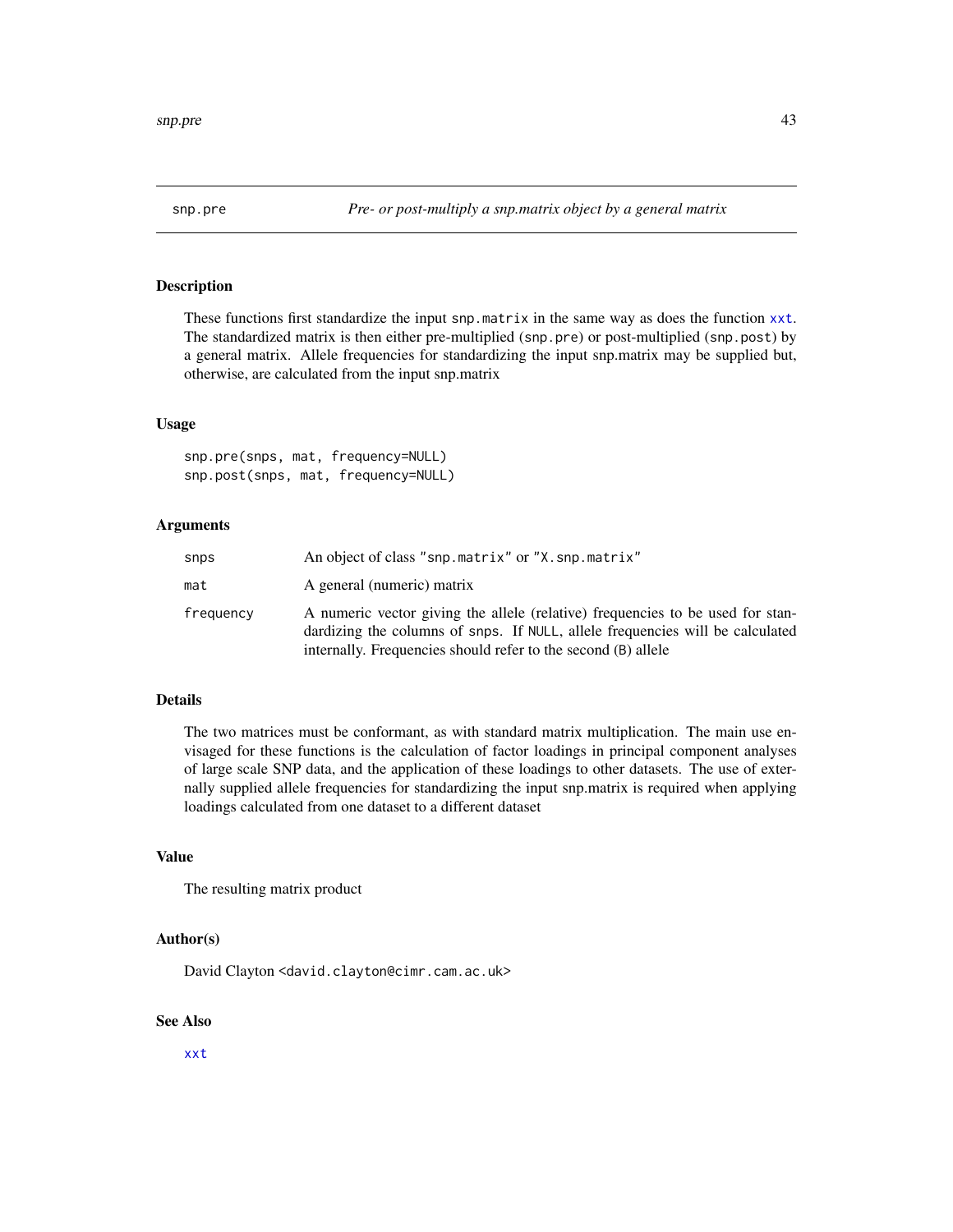# Examples

```
##--
##-- Calculate first two principal components and their loading, and verify
##--
# Make a snp.matrix with a small number of rows
data(testdata)
small <- Autosomes[1:20,]
# Calculate the X.X-transpose matrix
xx <- xxt(small, correct.for.missing=FALSE)
# Calculate the first two principal components and corresponding eigenvalues
eigvv <- eigen(xx, symmetric=TRUE)
pc <- eigvv$vectors[,1:2]
ev <- eigvv$values[1:2]
# Calculate loadings for first two principal components
Dinv <- diag(1/sqrt(ev))
loadings <- snp.pre(small, Dinv %*% t(pc))
# Now apply loadings back to recalculate the principal components
pc.again <- snp.post(small, t(loadings) %*% Dinv)
print(cbind(pc, pc.again))
```
<span id="page-43-1"></span>snp.rhs.tests *Score tests with SNP genotypes as independent variable*

#### Description

This function fits a generalized linear model with phenotype as dependent variable and, optionally, one or more potential confounders of a phenotype-genotype association as independent variable. A series of SNPs (or small groups of SNPs) are then tested for additional association with phenotype. In order to protect against misspecification of the variance function, "robust" tests may be selected.

#### Usage

```
snp.rhs.tests(formula, family = "binomial", link, weights, subset,
              data = parent.frame(), snp.data, tests=NULL, robust = FALSE,
              control = glm.test.control(maxit=20, epsilon=1e-4, R2Max=0.98),
              allow.missing = 0.01)
```
#### Arguments

| formula | The base model formula, with phenotype as dependent variable                                                                                                                                                             |
|---------|--------------------------------------------------------------------------------------------------------------------------------------------------------------------------------------------------------------------------|
| family  | A string defining the generalized linear model family. This currently should<br>(partially) match one of "binomial", "Poisson", "Gaussian" or "gamma" (case-<br>insensitive)                                             |
| link    | A string defining the link function for the GLM. This currently should (partially)<br>match one of "logit", "log", "identity" or "inverse". The default action<br>is to use the "canonical" link for the family selected |
| data    | The dataframe in which the base model is to be fitted                                                                                                                                                                    |

<span id="page-43-0"></span>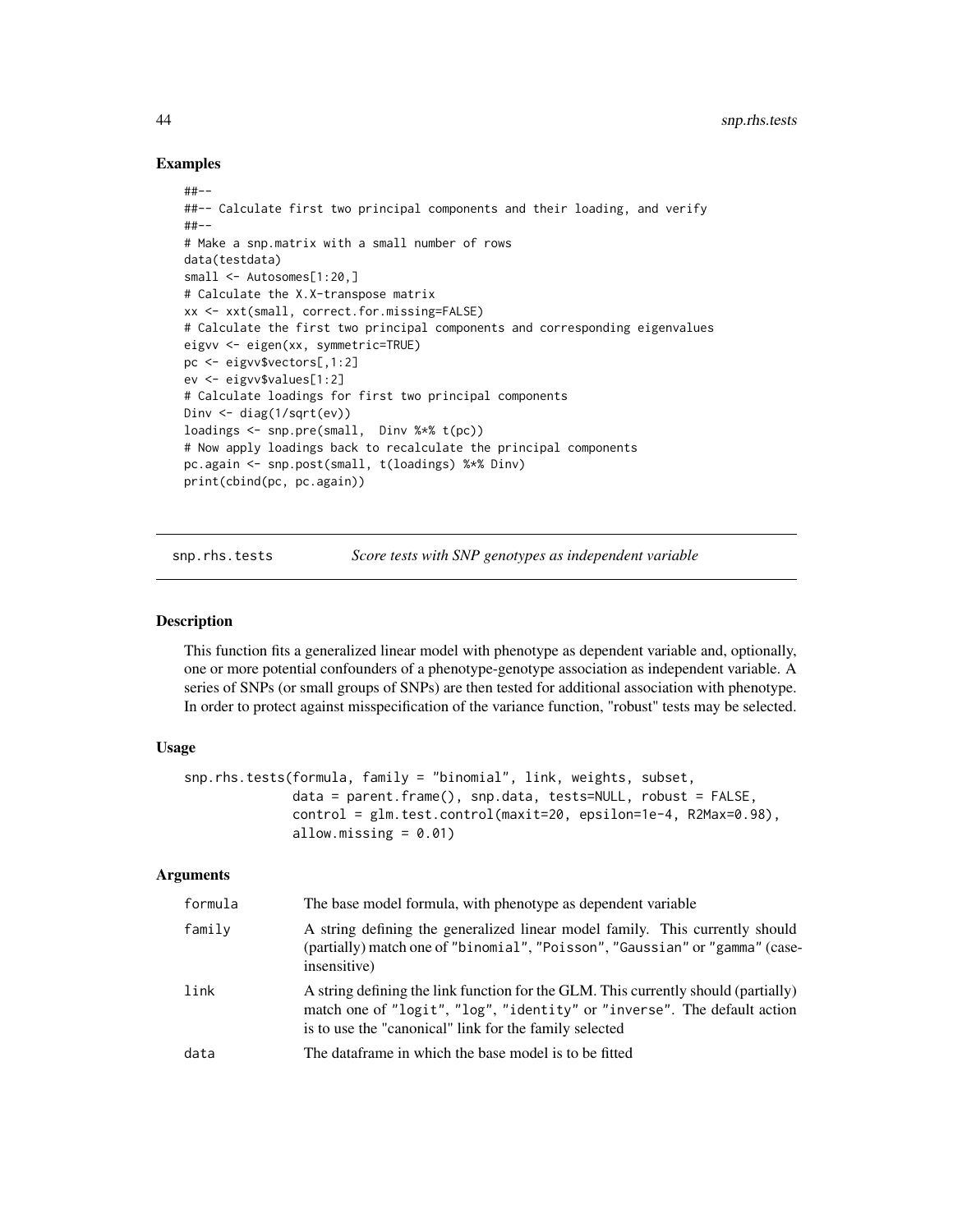# <span id="page-44-0"></span>snp.rhs.tests 45

| snp.data      | An object of class "snp.matrix" or "X.snp.matrix" containing the SNP data                                                                                                                                                                                                                                       |
|---------------|-----------------------------------------------------------------------------------------------------------------------------------------------------------------------------------------------------------------------------------------------------------------------------------------------------------------|
| tests         | Either a vector of column names or numbers for the SNPs to be tested, or a list of<br>short vectors defining groups of SNPs to be tested (again by name or number).<br>The default action is to carry out <i>all</i> single SNP tests, but single. snp. tests<br>will often achieve the same result much faster |
| weights       | "Prior" weights in the generalized linear model                                                                                                                                                                                                                                                                 |
| subset        | Array defining the subset of rows of data to use                                                                                                                                                                                                                                                                |
| robust        | If TRUE, robust tests will be carried out                                                                                                                                                                                                                                                                       |
| control       | An object giving parameters for the IRLS algorithm fitting of the base model and<br>for the acceptable aliasing amongst new terms to be tested. See\ codeglm.test.control                                                                                                                                       |
| allow.missing | The maximum proportion of SNP genotype that can be missing before it be-<br>comes necessary to refit the base model                                                                                                                                                                                             |

# Details

The tests used are asymptotic chi-squared tests based on the vector of first and second derivatives of the log-likelihood with respect to the parameters of the additional model. The "robust" form is a generalized score test in the sense discussed by Boos(1992). The "base" model is first fitted, and a score test is performed for addition of one or more SNP genotypes to the model. Homozygous SNP genotypes are coded 0 or 2 and heterozygous genotypes are coded 1. For SNPs on the X chromosome, males are coded as homozygous females. For X SNPs, it will often be appropriate to include sex of subject in the base model (this is not done automatically).

If a data argument is supplied, the snp.data and data objects are aligned by rowname. Otherwise all variables in the model formulae are assumed to be stored in the same order as the columns of the snp.data object.

#### Value

A data frame containing, for each SNP,

| Chi.squared | The value of the chi-squared test statistic                                            |
|-------------|----------------------------------------------------------------------------------------|
| Df          | The corresponding degrees of freedom                                                   |
| Df.residual | The residual degrees of freedom for the base model; <i>i.e.</i> the number of observa- |
|             | tions minus the number of parameters fitted                                            |

For the binomial family model, the base model can, in some circumstances, lead to perfect prediction of some observations (*i.e.* fitted probabilities of 0 or 1). These observations are ignored in subsequent calculations; in particular they are not counted in the residual degrees of freedom. Similarly for Poisson means fitted exactly to zero.

#### Note

A factor (or several factors) may be included as arguments to the function strata( $\dots$ ) in the formula. This fits all interactions of the factors so included, but leads to faster computation than fitting these in the normal way. Additionally, a cluster( $\ldots$ ) call may be included in the base model formula. This identifies clusters of potentially correlated observations (e.g. for members of the same family); in this case, an appropriate robust estimate of the variance of the score test is used.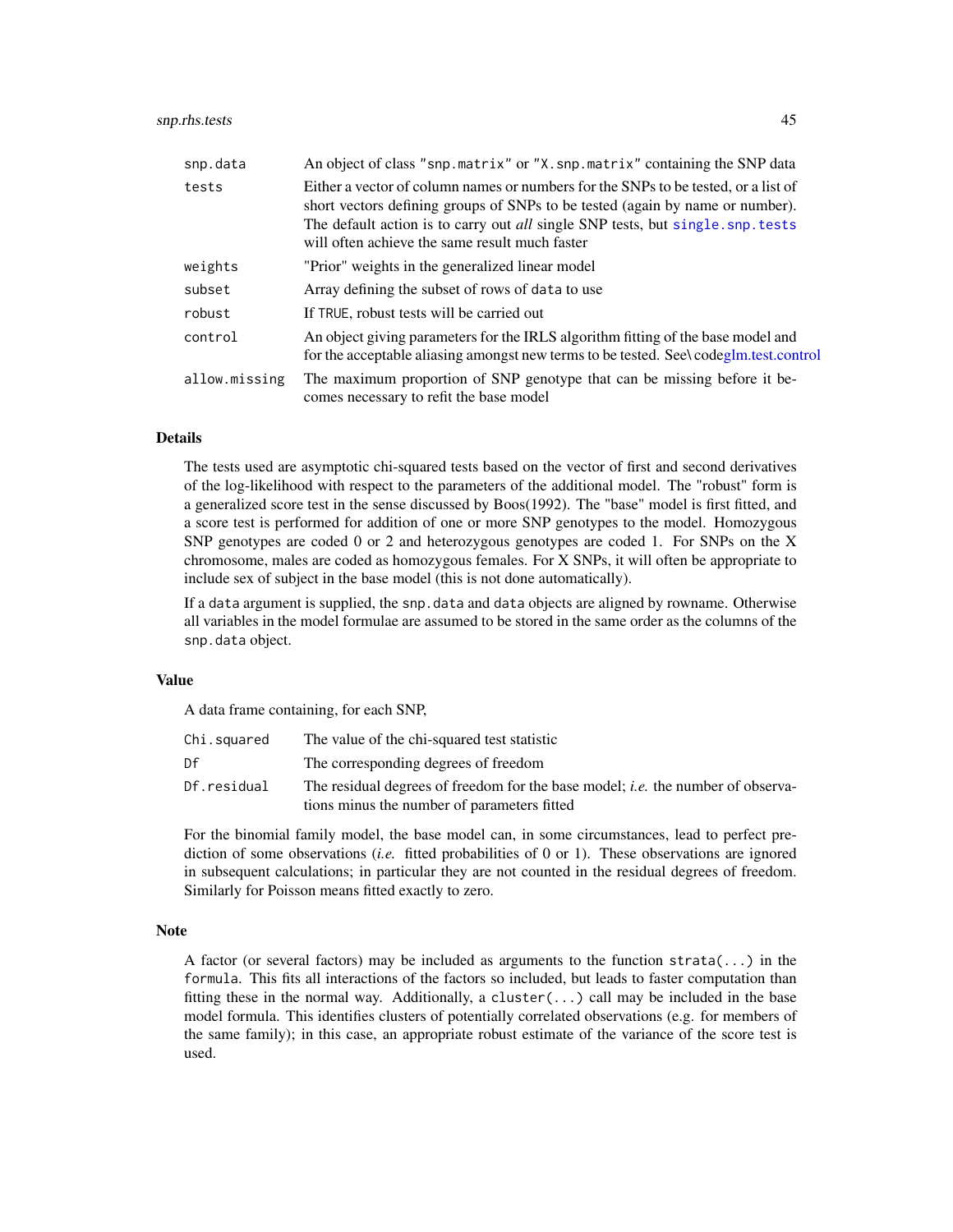<span id="page-45-0"></span>46 testdata and the set of the set of the set of the set of the set of the set of the set of the set of the set of the set of the set of the set of the set of the set of the set of the set of the set of the set of the set

#### Author(s)

David Clayton <david.clayton@cimr.cam.ac.uk>

#### References

Boos, Dennis D. (1992) On generalized score tests. *The American Statistician*, 46:327-333.

# See Also

[single.snp.tests](#page-30-1), [snp.lhs.tests](#page-38-1), [snp.matrix-class](#page-40-1), [X.snp.matrix-class](#page-49-1)

#### Examples

```
data(testdata)
library(survival) # strata
slt3 <- snp.rhs.tests(cc~strata(region), family="binomial",
              data=subject.data, snp.data = Autosomes, tests=1:10)
print(slt3)
```
snpMatrix-internal *snpMatrix-internal*

# Description

All the dirty details that doesn't belong elsewhere. At the moment just for hiding references to the genotype-class and haplotype-class class which is in the genetics package.

testdata *Test data for the snpMatrix package*

#### **Description**

This dataset comprises several data frames from a fictional (and unrealistically small) study. The dataset started off as real data from a screen of non-synonymous SNPs for association with type 1 diabetes, but the original identifiers have been removed and a random case/control status has been generated.

#### Usage

data(testdata)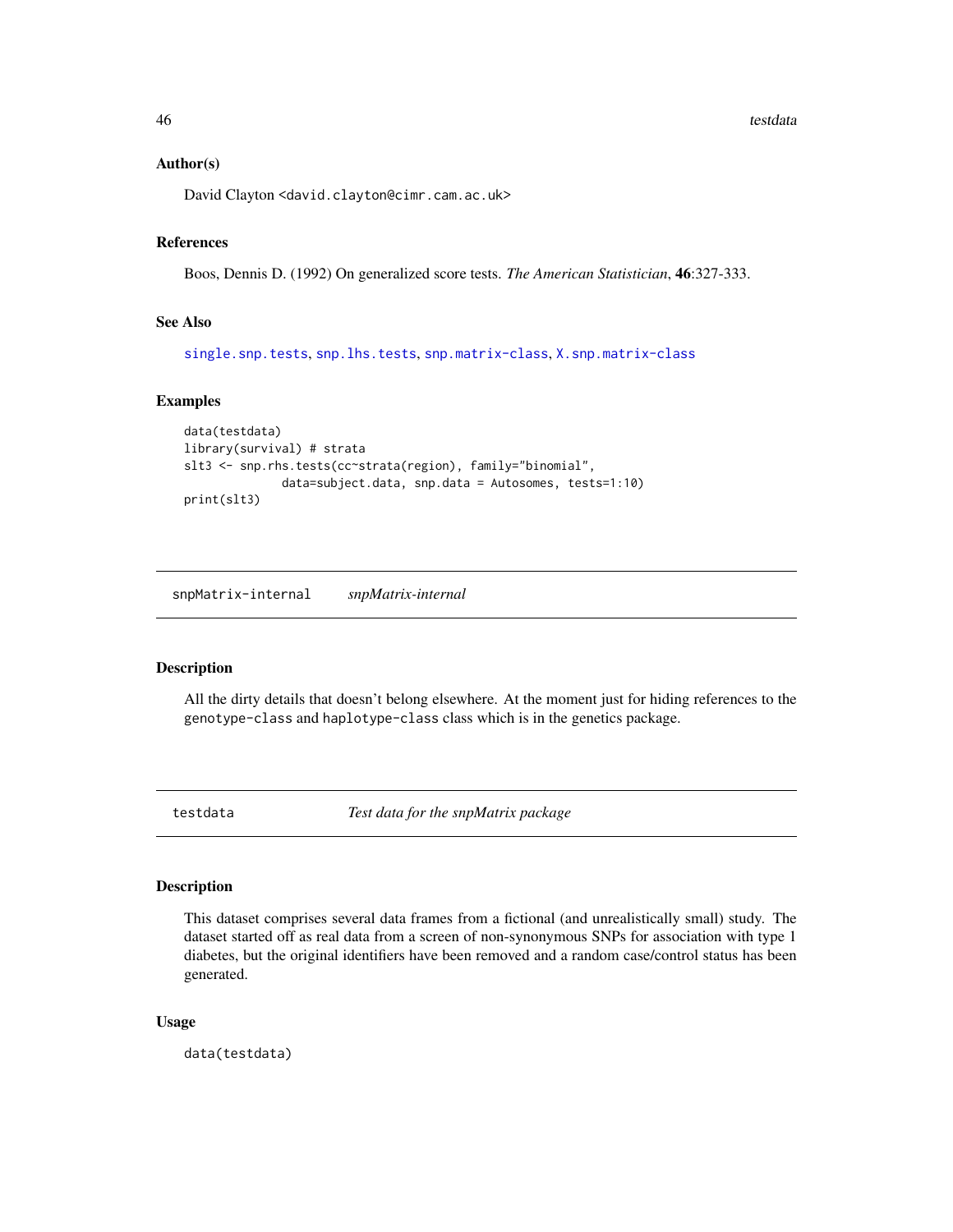# <span id="page-46-0"></span>write.snp.matrix 47

# Format

There are five data objects in the dataset:

- AutosomesAn object of class "snp.matrix" containing genotype calls for 400 subjects at 9445 autosomal SNPs
- XchromosomeAn object of class "X.snp.matrix" containing genotype calls for 400 subjects at 155 SNPs on the X chromosome
- AsnpsA dataframe containing information about the autosomal SNPs. Here it contains only one variable, chromosome, indicating the chromosomes on which the SNPs are located
- XsnpsA dataframe containing information about the X chromosome SNPs. Here it is empty and is only included for completeness
- subject.dataA dataframe containing information about the subjects from whom each row of SNP data was obtained. Here it contains:
	- ccCase-control status
	- sexSex
	- regionGeographical region of residence

# Source

The data were obtained from the diabetes and inflammation laboratory (see [http://www-gene.](http://www-gene.cimr.cam.ac.uk/todd) [cimr.cam.ac.uk/todd](http://www-gene.cimr.cam.ac.uk/todd))

#### References

<http://www-gene.cimr.cam.ac.uk/clayton>

# Examples

```
data(testdata)
Autosomes
Xchromosome
summary(Asnps)
summary(Xsnps)
summary(subject.data)
summary(summary(Autosomes))
summary(summary(Xchromosome))
```
write.snp.matrix *Write a snp.matrix object as a text file*

# **Description**

This function is closely modelled on write.table. It writes an object of class snp.matrix as a text file with one line for each row of the matrix. Genotpyes are written in numerical form, *i.e.* as 0, 1 or 2 (where 1 denotes heterozygous).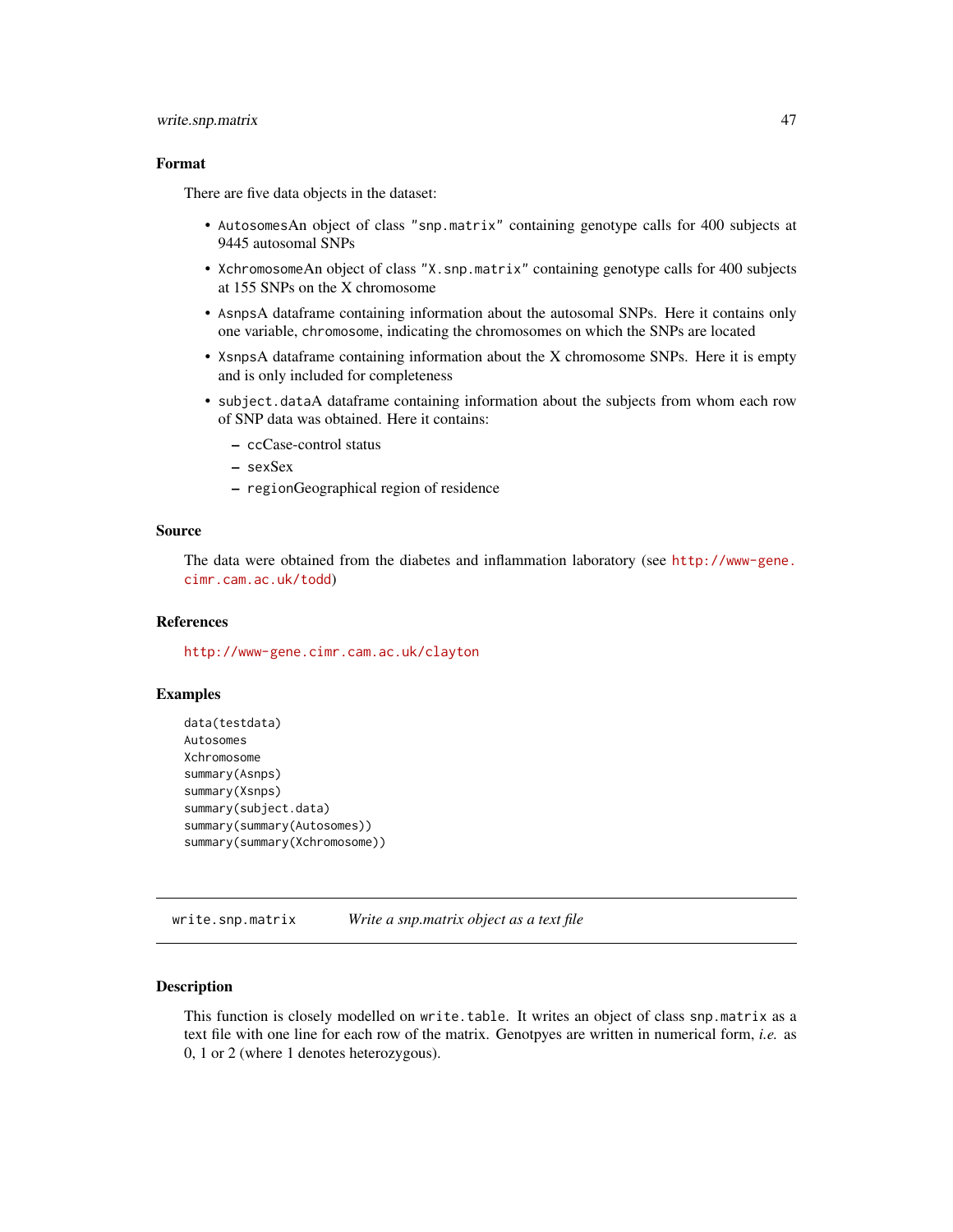#### <span id="page-47-0"></span>Usage

write.snp.matrix(x, file, append = FALSE, quote = TRUE, sep = " ", eol = "\n", na = "NA", row.names = TRUE

#### Arguments

| $\mathsf{x}$ | The object to be written                                                                  |
|--------------|-------------------------------------------------------------------------------------------|
| file         | The name of the output file.                                                              |
| append       | If TRUE, the output is appended to the designated file. Otherwise a new file is<br>opened |
| quote        | If TRUE, row and column names will be enclosed in quotes                                  |
| sep          | The string separating entries within a line                                               |
| eol          | The string terminating each line                                                          |
| na           | The string written for missing genotypes                                                  |
| row.names    | If TRUE, each row will commence with the row name                                         |
| col.names    | If TRUE, the first line will contain all the column names                                 |

# Value

A numeric vector giving the dimensions of the matrix written

# Author(s)

David Clayton <david.clayton@cimr.cam.ac.uk>

#### See Also

[write.table](#page-0-0), [snp.matrix-class](#page-40-1), [X.snp.matrix-class](#page-49-1)

<span id="page-47-1"></span>wtccc.sample.list *read the sample list from the header of the WTCCC signal file format*

# Description

This is a convenience function for constructing the sample list from the header of a WTCCC signal file.

# Usage

```
wtccc.sample.list(infile)
```
#### Arguments

infile One of the signal files in a set of 23 (it is advisable to use the smaller ones such as number 22, although it shouldn't matter).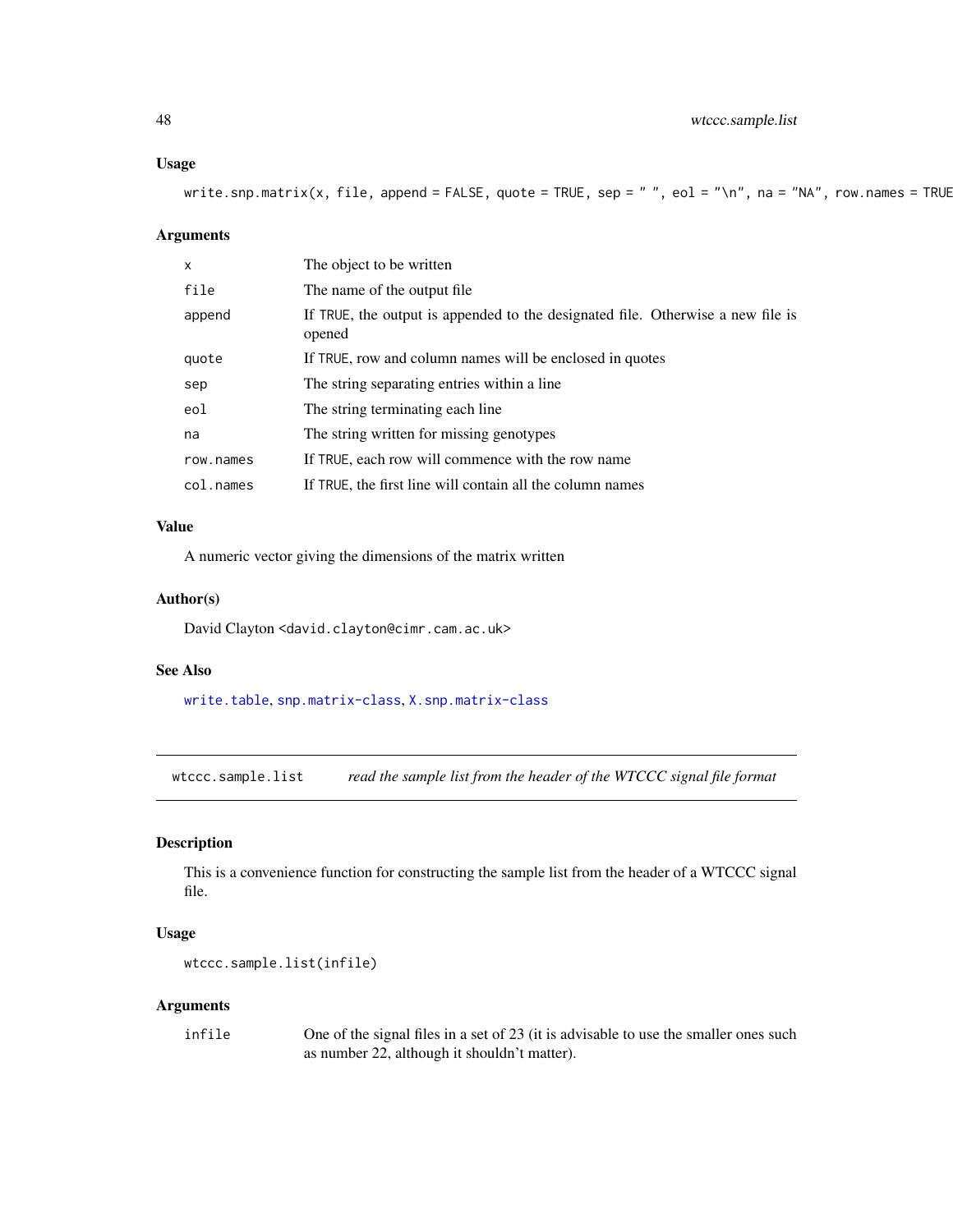# <span id="page-48-0"></span>X.snp-class 49

# Details

The header of a WTCCC signal file is like this:

AFFYID RSID pos AlleleA AlleleB 12999A2\_A 12999A2\_B ...

The first 5 fields are discarded. There after, every other token is retained, with the " $\Delta$ " or " $\Delta$ B" part removed to give the sample list.

See also [read.wtccc.signals](#page-28-1) for more details.

# Value

The value returned is a character vector contain the sample names or the plate-well names as appropriate.

#### Author(s)

Hin-Tak Leung <htl10@users.sourceforge.net>

# References

<http://www.wtccc.org.uk>

#### See Also

[read.wtccc.signals](#page-28-1)

<span id="page-48-1"></span>X.snp-class *Class "X.snp"*

# Description

Compact representation of data concerning single nucleotide polymorphisms (SNPs) on the X chromosome

#### Objects from the Class

Objects can be created by calls of the form new("snp", ..., Female=...) or by subset selection from an object of class "X.snp.matrix". Holds one row or column of an object of class "X.snp.matrix"

# Slots

.Data: The genotype data coded as 0, 1, 2, or 3. For males are coded as homozygious females Female: A logical array giving the sex of the sample(s)

# Extends

Class "snp", directly. Class "raw", by class "snp". Class "vector", by class "snp".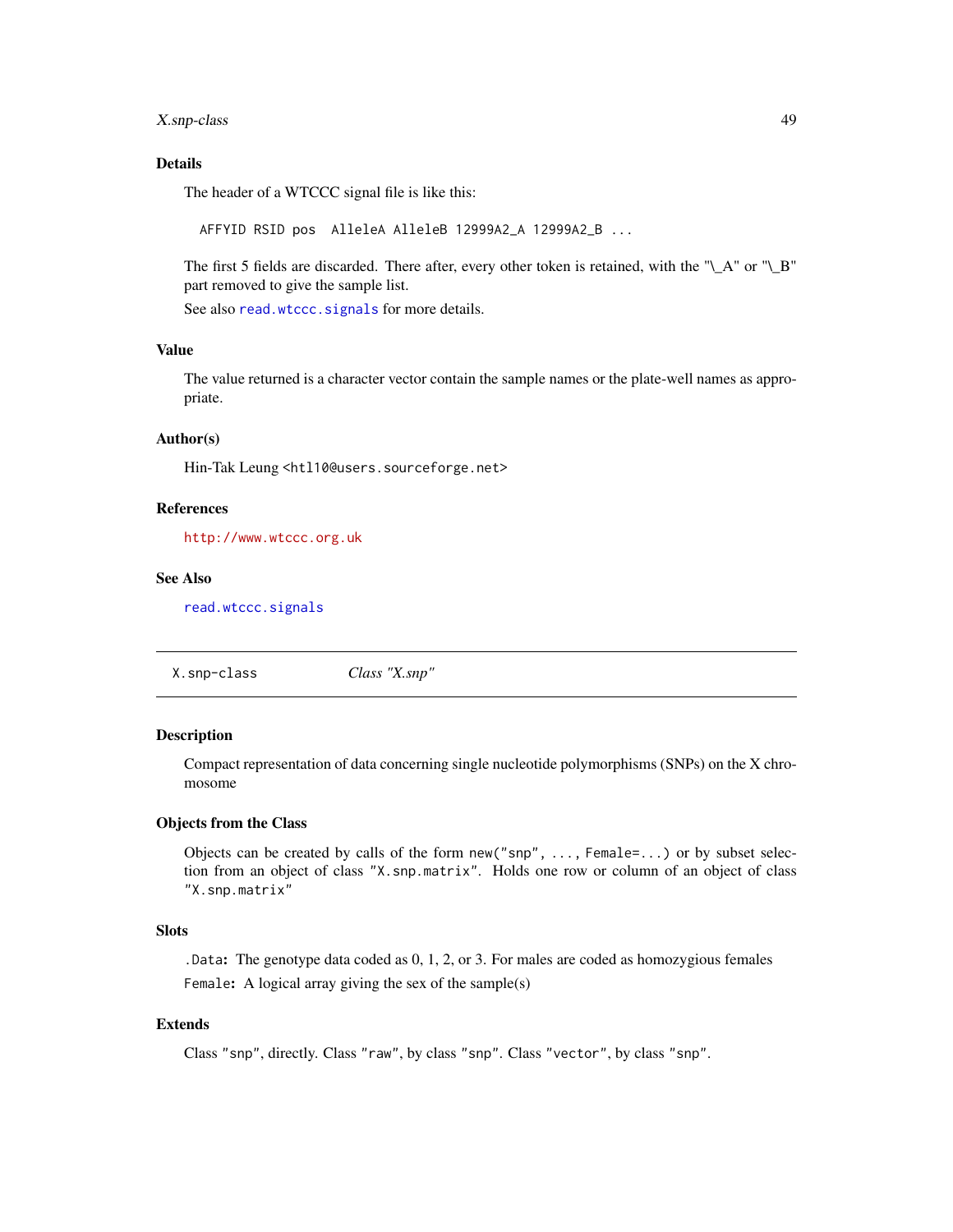#### <span id="page-49-0"></span>Methods

```
coerce signature(from = "X.snp", to = "character"): map to codes "A/A", "A/B", "B/B",
     "A/Y", "B/Y", or ""
```

```
coerce signature(from = "X.snp", to = "numeric"): map to codes 0, 1, 2, or NA
```

```
coerce signature(from = "X.snp", to = "genotype"): Yet to be implemented
```
show signature(object = "X.snp"): shows character representation of the object

# Author(s)

David Clayton <david.clayton@cimr.cam.ac.uk>

# References

<http://www-gene.cimr.cam.ac.uk/clayton>

#### See Also

[X.snp.matrix-class](#page-49-1), [snp.matrix-class](#page-40-1), [snp-class](#page-32-1)

#### Examples

```
data(testdata)
s <- Xchromosome[,1]
class(s)
s
```
<span id="page-49-1"></span>X.snp.matrix-class *Class "X.snp.matrix"*

#### Description

This class extends the [snp.matrix-class](#page-40-1) to deal with SNPs on the X chromosome.

#### Objects from the Class

Objects can be created by calls of the form new("X.snp.matrix", x, Female). Such objects have an additional slot to objects of class "snp.matrix" consisting of a logical array of the same length as the number of rows. This array indicates whether the sample corresponding to that row came from a female (TRUE) or a male (FALSE).

# **Slots**

.Data: Object of class "matrix" and storage mode "raw" Female: Object of class "logical" indicating sex of samples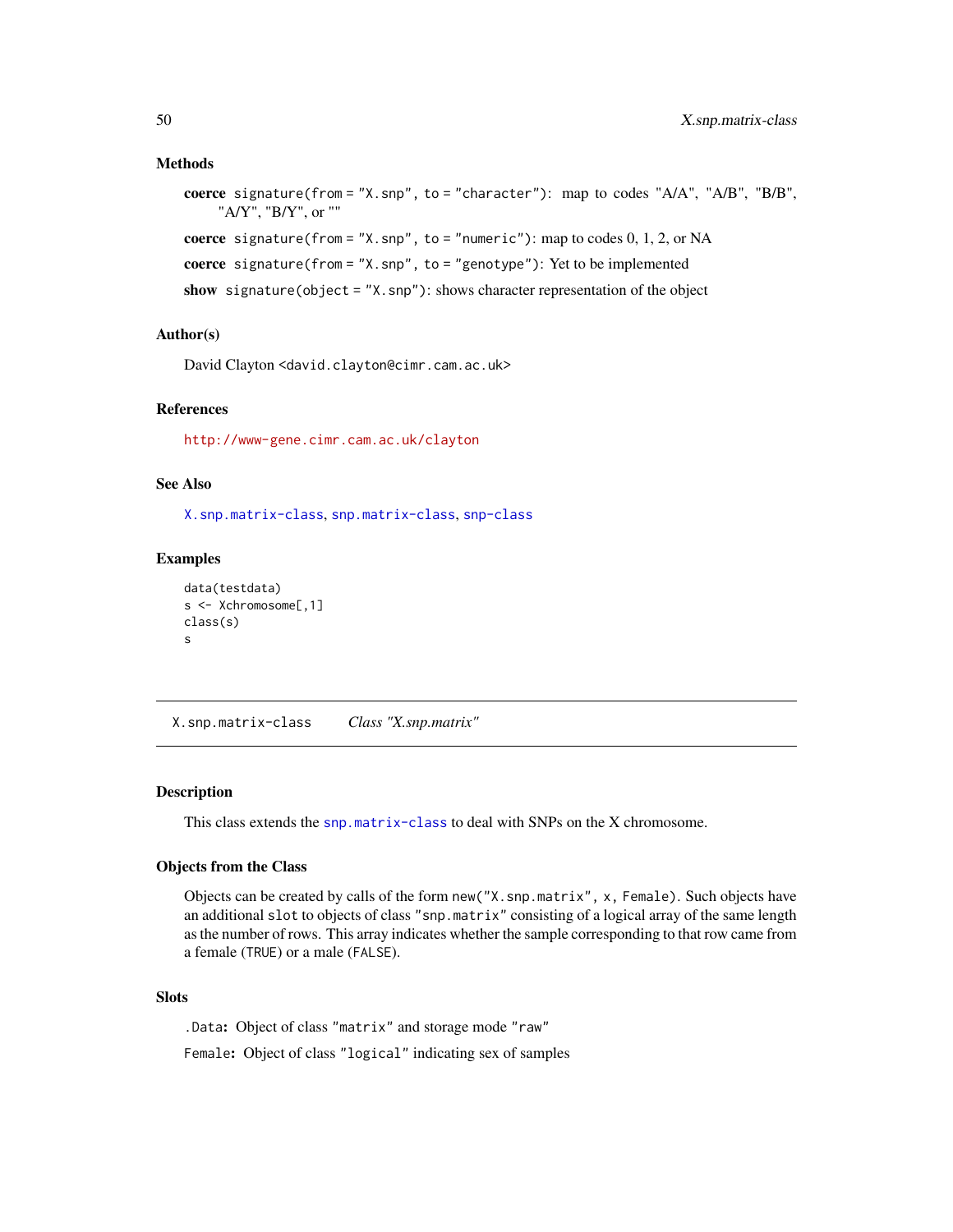# Extends

Class "snp.matrix", directly, with explicit coerce. Class "matrix", by class "snp.matrix". Class "structure", by class "snp.matrix". Class "array", by class "snp.matrix". Class "vector", by class "snp.matrix", with explicit coerce. Class "vector", by class "snp.matrix", with explicit coerce.

#### Methods

- $\lceil$  signature(x = "X, snp.matrix"): subset operations. Currently rather slow owing to excessive copying
- [<- signature(x = "X.snp.matrix"): subset assignment operation to replace part of an object
- coerce signature(from = "X.snp.matrix", to = "character"): map to codes  $0, 1, 2$ , or NA
- coerce signature(from = "snp.matrix", to = "X.snp.matrix"): maps a snp.matrix to an X.snp.matrix. Sex is inferred from the genotype data since males should not be heterozygous at any locus. After inferring sex, heterozygous calls for males are set to NA
- show signature(object = "X.snp.matrix"): map to codes "A/A", "A/B", "B/B", "A/Y", "B/Y" or ""
- summary signature(object = "X.snp.matrix"): calculate call rates, allele frequencies, genotype frequencies, and chi-square tests for Hardy-Weinberg equilibrium. Genotype frequencies are calculated for males and females separately and Hardy-Weinberg equilibrium tests use only the female data. Allele frequencies are calculated using data from both males and females. Results are returned as a dataframe with column names Calls, Call.rate, MAF, P.AA, P.AB, P.BB, P.AY, P.BY, and z.HWE

#### Author(s)

David Clayton <david.clayton@cimr.cam.ac.uk>

#### References

<http://www-gene.cimr.cam.ac.uk/clayton>

# See Also

[X.snp-class](#page-48-1), [snp.matrix-class](#page-40-1), [snp-class](#page-32-1)

#### Examples

```
data(testdata)
summary(summary(Xchromosome))
```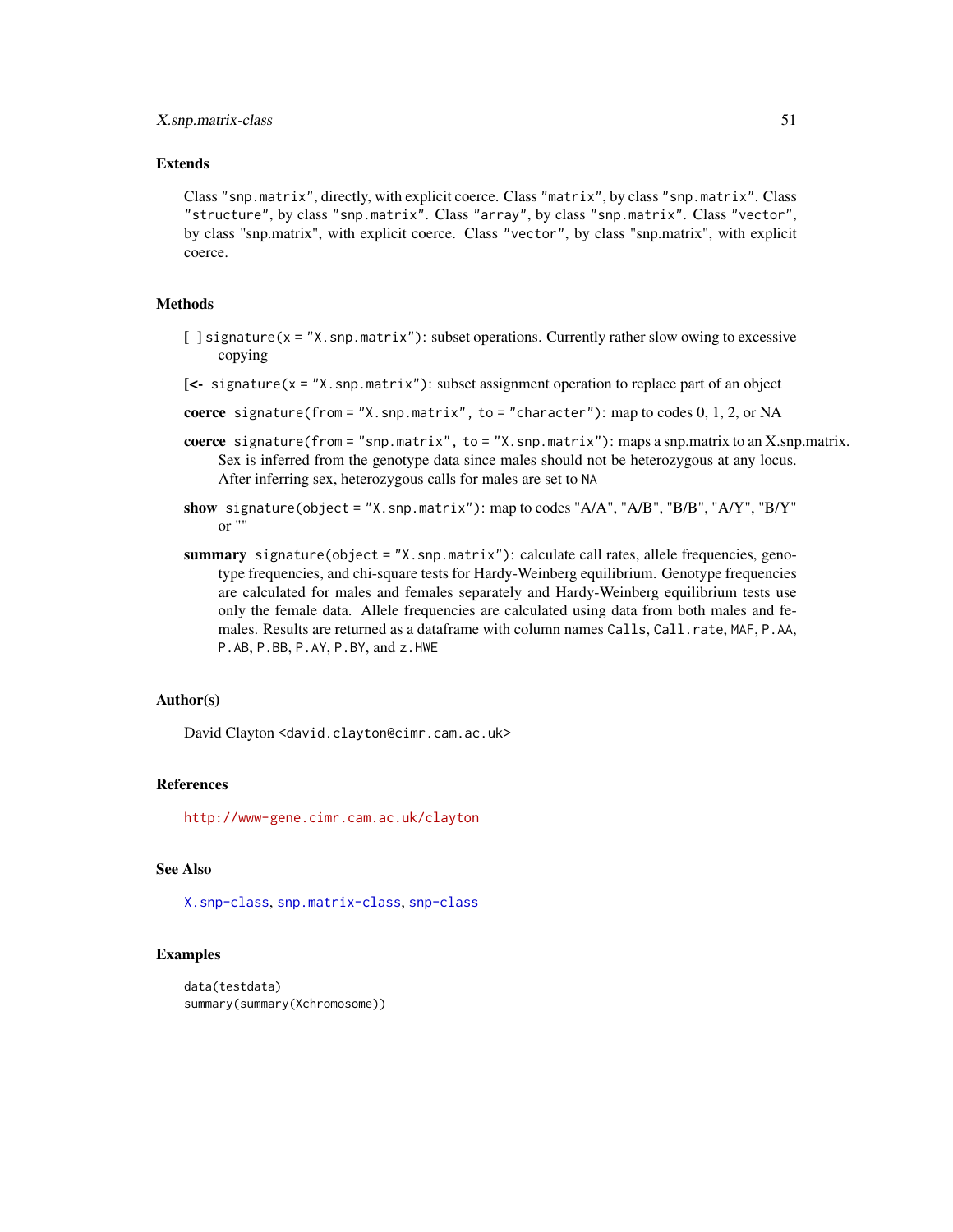#### <span id="page-51-1"></span><span id="page-51-0"></span>**Description**

The input snp.matrix is first normalised by subtracting the mean from each call and dividing by the expected standard deviation under Hardy-Weinberg equilibrium. It is then post-multiplied by its transpose. This is a preliminary step in the computation of principal components.

#### Usage

```
xxt(snps, correct.for.missing = FALSE, lower.only = FALSE)
```
#### Arguments

| snps                | The input matrix, of type "snp.matrix"                                                                                                                                                      |
|---------------------|---------------------------------------------------------------------------------------------------------------------------------------------------------------------------------------------|
| correct.for.missing |                                                                                                                                                                                             |
|                     | If TRUE, an attempt is made to correct for the effect of missing data by use of<br>inverse probability weights. Otherwise, missing observations are scored zero in<br>the normalised matrix |
| lower.only          | If TRUE, only the lower triangle of the result is returned and the upper triangle is<br>filled with zeros. Otherwise, the complete symmetric matrix is returned                             |

#### Details

This computation forms the first step of the calculation of principal components for genome-wide SNP data. As pointed out by Price et al. (2006), when the data matrix has more rows than columns it is most efficient to calculate the eigenvectors of  $X.X$ -transpose, where X is a snp.matrix whose columns have been normalised to zero mean and unit variance. For autosomes, the genotypes are given codes 0, 1 or 2 after subtraction of the mean, 2p, are divided by the standard deviation sqrt( $2p(1-p)$ ) (p is the estimated allele frequency). For SNPs on the X chromosome in male subjects, genotypes are coded 0 or 2. Then the mean is still  $2p$ , but the standard deviation is  $2\sqrt{p(1-p)}$ .

Missing observations present some difficulty. Price et al. (2006) recommended replacing missing observations by their means, this being equivalent to replacement by zeros in the normalised matrix. However this results in a biased estimate of the complete data result. Optionally this bias can be corrected by inverse probability weighting. We assume that the probability that any one call is missing is small, and can be predicted by a multiplicative model with row (subject) and column (locus) effects. The estimated probability of a missing value in a given row and column is then given by  $m = RC/T$ , where R is the row total number of no-calls, C is the column total of nocalls, and  $T$  is the overall total number of no-calls. Non-missing contributions to  $X.X$ -transpose are then weighted by  $w = 1/(1 - m)$  for contributions to the diagonal elements, and products of the relevant pairs of weights for contributions to off–diagonal elements.

#### Value

A square matrix containing either the complete X.X-transpose matrix, or just its lower triangle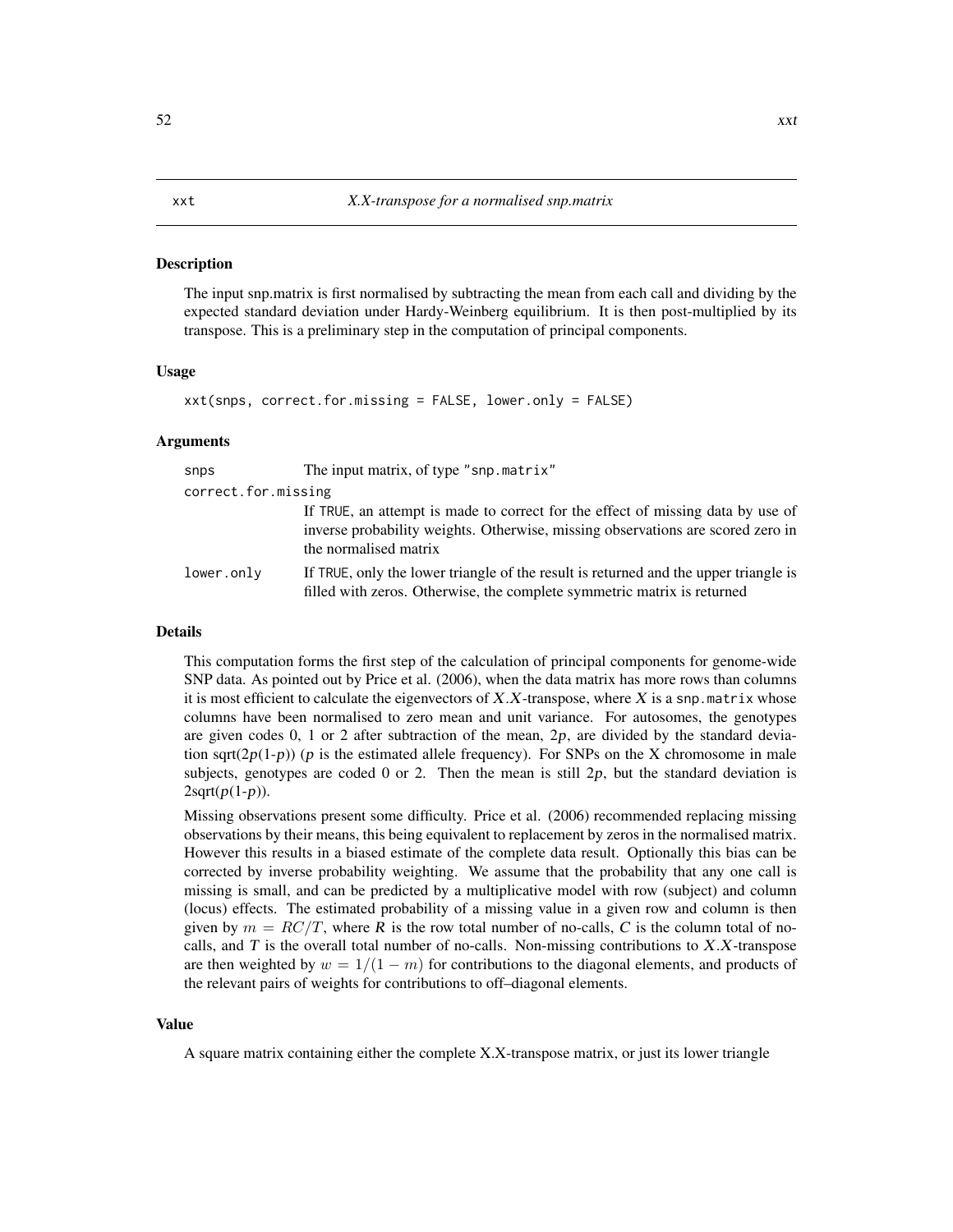# Warning

The correction for missing observations can result in an output matrix which is not positive semidefinite. This should not matter in the application for which it is intended

#### Note

In genome-wide studies, the SNP data will usually be held as a series of objects (of class "snp.matrix" or"X.snp.matrix"), one per chromosome. Note that the X.X-transpose matrices produced by applying the xxt function to each object in turn can be added to yield the genome-wide result.

#### Author(s)

David Clayton <david.clayton@cimr.cam.ac.uk>

#### References

Price et al. (2006) Principal components analysis corrects for stratification in genome-wide association studies. *Nature Genetics*, 38:904-9

#### Examples

```
# make a snp.matrix with a small number of rows
data(testdata)
small <- Autosomes[1:100,]
# Calculate the X.X-transpose matrix
xx <- xxt(small, correct.for.missing=TRUE)
# Calculate the principal components
pc <- eigen(xx, symmetric=TRUE)$vectors
```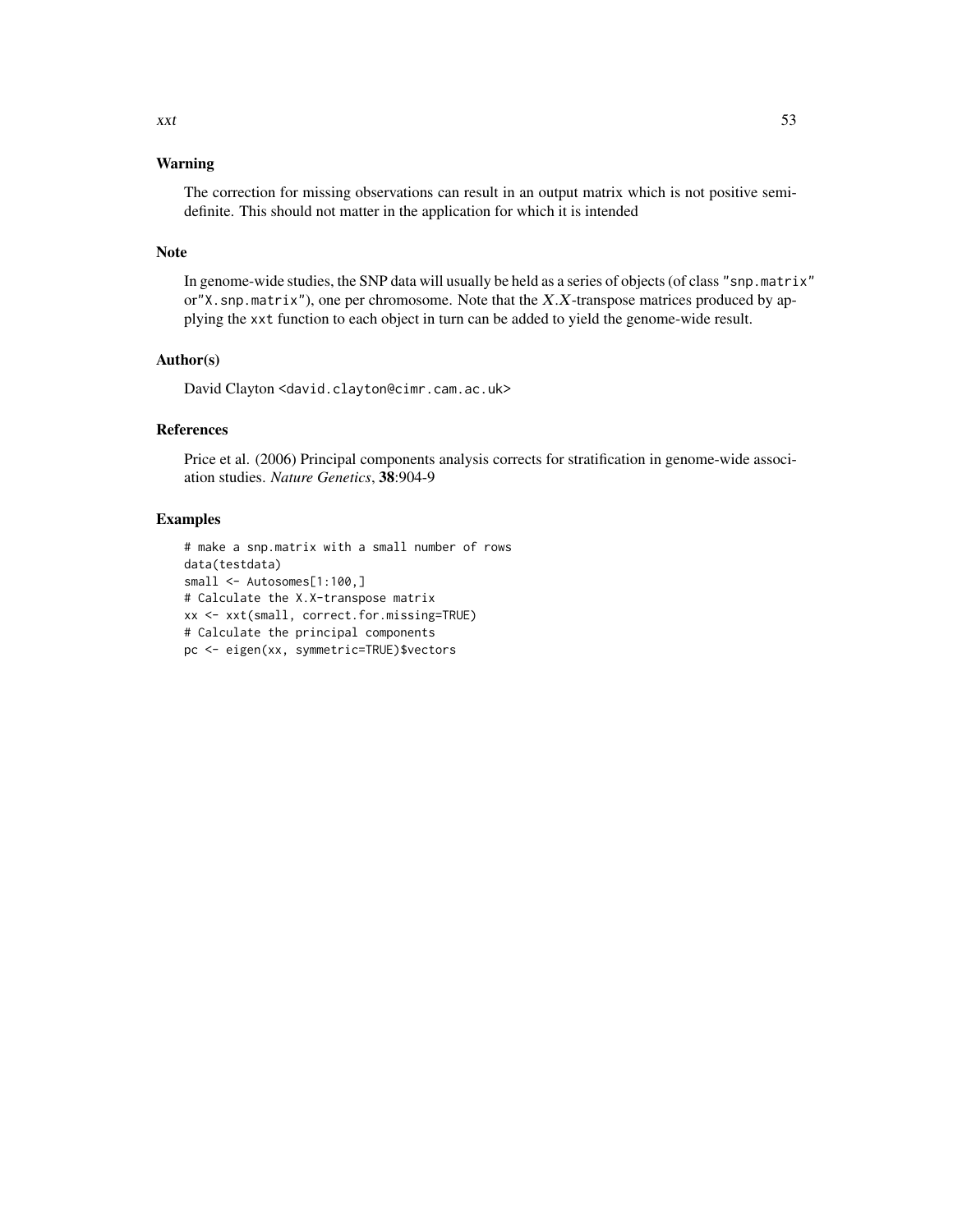# <span id="page-53-0"></span>Index

∗ IO read.HapMap.data, [19](#page-18-0) read.pedfile.info, [21](#page-20-0) read.pedfile.map, [22](#page-21-0) read.snps.chiamo, [23](#page-22-0) read.snps.long, [24](#page-23-0) read.snps.long.old, [26](#page-25-0) read.snps.pedfile, [28](#page-27-0) read.wtccc.signals, [29](#page-28-0) write.snp.matrix, [47](#page-46-0) wtccc.sample.list, [48](#page-47-0) ∗ array snp.cor, [35](#page-34-0) snp.pre, [43](#page-42-0) xxt, [52](#page-51-0) ∗ classes snp-class, [33](#page-32-0) snp.dprime-class, [37](#page-36-0) snp.matrix-class, [41](#page-40-0) X.snp-class, [49](#page-48-0) X.snp.matrix-class, [50](#page-49-0) ∗ cluster ibsCount, [9](#page-8-0) ibsDist, [10](#page-9-0) ∗ datasets for.exercise, [6](#page-5-0) testdata, [46](#page-45-0) ∗ dplot epsout.ld.snp, [4](#page-3-0) ld.snp, [11](#page-10-0) ld.with, [13](#page-12-0) pair.result.ld.snp, [14](#page-13-0) ∗ file read.HapMap.data, [19](#page-18-0) read.pedfile.info, [21](#page-20-0) read.pedfile.map, [22](#page-21-0) read.snps.chiamo, [23](#page-22-0) read.snps.long, [24](#page-23-0) read.snps.long.old, [26](#page-25-0)

read.snps.pedfile, [28](#page-27-0) read.wtccc.signals, [29](#page-28-0) write.snp.matrix, [47](#page-46-0) wtccc.sample.list, [48](#page-47-0) ∗ hplot epsout.ld.snp, [4](#page-3-0) plot.snp.dprime, [15](#page-14-0) qq.chisq, [17](#page-16-0) ∗ htest epsout.ld.snp, [4](#page-3-0) ld.snp, [11](#page-10-0) pair.result.ld.snp, [14](#page-13-0) plot.snp.dprime, [15](#page-14-0) single.snp.tests, [31](#page-30-0) snp.lhs.tests, [39](#page-38-0) snp.rhs.tests, [44](#page-43-0) ∗ manip ld.with, [13](#page-12-0) read.HapMap.data, [19](#page-18-0) read.pedfile.info, [21](#page-20-0) read.pedfile.map, [22](#page-21-0) read.snps.long, [24](#page-23-0) read.snps.long.old, [26](#page-25-0) write.snp.matrix, [47](#page-46-0) ∗ models epsout.ld.snp, [4](#page-3-0) ld.snp, [11](#page-10-0) ld.with, [13](#page-12-0) pair.result.ld.snp, [14](#page-13-0) plot.snp.dprime, [15](#page-14-0) ∗ multivariate snp.cor, [35](#page-34-0) snp.pre, [43](#page-42-0) xxt, [52](#page-51-0) ∗ package snpMatrix-internal, [46](#page-45-0) snpMatrix-package, [2](#page-1-0) ∗ utilities glm.test.control, [7](#page-6-0)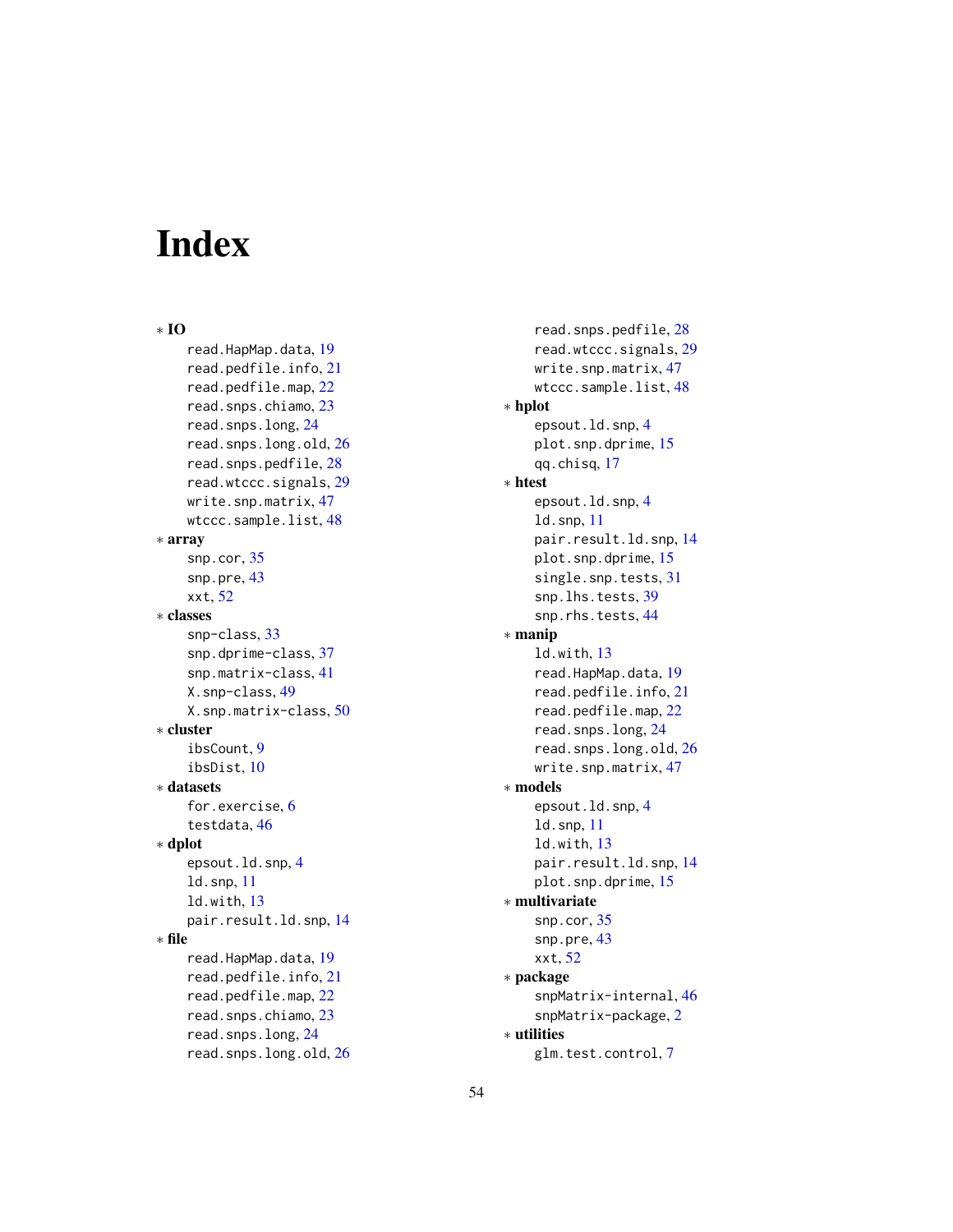#### INDEX 55

ibs.stats, [8](#page-7-0) read.snps.long, [24](#page-23-0) read.snps.long.old, [26](#page-25-0) row.summary, [30](#page-29-0) snp.cbind, [34](#page-33-0) write.snp.matrix, [47](#page-46-0) [,X.snp.matrix,ANY,ANY,ANY-method *(*snp.matrix-class*)*, [41](#page-40-0) [,X.snp.matrix-method *(*X.snp.matrix-class*)*, [50](#page-49-0) [,snp.matrix,ANY,ANY,ANY-method *(*snp.matrix-class*)*, [41](#page-40-0) [,snp.matrix-method *(*snp.matrix-class*)*, [41](#page-40-0) [<-,X.snp.matrix,ANY,ANY,X.snp.matrix-method haplotype-class *(*snpMatrix-internal*)*, [46](#page-45-0) *(*X.snp.matrix-class*)*, [50](#page-49-0) Asnps *(*testdata*)*, [46](#page-45-0) Autosomes *(*testdata*)*, [46](#page-45-0) cbind, *[34,](#page-33-0) [35](#page-34-0)* cbind *(*snp.cbind*)*, [34](#page-33-0) cbind,snp.matrix-method *(*snp.matrix-class*)*, [41](#page-40-0) cbind2, *[34](#page-33-0)* cbind2 *(*snp.cbind*)*, [34](#page-33-0) cbind2,snp.matrix,snp.matrix-method *(*snp.matrix-class*)*, [41](#page-40-0) coerce,matrix,snp.matrix-method *(*snp.matrix-class*)*, [41](#page-40-0) coerce,snp,character-method *(*snp-class*)*, [33](#page-32-0) coerce,snp,genotype-method *(*snp-class*)*, [33](#page-32-0) coerce,snp,numeric-method *(*snp-class*)*, [33](#page-32-0) coerce,snp.matrix,character-method *(*snp.matrix-class*)*, [41](#page-40-0) coerce,snp.matrix,numeric-method *(*snp.matrix-class*)*, [41](#page-40-0) coerce,snp.matrix,X.snp.matrix-method *(*X.snp.matrix-class*)*, [50](#page-49-0) coerce,X.snp,character-method *(*X.snp-class*)*, [49](#page-48-0) coerce,X.snp,genotype-method *(*X.snp-class*)*, [49](#page-48-0) coerce,X.snp,numeric-method *(*X.snp-class*)*, [49](#page-48-0) coerce,X.snp.matrix,character-method *(*X.snp.matrix-class*)*, [50](#page-49-0) convert.snpMatrix *(*snpMatrix-internal*)*, [46](#page-45-0) dist, *[10](#page-9-0)* eigen, *[36](#page-35-0)* epsout.ld.snp, [4](#page-3-0) for.exercise, [6](#page-5-0) genotype-class *(*snpMatrix-internal*)*, [46](#page-45-0) glm.test.control, [7,](#page-6-0) *[39,](#page-38-0) [40](#page-39-0)*, *[45](#page-44-0)* ibs.stats, [8](#page-7-0) ibsCount, [9,](#page-8-0) *[10](#page-9-0)* ibsDist, *[9](#page-8-0)*, [10](#page-9-0) initialize,snp.matrix-method *(*snp.matrix-class*)*, [41](#page-40-0) initialize,X.snp.matrix-method *(*X.snp.matrix-class*)*, [50](#page-49-0) is.na,snp.matrix-method *(*snp.matrix-class*)*, [41](#page-40-0) ld.snp, *[5](#page-4-0)*, [11,](#page-10-0) *[13,](#page-12-0) [14](#page-13-0)*, *[37](#page-36-0)* ld.with, *[12](#page-11-0)*, [13](#page-12-0) ld.with,snp.matrix,character-method *(*ld.with*)*, [13](#page-12-0) niceprint *(*snp.dprime-class*)*, [37](#page-36-0) pair.result.ld.snp, [14](#page-13-0) plot.snp.dprime, *[5](#page-4-0)*, *[12](#page-11-0)*, [15,](#page-14-0) *[37](#page-36-0)* print.snp.dprime *(*snp.dprime-class*)*, [37](#page-36-0) qq.chisq, [17](#page-16-0) rbind, *[34,](#page-33-0) [35](#page-34-0)* rbind *(*snp.cbind*)*, [34](#page-33-0) rbind,snp.matrix-method *(*snp.matrix-class*)*, [41](#page-40-0) rbind2, *[34](#page-33-0)* rbind2 *(*snp.cbind*)*, [34](#page-33-0) rbind2,snp.matrix,snp.matrix-method *(*snp.matrix-class*)*, [41](#page-40-0) read.HapMap.data, [19,](#page-18-0) *[26](#page-25-0)*, *[29](#page-28-0)* read.pedfile.info, [21,](#page-20-0) *[29](#page-28-0)* read.pedfile.map, [22,](#page-21-0) *[29](#page-28-0)*